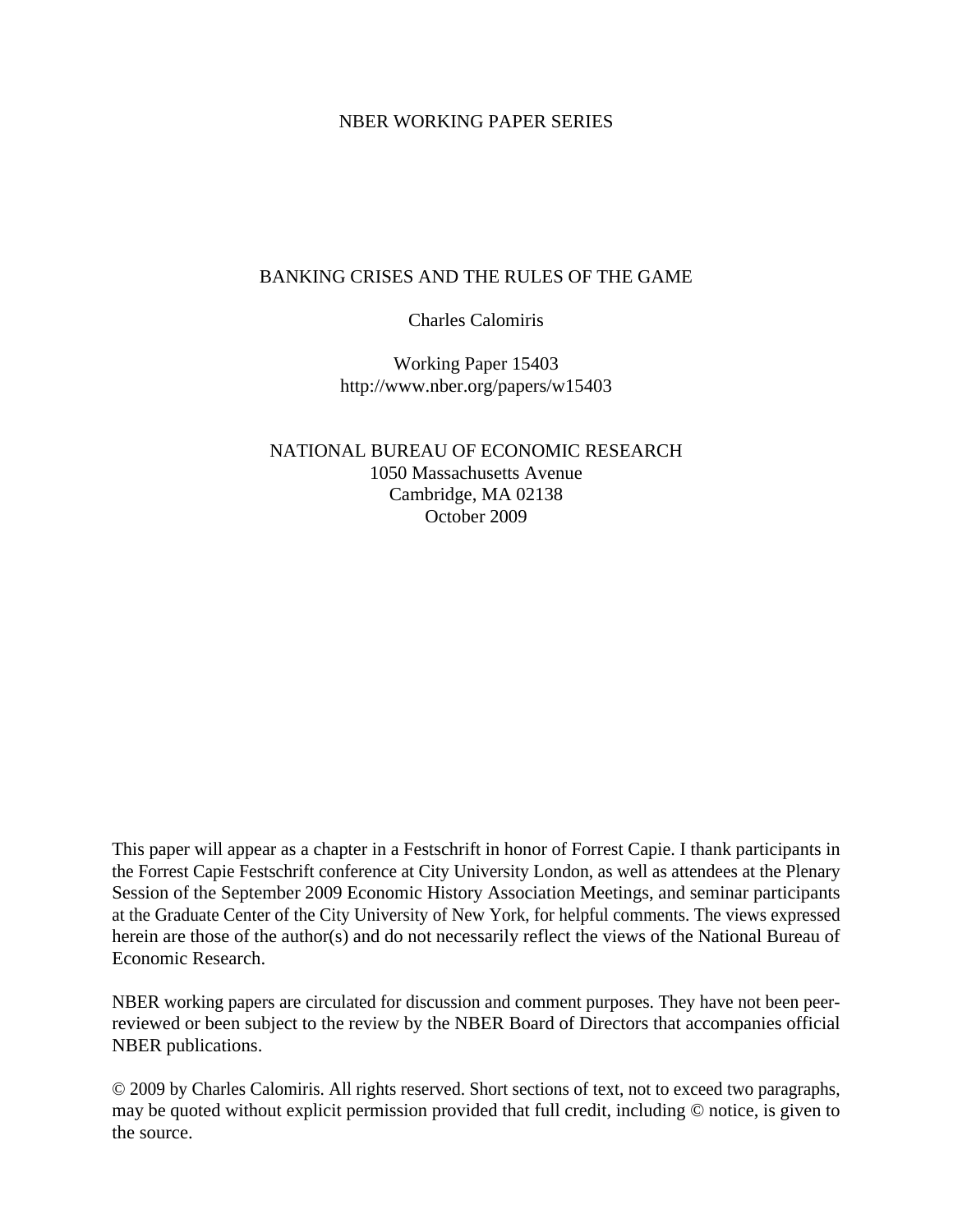Banking Crises and the Rules of the Game Charles Calomiris NBER Working Paper No. 15403 October 2009 JEL No. E5,E58,G2,N2

# **ABSTRACT**

When and why do banking crises occur? Banking crises properly defined consist either of panics or waves of costly bank failures. These phenomena were rare historically compared to the present. A historical analysis of the two phenomena (panics and waves of failures) reveals that they do not always coincide, are not random events, cannot be seen as the inevitable result of human nature or the liquidity transforming structure of bank balance sheets, and do not typically accompany business cycles or monetary policy errors. Rather, risk-inviting microeconomic rules of the banking game that are established by government have always been the key additional necessary condition to producing a propensity for banking distress, whether in the form of a high propensity for banking panics or a high propensity for waves of bank failures.

Some risk-inviting rules took the form of visible subsidies for risk taking, as in the historical state-level deposit insurance systems in the U.S., Argentina's government guarantees for mortgages in the 1880s, Australia's government subsidization of real estate development prior to 1893, the Bank of England's discounting of paper at low interest rates prior to 1858, and the expansion of government-sponsored deposit insurance and other bank safety net programs throughout the world in the past three decades, including the generous government subsidization of subprime mortgage risk taking in the U.S. leading up to the recent crisis.

Other risk-inviting rules historically have involved government-imposed structural constraints on banks, which include entry restrictions like unit banking laws that constrain competition, prevent diversification of risk, and limit the ability to deal with shocks. Another destabilizing rule of the banking game is the absence of a properly structured central bank to act as a lender of last resort to reduce liquidity risk without spurring moral hazard.

Regulatory policy often responds to banking crises, but not always wisely. The British response to the Panic of 1857 is an example of effective learning, which put an end to the subsidization of risk through reforms to Bank of England policies in the bills market. Counterproductive responses to crises include the decision in the U.S. not to retain its early central banks, which reflected misunderstandings about their contributions to financial instability in 1819 and 1825, and the adoption of deposit insurance in 1933, which reflected the political capture of regulatory reform.

Charles Calomiris Graduate School of Business Columbia University 3022 Broadway Street, Uris Hall New York, NY 10027 and NBER cc374@columbia.edu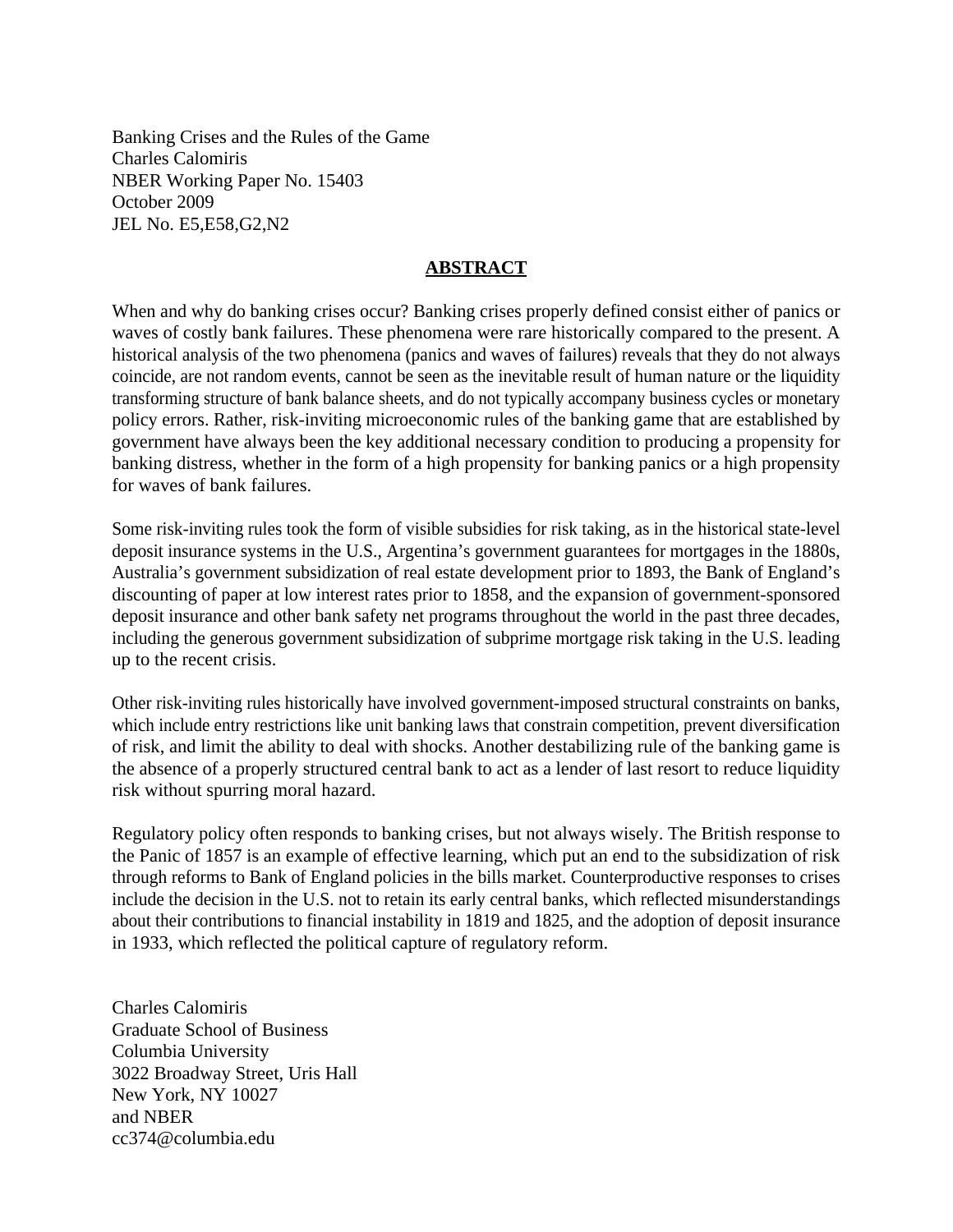## **I. Introduction**

Pundits, policy makers and macroeconomists often remind us that banking crises are nothing new, an observation sometimes used to argue that crises are inherent to the business cycle, or perhaps to human nature itself. Charles Kindleberger (1973) and Hyman Minsky (1975) were prominent and powerful advocates of the view that banking crises are part and parcel of the business cycle, and result from the propensities of market participants for irrational reactions and myopic foresight.

Some banking theorists, starting with Diamond and Dybvig (1983), have argued in a somewhat parallel vein that the structure of bank balance sheets is itself to blame for the existence of panics; in their canonical model, banks structure themselves to provide liquidity services to the market and thus create large liquidity risks for themselves, and also make themselves vulnerable to self‐fulfilling market concerns about the adequacy of bank liquidity. The theoretical modeling of banking theorists, like the myopia theory of Minsky, is meant to explain prevalent banking fragility – a phenomenon that any blogger can now trace at least as far back as 33 AD, when Tacitus (Book VI) tells us that the Roman Empire suffered a major banking panic, which was quelled by a large three‐year interest free loan to the banking system by Emperor Tiberius. $^1$ 

 $1$  "The destruction of private wealth precipitated the fall of rank and reputation, until at last the emperor interposed his aid by distributing throughout the banks a hundred million sesterces, and allowing freedom to borrow without interest for three years, provided the borrower gave security to the State in land to double the amount. Credit was thus restored, and gradually private lenders were found." This account by Tacitus traces the crisis to government enforcement of a long‐neglected usury law. Unfortunately, confusion has arisen about the origins of the Roman Panic of 33 AD due to an apparent attempt at humor by an early 20<sup>th</sup> century American, William Stearns Davis. Davis, who was known both for historical writings and historical fiction, seems to have invented a colorful account that was informed by his knowledge of events during the US Panic of 1907. He presented it as a factual account in his 1910 treatise, *The Influence of Wealth in Imperial Rom*e. Calomiris (1989)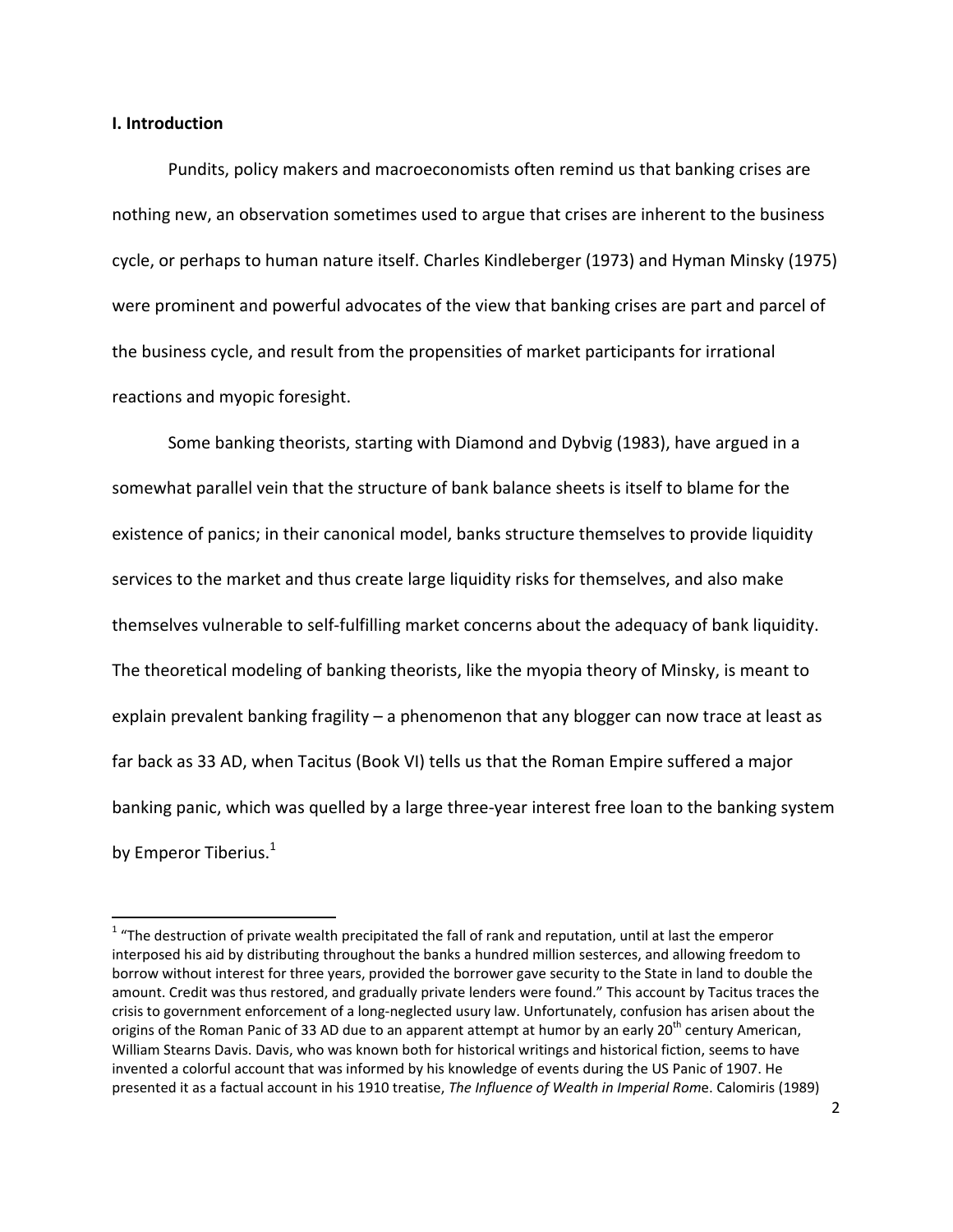There is, however, at least one obvious thing wrong with all these arguments that purport to show how myopia, business cycles, and inherent bank liquidity transformation can explain the historical constancy of banking crises: in fact, the propensity for banking crises has not been at all constant over time or across countries. Banking crises have not regularly and consistently accompanied business cycles. In fact, banking crises have been much more frequent in some eras than in others and much more frequent in some countries than in others. The differences across countries and across time are dramatic, as this paper will demonstrate.

This is, in fact, a central lesson of the history of banking crises, which economic historians should be emphasizing in their discussions with macroeconomists, theorists, and policy makers in the wake of the current global banking crisis: banking crises are not an historical constant, and therefore, the propensity for banking crises cannot possibly be said to be the result of factors that have been constant over time and across countries for hundreds of years, including business cycles, human nature, or the liquidity transformation inherent in bank balance sheets.

A second, related lesson of the history of banking crises, and the main point of this paper, is that the structure of the rules governing the banking system within a country – defined by the rules that govern the location, powers, and the operations of each of the banks, including government subsidies or special rights granted to favored participants in the banking system and the incentive consequences of those subsidies and rights – has been at the center

<u> 1989 - Johann Stein, marwolaethau a gweledydd a ganlad y ganlad y ganlad y ganlad y ganlad y ganlad y ganlad</u>

took this account seriously, as have many other scholars and journalists. Davis provided no references or footnotes; a review of Roman sources indicates no factual basis in any known source for Davis's account, and various humorous aspects of the portrayal (for example, problems in the market for ostrich feathers) add to the likelihood that the account is fictional.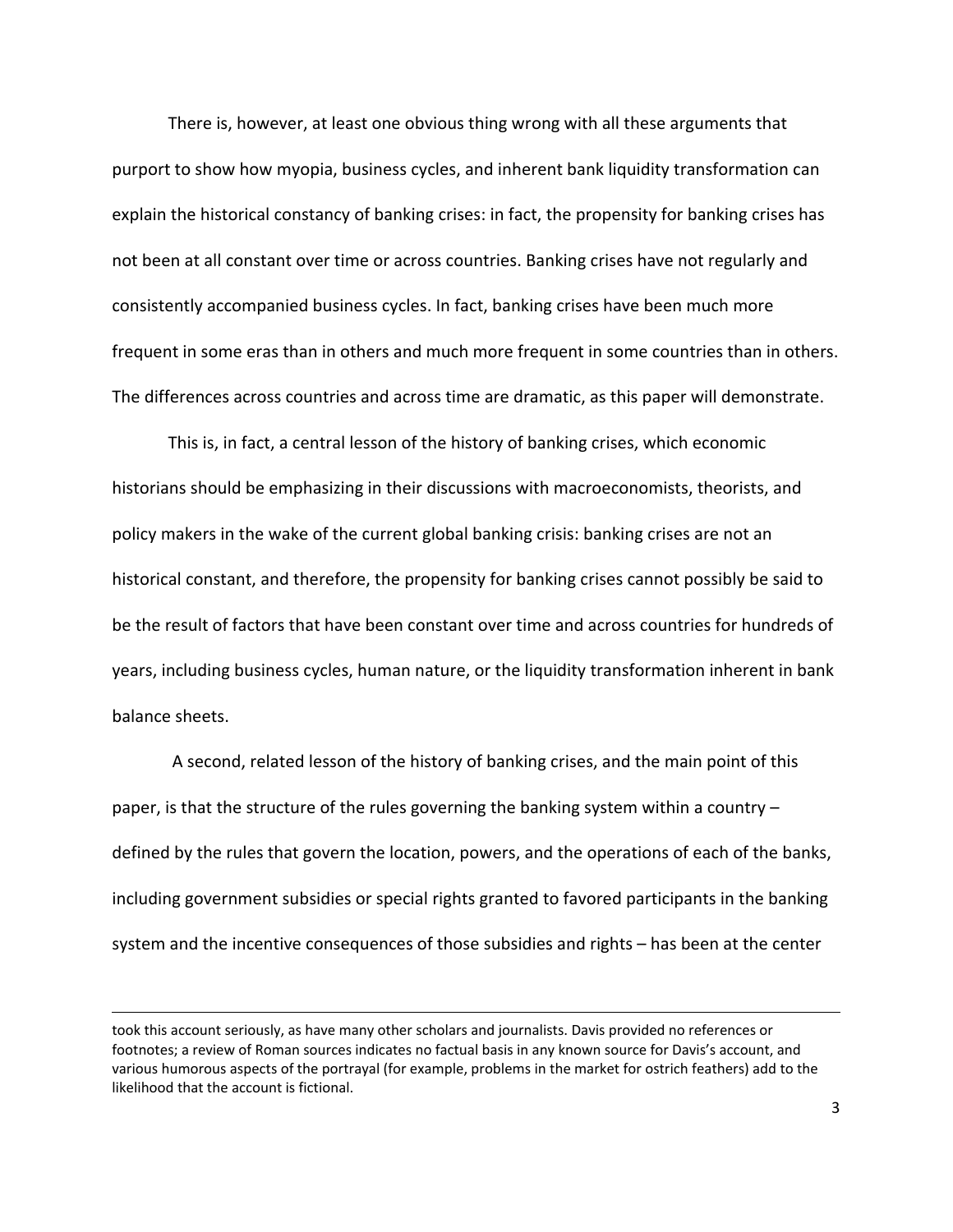of the explanation of the propensity for banking crises for the past two centuries. In times and places where politically determined microeconomic rules of the banking game have encouraged risky practices or prevented effective private measures to limit banking crisis risk, the risk of banking crises is high; conversely, the absence of such adverse political rules of the game have resulted in stable banking systems.

Some of this evidence is visible in the history of particular countries, not just in crosscountry comparisons. When the political equilibrium governing the rules of the banking game changed for the better (worse) in a particular country, previously unstable (stable) banking systems became stable (unstable). The primary purpose of this paper is to review these experiences and consider their lessons for current policy reactions to the global banking crisis of 2007‐2009. Specifically, Sections II, III, and IV: (1) review the experience of the United States in the 19<sup>th</sup> and early 20<sup>th</sup> centuries in this regard, (2) compare and contrast the banking rules of the game of the highly stable pre‐World War I period with those of the last thirty years' highly unstable banking experience, and (3) explain how Great Britain changed from suffering a highly unstable banking system during the first six decades of the  $19<sup>th</sup>$  century to becoming a paragon of stability in the pre‐World War I era.

This emphasis on the microeconomic rules of the banking game, and the political economy that gives rise to those rules, should not be interpreted as an argument for the irrelevance of macroeconomic considerations (monetary policy, the phases of business cycles, etc.) in understanding banking crises. Monetary policy and other macroeconomic considerations have indeed been an important source of financial crises, which include asset price bubbles, exchange rate collapses, and a host of other phenomena, as well as banking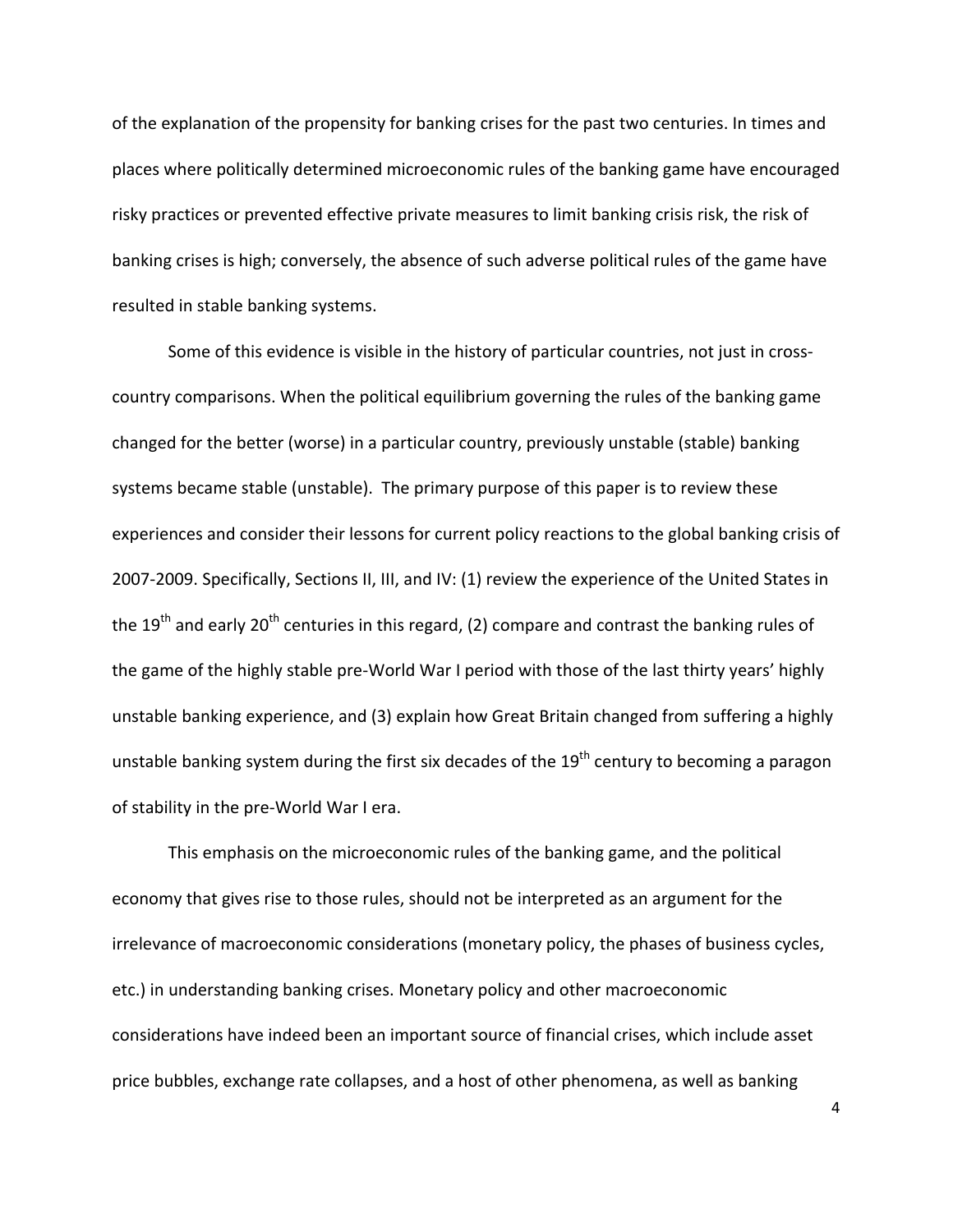crises. It is also true that financial crises, broadly defined to include asset pricing booms and busts have been a common feature of business cycles throughout time. But although monetary policy errors have often set the stage for banking crises (see Bordo 2007, Bordo and Wheelock 2007, 2009, Calomiris 2009a), monetary policy errors and business cycle swings more generally have not proven to be sufficient conditions for *banking* crises. Destabilizing monetary policy, or other macroeconomic considerations, only tend to produce banking crises alongside cyclical contractions when the microeconomic rules of the banking game are poorly designed.

Indeed, a third lesson from the history of banking instability is that the ability to derive useful lessons about banking crises depends on defining banking crises properly. Banking crises must be distinguished from the broader category of "financial crises," which include a variety of other phenomena (i.e., sovereign debt defaults, exchange rate depreciations, land price declines, and stock market declines), which may or may not be associated with banking distress. And banking problems, including significant declines in deposits for the system as a whole, or the failure of one or two banks, do not equate to a banking crisis.<sup>2</sup> What makes a banking problem into a banking crisis?

When defining banking crises it is important to distinguish between two different aspects of banking crises – waves of bank insolvency (episodes in which bank losses result in many failed banks), and banking panics (moments in which the banking system as a whole

<sup>&</sup>lt;sup>2</sup> Banking crises are also distinct from other financial crises because of their especially large social costs. Asset price collapses that are not accompanied by banking crises – such as those in the U.S. in 1987 and 2000 – did not have the severe macroeconomic consequences of the financial crises that are accompanied by banking crises (see Bernanke 1983, Calomiris and Hubbard 1989, Calomiris and Mason 2003b). Indeed, banking distress manifested in significant deposit shrinkage and loan losses, even when not associated with a banking crisis, typically poses substantial costs for the economy because of the contraction of money and loan supply. For a cross-country analysis, see Bordo and Eichengreen (2003), who study the effects of historical banking distress (broadly defined) on business cycle severity.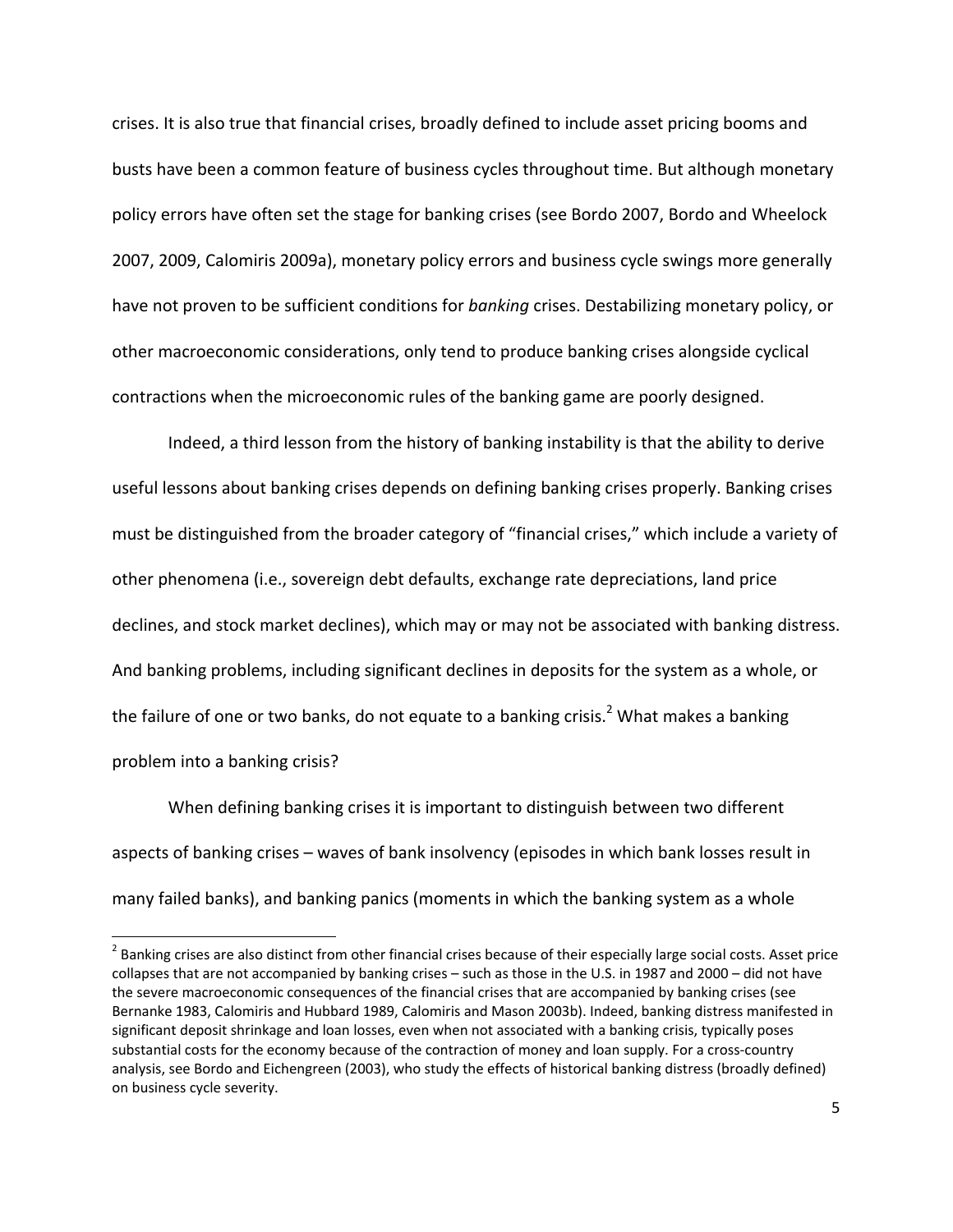suffers from sudden, large withdrawals of deposits).<sup>3</sup> Sometimes these two aspects have coincided (as during some episodes in the U.S. in the 1830s and the 1930s, and many recent episodes), but often they have not coincided. The 1920s in the U.S. witnessed a severe wave of bank failures, but not panics. The U.S. experience between the Civil War and World War I witnessed several banking panics but no significant waves of bank failures. It is useful to recognize panic and insolvency as separate aspects of banking crises because these different aspects reflect separate causal influences. In my review of the history of banking crises, therefore, I take account of both panics and episodes of high insolvency. Nevertheless, the key insight of this paper – that politically driven rules of the banking game drive the presence or absence of crisis risk – applies to both the panic and insolvency aspects of banking crises; that is, poorly designed structures and incentives for the banking system explain both the propensity for banking panics and the propensity for severe waves of bank failures.

This review offers important insights for policy makers. The crisis of 2007‐2009 has sharpened or redefined many public policy questions of central importance to prudential financial regulation (a means of preventing crises) and the proper role of government assistance policy (a means of mitigating the costs of crises). What do we learn from the policy responses to banking crises in the past about the appropriate reforms we should undertake in reaction to recent events? How should the past guide our current policy adaptations?

 $3$  It is important to define banking panics carefully. For my purposes, panics are moments of confusion about the incidence of losses in banks that are sufficiently severe as to create systemic withdrawal pressure on a large number of banks that is sufficient to elicit collective action by the banks and/or the government (e.g., joint issuance of liabilities, like clearing house certificates, or the undertaking of joint action, such as suspension of convertibility, or other explicit attempts to coordinate behavior to alleviate the effects of panic). This definition creates an objective standard that distinguishes true panics from less severe moments of stress that are not truly systemic in scope.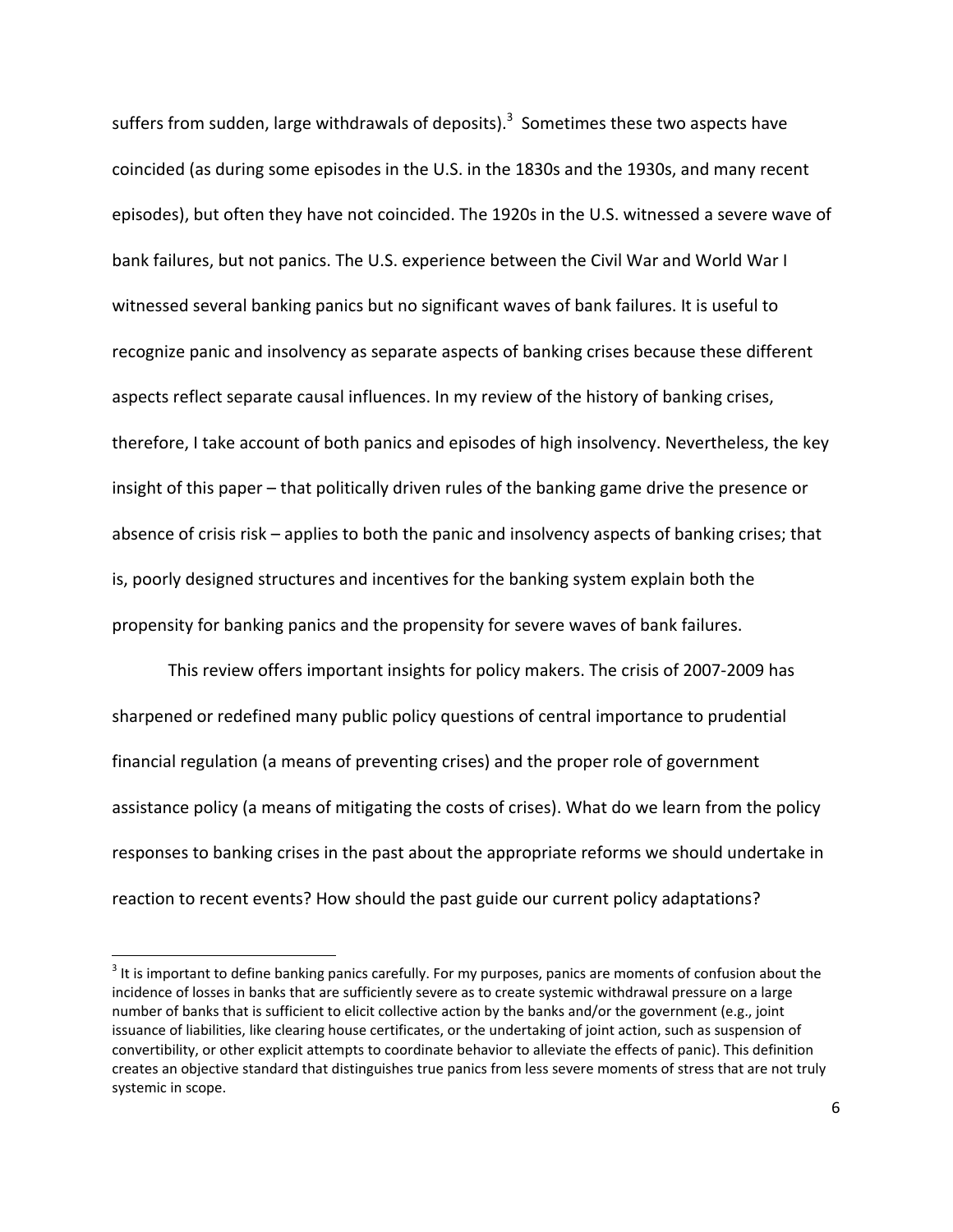A fourth lesson from the history of banking crises concerns the circumstances that tend to produce effective learning in the policy responses to crises. In previous banking crises, reforms have often followed in the wake of crises, but the record of reform is uneven. One successful historical reform described in this paper – the mid-19<sup>th</sup> century British reform of the Bank of England, reviewed in Section IV, which successfully eliminated lending rules that gave rise to the frequent panics that plagued Britain in the early  $19<sup>th</sup>$  century – shows that meaningful structural reforms that reduce incentives to take on excessive risk can stabilize banking systems. On the other hand, policy responses sometimes make matters worse: the failure to re-charter a central bank in the U.S. in the 1830s reflected, in part, mistaken views about the Second Bank of the United States during the crises of 1819 and 1825; and the bank regulatory changes in the U.S. in 1933 reflected political deal making rather than a proper response to the root causes of banking instability.

After considering these historical perspectives on the origins of banking distress and the policy solutions to address it – which consist of a detailed analysis of U.S. banking crises in Section II, a broader review of the global history of bank insolvency in Section III, and the history of British panics in Section IV – Section V reviews the causes of the financial crisis of 2007‐2009 and consider prospects for reform today. Section VI concludes.

#### **II. The Microeconomic Foundations of U.S. Banking Crises: 1790‐1933**

*The Peculiar Fragility of U.S. Banks in the Pre‐Depression Era*

As many scholars have recognized for many years, U.S. banks were unusually vulnerable to systemic banking crises compared to banks in other countries (for reviews, see Bordo 1985,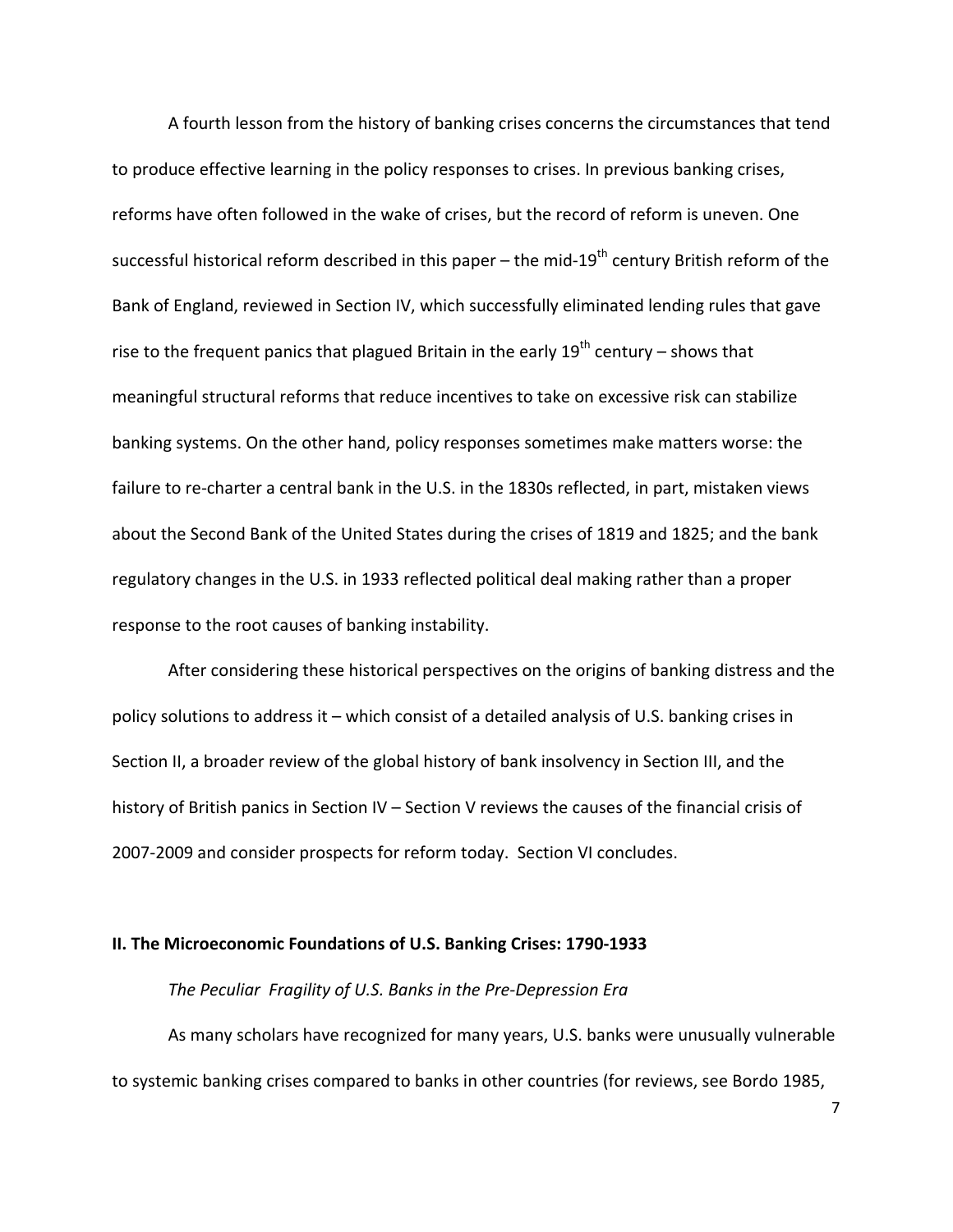and Calomiris 2000). The U.S. was uniquely vulnerable to panics in the years between the Civil War and World War I. Sprague (1910) and Calomiris and Gorton (1991) identify six episodes of particularly severe banking panics in the United States between the Civil War and World War I. Prior to the Civil War, there were other nationwide banking crises in 1819, 1837, and 1857, in which both systemwide panic and many bank failures occurred. In the 1920s, the U.S. experienced waves of bank failures in agricultural states, which have always been identified with fundamental shocks to banks, and which did not give rise to national or regional panics.

Other countries, including the U.S.'s northern neighbor, Canada, did not suffer banking crises during these episodes of systemic U.S. banking distress. The key difference between the U.S. and other countries historically lay in the structure of the U.S. banking system. The U.S. system was mainly based on unit banking – geographically isolated single‐office banks. Unit banking meant that banks could not enjoy diversification economies by pooling loan risks from different regions. Unit banking, which resulted in thousands, and sometimes tens of thousands of banks, also limited the ability of banks to pursue collective action by pooling resources during periods of adverse shocks. A system with tens of thousands of geographically distant banks simply could not organize appropriate collective action to stem financial crises.<sup>4</sup> Other countries did not choose the fragmented U.S. approach to banking, and no other country experienced the

<sup>&</sup>lt;sup>4</sup> Bank clearing houses or informal alliances among banks to make markets in each other's deposits during crises required that members in these coalitions adhere to guidelines, and that they be able to monitor one another to ensure compliance. Not only did geography get in the way of such coordination, the sheer number of banks made collective action difficult. The benefits of one bank choosing to monitor another are shared but the monitoring and enforcement costs are borne privately; coalitions with 30 members seemed able to motivate individual banks to bear the private costs of monitoring on behalf of the coalition, but coalitions of hundreds or thousands of banks unsurprisingly were not able to structure effective monitoring and enforcement.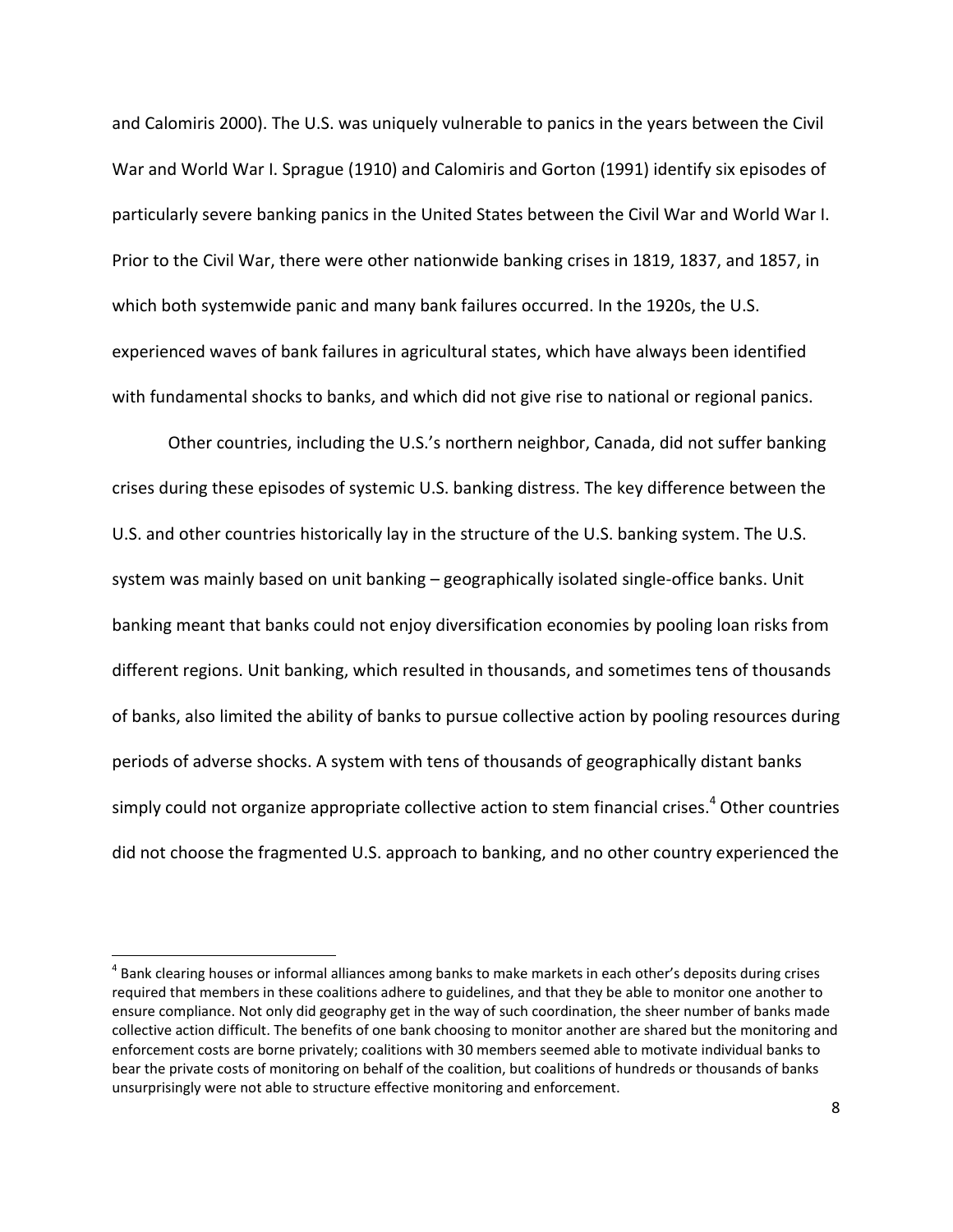U.S. pattern of periodic banking panics prior to World War I, or the waves of agricultural bank failures that gripped the U.S. in the 1920s.

Canada's early decision to permit branch banking throughout the country ensured that banks were geographically diversified and thus resilient to large sectoral shocks (like those to agriculture in the 1920s and 1930s), able to compete through the establishment of branches in rural areas (because of low overhead costs of establishing additional branches), and able to coordinate the banking system's response in moments of confusion to avoid depositor runs (the number of banks was small, and assets were highly concentrated in several nationwide institutions). Coordination among banks facilitated systemic stability by allowing banks to manage incipient panic episodes to prevent widespread bank runs. In Canada, the Bank of Montreal occasionally would coordinate actions by the large Canadian banks to stop crises before the public was even aware of a possible threat (Calomiris 2000, Chapter 1).

The United States was unable to mimic this behavior on a national or regional scale, although during the antebellum period, a few southern branch banking states, and three Midwestern states that formed mutual guarantee systems with small numbers of members, were able to implement successful, stabilizing coalitions of banks at the state level for purposes of mutual protection during banking crises (Calomiris 1989, 1990, 2000, Calomiris and Schweikart 1991). But these were short‐lived and isolated exceptions; U.S. law prohibited nationwide branching, and most states prohibited or limited within‐state branching. U.S. banks were numerous (e.g., numbering more than 29,000 in 1920), undiversified, insulated from competition, and geographically isolated from one another, and thus were unable to diversify adequately or to coordinate their response to panics (U.S. banks did establish clearing houses in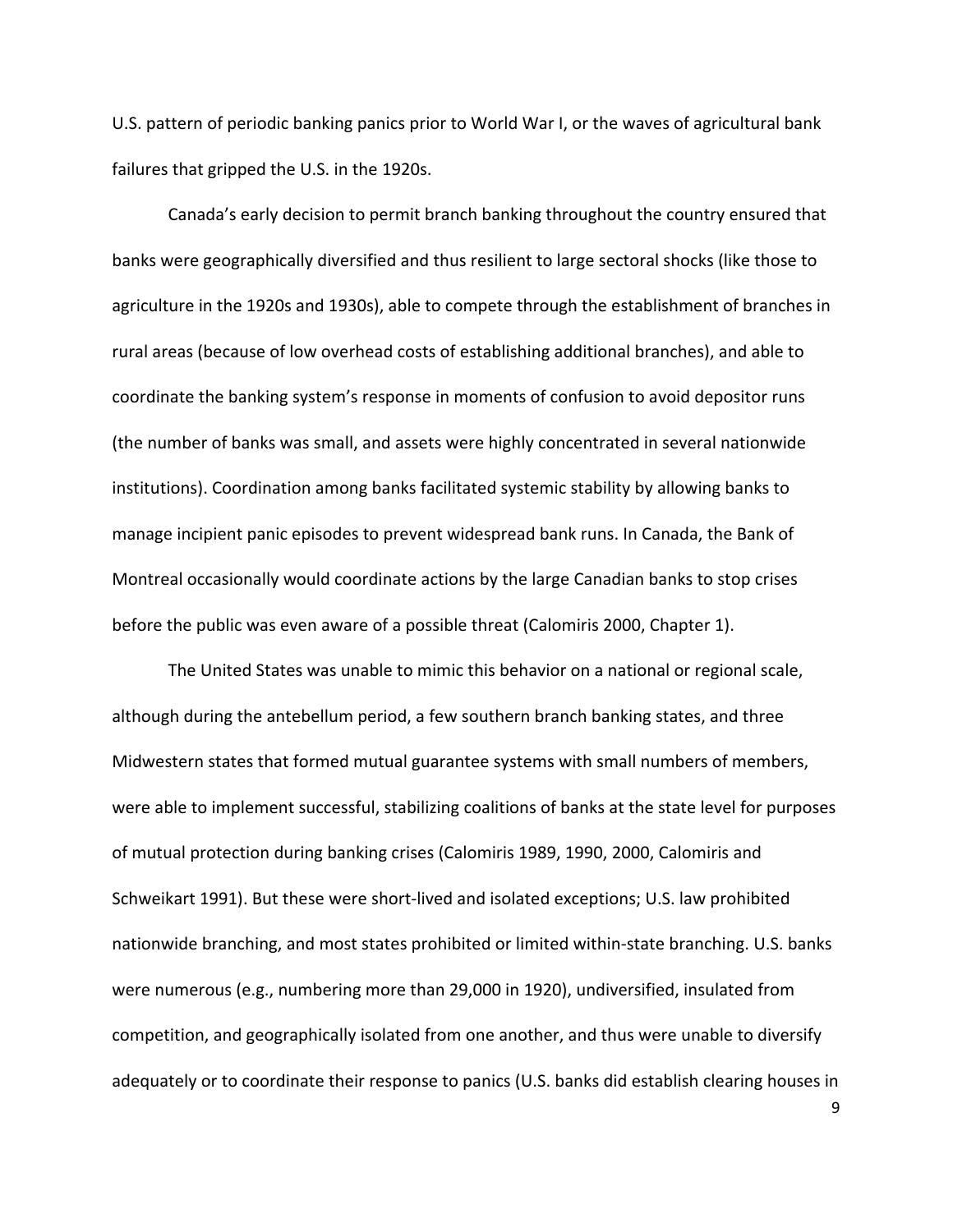cities, which facilitated local responses to panics beginning in the 1850s, as emphasized by Timberlake 1984 and Gorton 1985).

The fragmented structure of U.S. banking explains why the United States uniquely suffered banking panics in the years between the Civil War and World War I despite the fact that the vast majority of banks were healthy throughout this period, and were consistently able to avoid ultimate failure.<sup>5</sup> Empirical studies show that the major U.S. banking panics of 1873, 1884, 1890, 1893, 1896, and 1907 were moments of heightened asymmetric information about bank risk, but not times when bank failure risk was large for the country as a whole (Calomiris and Gorton 1991, Bruner and Carr 2007).

Banking necessarily entails the delegation of decision making to bankers, who specialize in screening and monitoring borrowers and making non-transparent investments. Bankers consequently have private information about the attendant risks. During normal times, the risk premium banks pay in capital markets and money markets contains a small "opacity" premium – part of the risk depositors and bank stockholders face and charge for comes from not being able to observe the value of bank assets moment to moment – that is, not being able to mark bank portfolios to market. During the U.S. panics, the normally small opacity premium became very large, as people became aware that risks had increased and as they also were aware of what they *didn't* know, namely the incidence among banks of the probable losses that accompanied the observable increased risk.

 $5$  The absence of a lender of last resort, as discussed below, was also an important contributor to bank instability, but the structure of unit banking appears to be the more important influence; Canada, which operated on a branching basis, avoided panics during this era, although it did not charter a central bank until 1935.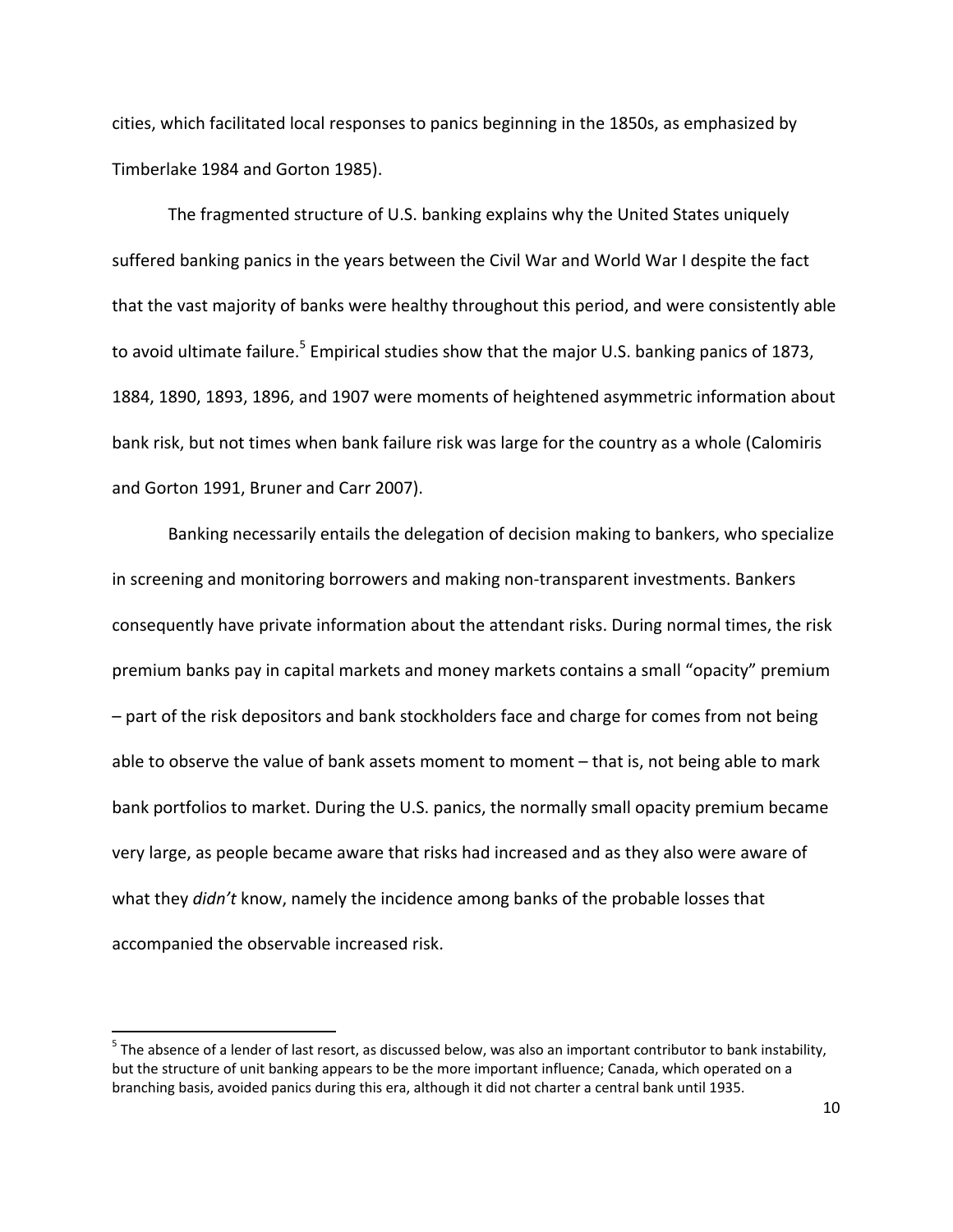Calomiris and Gorton (1991) show that banking panics were uniquely predictable events that happened at business cycle peaks. In the pre‐ World War I period (1875‐1913), every quarter in which the liabilities of failed businesses rose by more than 50% (seasonally adjusted) and the stock market fell by more than 8%, a panic happened in the following quarter. This happened five times, and the Panic of 1907 was the last of those times. Significant national panics (i.e., events that gave rise to a collective response by the New York Clearing House) never happened otherwise during this period.

Bank failure rates in the years between the Civil War and World War I, even during these panic episodes, were low, and the losses to depositors associated with them were also small. In 1893, the panic with the highest failure rate and highest depositor loss rate, depositor losses were less than 0.1% of GDP (Calomiris 2007). *Expected* depositor losses during the panics also appear to have been small. Sprague (1910, pp. 57‐8, 423‐24) reports that the discount applied to bankers' cashier checks of New York City banks at the height of the Panic of 1873 did not exceed 3.5%, and with the exception of an initial 10‐day period, that discount remained below 1%. A similar pattern was visible in the Panic of 1893. A 1% premium would be consistent with depositors in a New York City bank estimating a 10% chance of a bank's failing with a 10% depositor loss if it failed. Clearly, banking panics during this era were traceable to real shocks, but those shocks had small consequences for bank failures in the aggregate, and even at the height of the crisis those consequences were expected to be small. Historical U.S. panics teach us that even a small expected loss can lead depositors to demand their funds, so that they can sit on the sidelines until the incidence of loss within the banking system has been revealed (usually a process that took a matter of weeks).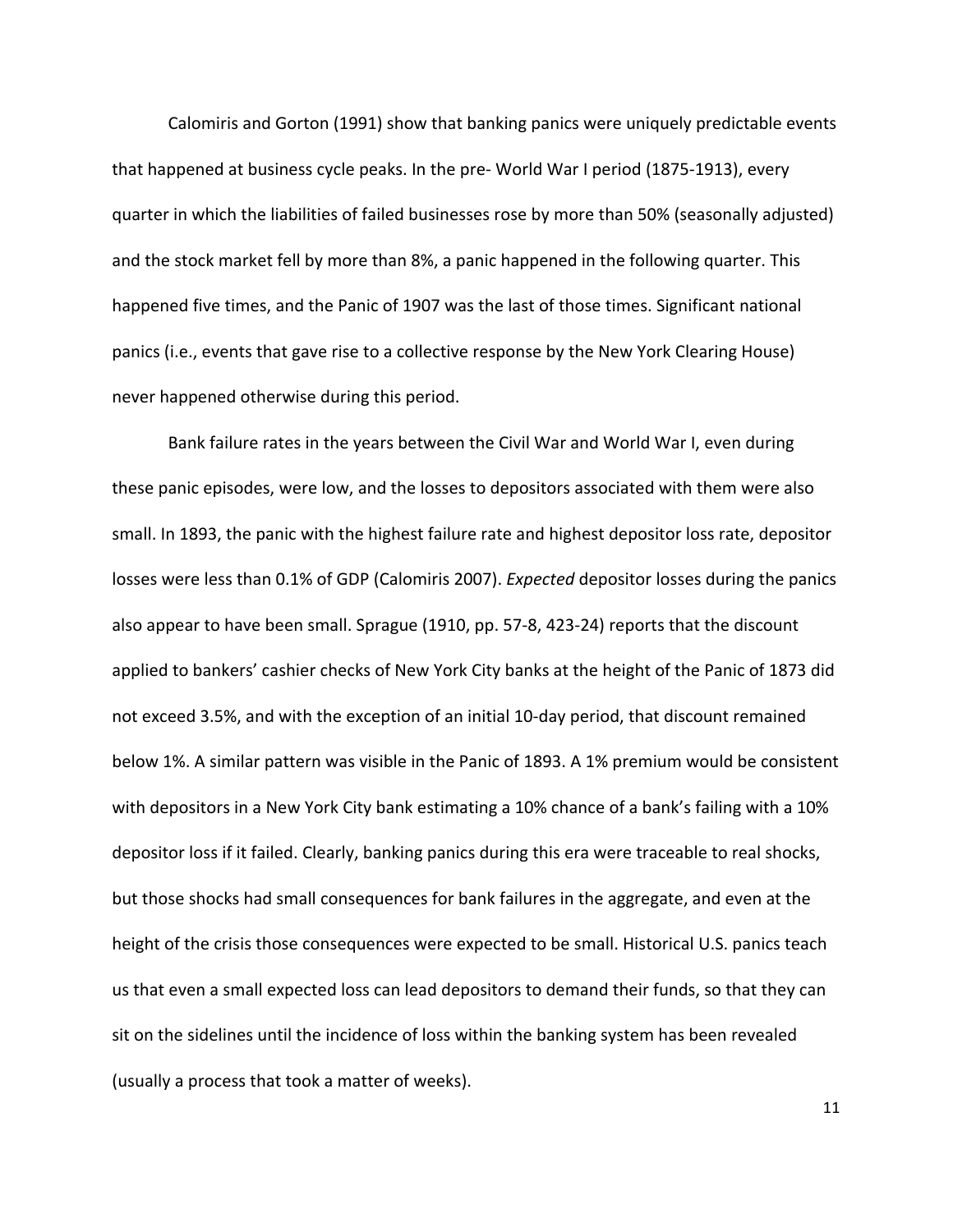Bank failure rates in the 1830s, 1850s and 1920s were higher than those of the other pre‐Depression systemic U.S. banking crisis episodes. The 1830s, in particular, saw a major macroeconomic contraction that caused many banks to fail, which historians trace to large fundamental problems that had their sources in government-induced shocks to the money supply (Rousseau 2002), unprofitable bank‐financed infrastructure investments that went sour (Schweikart 1987), and international balance of payments shocks (Temin 1969).

The 1920s agricultural bank failures were also closely linked to fundamental problems, in this case, the collapses of agricultural prices at the end of World War I, which were manifested in local bank failures because of the lack of regional or national loan portfolio diversification (Calomiris 1992, Alston, Grove and Wheelock 1994).

In both the 1830s and the 1920s, some states suffered more than others from waves of bank distress. In the 1830s, states that had an active role in directing the credit of their banks faired particularly badly (Schweikart 1987). Prior to both the bank failure waves of the 1830s and the 1920s, some states had enacted systems of deposit insurance in which neither entry nor risk taking was effectively constrained. These states experienced far worse banking system failure rates and insolvency severity of failed banks than did other states (Calomiris 1989, 1990, 1992).<sup>6</sup> Indeed, the basis for the substantial opposition to federal deposit insurance in the 1930s – an opposition that included President Franklin D. Roosevelt, his Treasury Secretary, and the Federal Reserve – was the disastrous experimentation with insurance in several U.S. states

 $6$  The states of Indiana, Ohio, and Iowa during the antebellum period were the exceptions to this rule, as their mutual guarantee systems were limited to a small number of banks which bore unlimited mutual liability for one another, and which also had broad enforcement powers to limit abuse of that protection.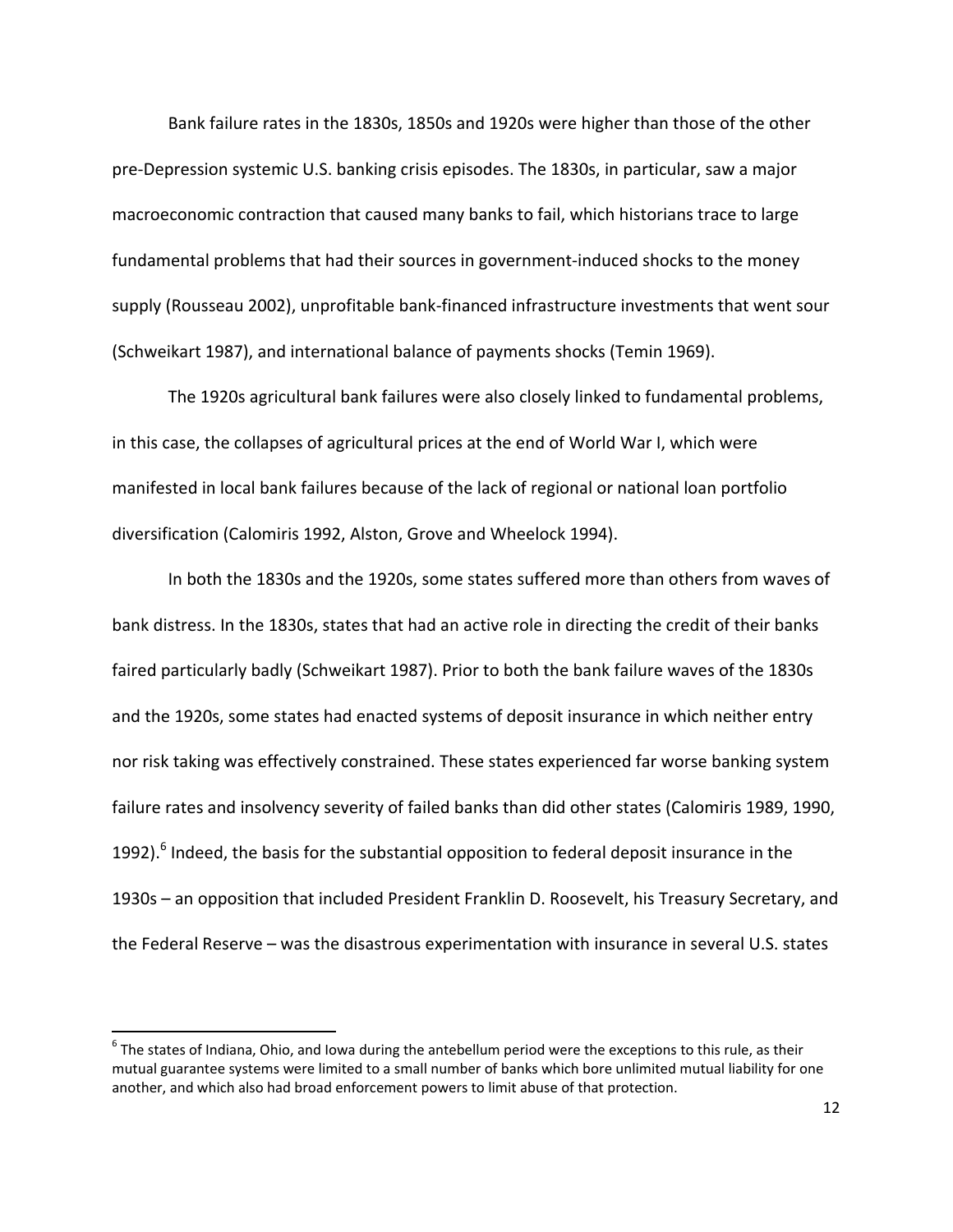during the early 20<sup>th</sup> century, which resulted in banking collapses in all the states that adopted insurance, and especially severe collapses in states that made deposit insurance compulsory.

In the 1920s, state‐chartered banks that participated in deposit insurance fared much worse than either national banks in those states or state‐chartered banks in neighboring states. The disastrous experience of those banks reflected a combination of moral hazard and adverse selection. Moral hazard was reflected in the higher loan-to-asset ratios and lower capital-toasset ratios of state‐chartered banks in insured states. Furthermore, states that passed deposit insurance experienced substantial entry into banking by small operators in rural areas, who apparently overestimated the potential for agricultural prices (temporary boosted by World War I) to remain high.

In contrast, in the 1920s, states that had enacted laws permitting branch banking tended to outperform unit banking states, both with respect to failure rates and failure severity (Calomiris 1990, 1992). The evidence of the stabilizing effects of even limited branch banking in the U.S. (note that branching was not permitted across states, and in many cases was constrained even when it was allowed within states) helped to produce significant relaxations of branch banking restrictions in many states and a merger wave of banks during the 1920s. From 1921 through 1931, more than five thousand banks were absorbed by acquirers. In 1910, for the U.S. as a whole, there were 292 branching banks operating 548 branches, with total loans and investments of \$1.3 billion, and in 1920, there were 530 branching banks operating 1,281 branches, with total loans and investments of \$6.9 billion; by 1931, there were 723 branching banks operating 3,467 branches, with total loans and investments of \$20.7 billion (Calomiris 2000, 57).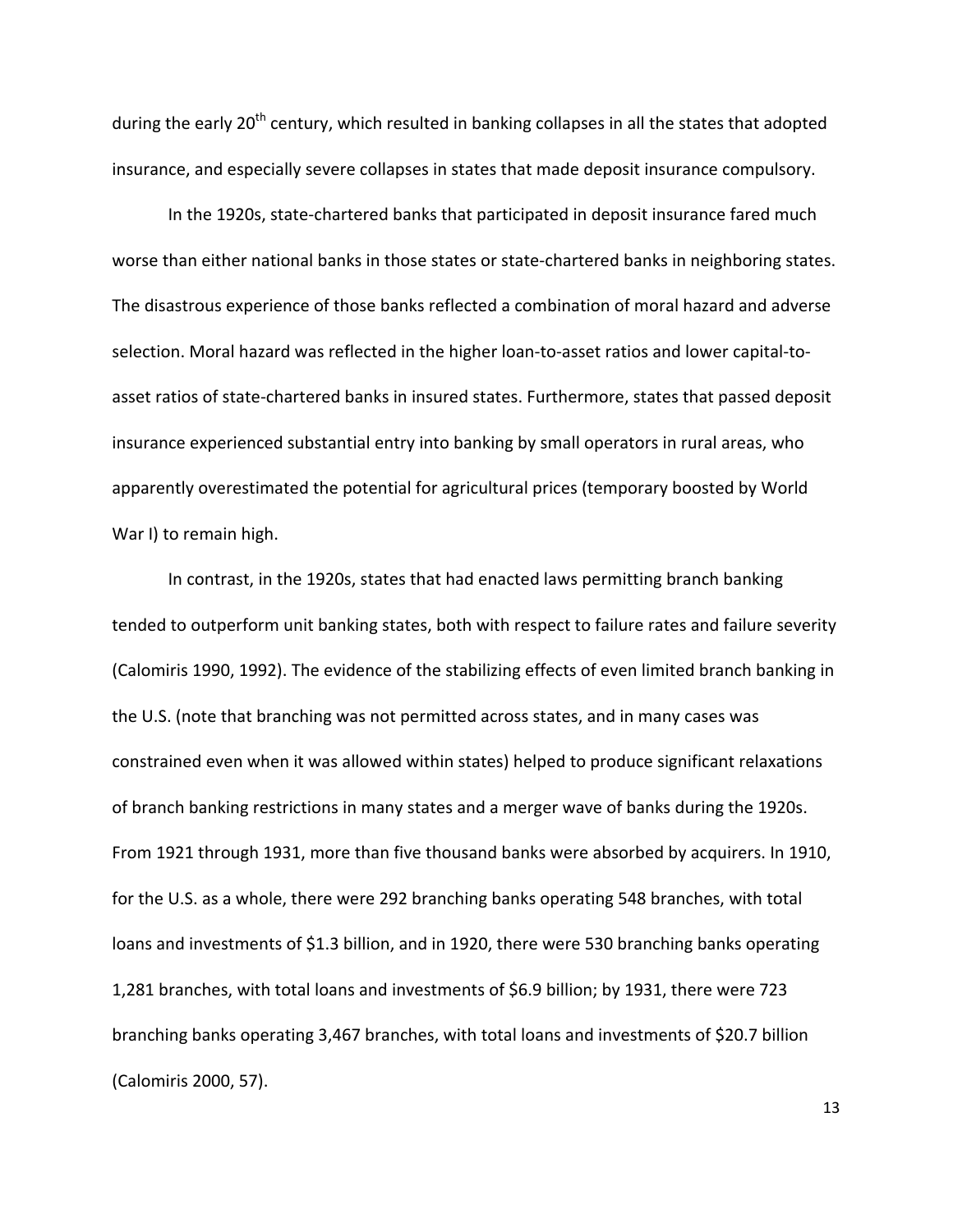#### *U.S. Bank Distress during the Great Depression*

The legacy of branch banking restrictions continued to destabilize banks during the Depression. Mitchener (2005) finds that states that prohibited branching had higher rates of bank failure, ceteris paribus. Despite these trends and evidence, the stabilizing trend toward bank consolidation and greater structural stability in the U.S. was derailed by the global macroeconomic policy disaster of the Great Depression, and its adverse political consequences for continuing bank consolidation. Most importantly, Congressmen Henry Steagall of Alabama lobbied successfully on behalf of his state's unit bankers for federal deposit insurance, which was embraced by unit bankers as a political tool to prevent competition and continuing pressure for consolidation (Calomiris and White 1994). Initially deposit insurance was passed as a temporary emergency measure limited to only cover small deposits (effectively a subsidy for small banks, for whom such deposits comprised a large fraction of their liabilities). Despite the opposition of Senator Carter Glass, the Federal Reserve System, the Treasury Department, and President Roosevelt – all of whom were aware of the disastrous consequences of deposit insurance in the states that had experimented with it in the early  $20<sup>th</sup>$  century – Steagall managed to succeed in passing deposit insurance, which was soon transformed from a temporary to a permanent measure, and which now covers virtually all U.S. deposits.

Beginning in the 1880s there had been 150 attempts to introduce federal deposit insurance legislation in Congress (Calomiris and White 1994). Opponents understood and espoused the theoretical arguments against deposit insurance that are familiar today – that deposit insurance removes depositors' incentives to monitor and discipline banks, that it frees bankers to take imprudent risks (especially when they have little or no remaining equity at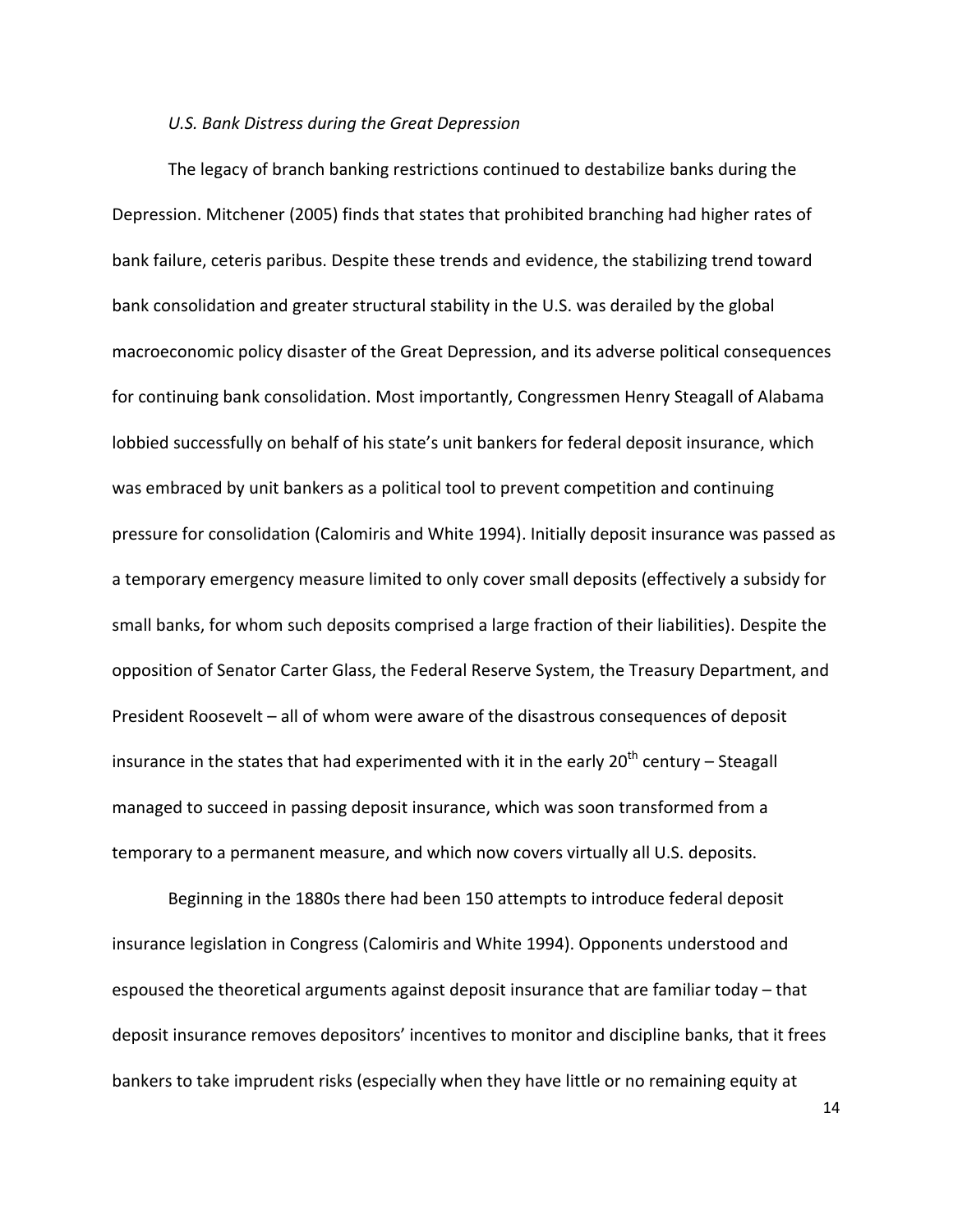stake, and see an advantage in "resurrection risk taking"); and that the absence of discipline promotes banker incompetence, which leads to unwitting risk taking. Deposit insurance won the day as legislation in 1933 for political, not ideological reasons, and ironically (given Roosevelt's opposition) remains the main surviving legacy of the banking legislation of the New Deal – a stark reminder of the power of crises to change the course of banking regulation.<sup>7</sup>

Deposit insurance, which was very limited in coverage, and became effective only in 1934, after the banking crises of 1930‐1933 had passed, had little role in stabilizing banks during the Depression of 1929 to 1933. Bank failures and losses were high in the early 1930s by historical standards. Recent research on the Depression has investigated the extent to which those failures reflected extremely adverse macroeconomic shocks and their consequences for bank borrowers, as opposed to excessive, panicked responses to those shocks by depositors that may have forced many solvent banks into financial distress. Recent research shows that much if not all of the bank distress of the 1930s resulted from fundamental shocks to bank assets, much like the shocks that had buffeted agricultural banks in the 1920s.

The list of fundamental shocks that weakened banks during the Great Depression is a long and varied one. It includes declines in the value of bank loan portfolios produced by waves of rising default risk in the wake of regional, sectoral, or national macroeconomic shocks to bank borrowers, as well as monetary policy-induced declines in the prices of the bonds held by banks.

 $<sup>7</sup>$  The other two principal measures – Regulation Q and the separation of commercial and investment banking –</sup> were essentially done away with in the last two decades of the  $20<sup>th</sup>$  century, although some remnants of Regulation Q remain.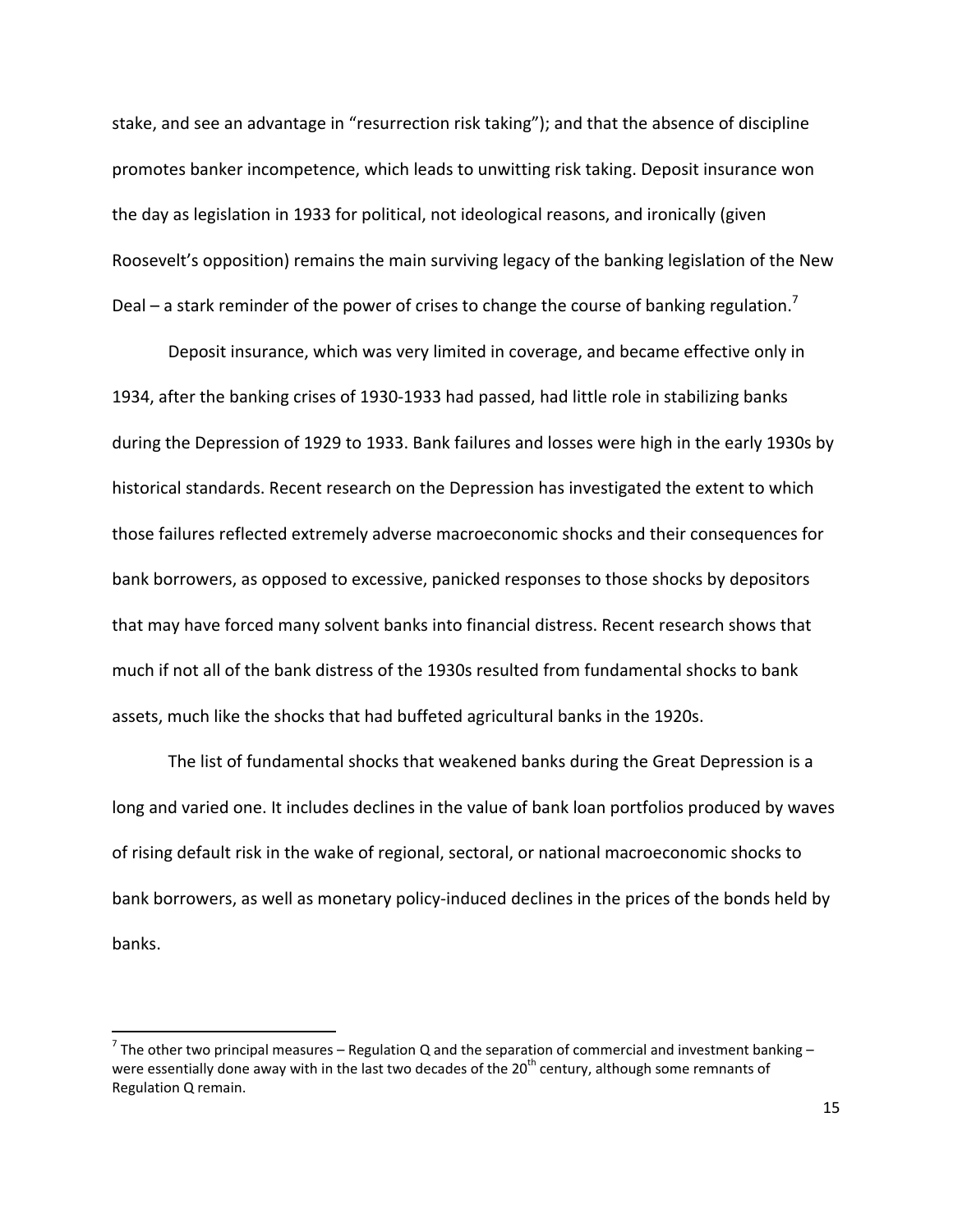Friedman and Schwartz (1963) argued that many bank failures resulted from

unwarranted "panic" and that failing banks were in large measure illiquid rather than insolvent. Friedman and Schwartz's emphasis on contagion posited that bank failures mainly reflected a problem of illiquidity rather than insolvency. Illiquid but solvent financial institutions, in their view, failed purely as the result of withdrawal demands by depositors, particularly during sudden moments of panic. In contrast, an insolvent institution fails to repay depositors as the result of fundamental losses in asset value, rather than the suddenness of depositor withdrawals.<sup>8</sup>

Using a narrative approach similar to that of Friedman and Schwartz, but relying on

data disaggregated at the level of Federal Reserve districts, Wicker (1996) argues that it is

 $8$  Friedman and Schwartz attach great importance to the banking crisis of late 1930, which they attribute to a "contagion of fear" that resulted from the failure of a large New York bank, the Bank of United States, which they regard as itself a victim of panic. They also identify two other banking crises in 1931 – from March to August 1931, and from Britain's departure from the gold standard (September 21, 1931) through the end of the year. The fourth and final banking crisis they identify occurred at the end of 1932 and the beginning of 1933, culminating in the nationwide suspension of banks in March. The 1933 crisis and suspension was the beginning of the end of the Depression, but the 1930 and 1931 crises (because they did *not* result in suspension) were, in Friedman and Schwartz's judgment, important sources of shock to the real economy that turned a recession in 1929 into the Great Depression of 1929‐1933.

The Friedman and Schwartz argument is based upon the suddenness of banking distress and the absence of collapses in relevant macroeconomic time series prior to those banking crises (see Charts 27‐30 in Friedman and Schwartz 1963, p. 309). But there are reasons to question Friedman and Schwartz's view of the exogenous origins of the banking crises of the Depression. As Temin (1976) and others have noted, the bank failures during the Depression marked a continuation of the severe banking distress that had gripped agricultural regions throughout the 1920s.Of the nearly 15,000 bank disappearances between 1920 and 1933, roughly half predate 1930. And massive numbers of bank failures occurred during the Depression era outside the crisis windows identified by Friedman and Schwartz (notably, in 1932). Wicker (1996, p. 1) estimates that "[b]etween 1930 and 1932 of the more than 5,000 banks that closed only 38 percent suspended during the first three banking crisis episodes." Recent studies of the condition of the Bank of United States indicate that it too may have been insolvent, not just illiquid, in December 1930 (Joseph Lucia 1985, Wicker 1996). So there is some prima facie evidence that the banking distress of the Depression era was more than a problem of panic‐inspired depositor flight.

Friedman and Schwartz omitted important aggregate measures of the state of the economy relevant for bank solvency, for example, measures of commercial distress and construction activity may be useful indicators of fundamental shocks. Second, aggregation of fundamentals masks important sectoral, local, and regional shocks that buffeted banks with particular credit or market risks. The empirical relevance of these factors has been demonstrated in the work of Wicker (1980, 1996) and Calomiris and Mason (1997, 2003a).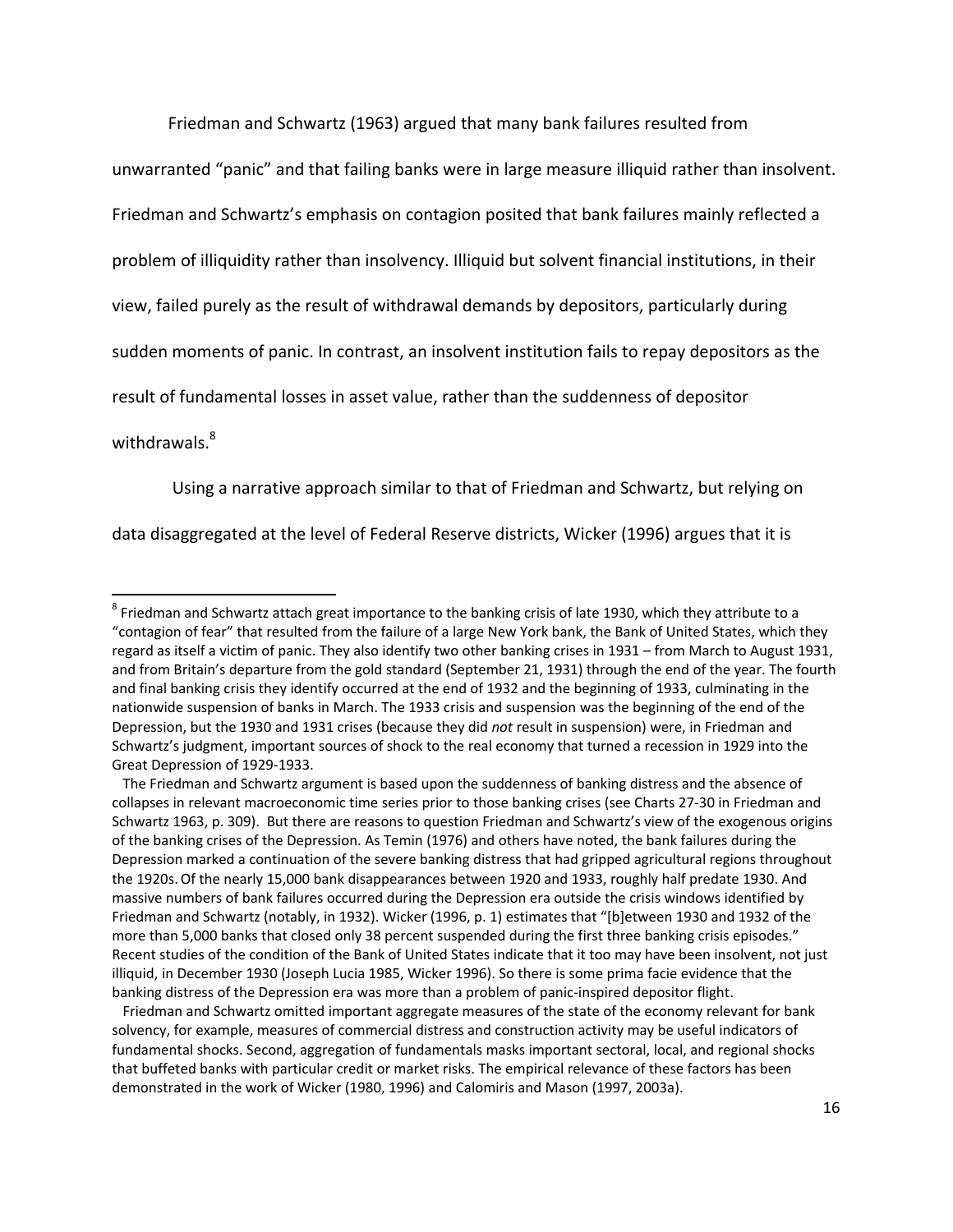incorrect to identify the banking crisis of 1930 and the first banking crisis of 1931 as national panics comparable to those of the pre‐Fed era. According to Wicker, the proper way to understand the process of banking failure during the Depression is to disaggregate, both by region and by bank, because heterogeneity was very important in determining the incidence of bank failures.<sup>9</sup>

Microeconomic studies of banking distress have provided some useful evidence on the reactions of individual banks to economic distress. White (1984) shows that the failures of banks in 1930 are best explained as a continuation of the agricultural distress of the 1920s, and are traceable to fundamental disturbances in agricultural markets.

 $9$  Once one disaggregates, Wicker argues, it becomes apparent that at least the first two of the three banking crises of 1930‐1931 identified by Friedman and Schwartz were largely regional affairs. Wicker (1980, 1996) argues that the failures of November 1930 reflected regional shocks and the specific risk exposures of a small subset of banks, linked to Nashville-based Caldwell & Co., the largest investment bank in the South at the time of its failure. Temin (1989, p. 50) reaches a similar conclusion. He argues that the "panic" of 1930 was not really a panic, and that the failure of Caldwell & Co. and the Bank of United States reflected fundamental weakness in those institutions.

Wicker's analysis of the third banking crisis (beginning September 1931) also shows that bank suspensions were concentrated in a very few locales, although he regards the nationwide increase in the tendency to convert deposits into cash as evidence of a possible nationwide banking crisis in September and October 1931. Wicker agrees with Friedman and Schwartz that the final banking crisis (of 1933), which resulted in universal suspension of bank operations, was nationwide in scope. The banking crisis that culminated in the bank holidays of February‐ March 1933 resulted in the suspension of at least some bank operations (bank "holidays") for nearly all banks in the country by March 6.

From the regionally disaggregated perspective of Wicker's findings, the inability to explain the timing of bank failures using aggregate time series data (which underlay the Friedman Schwartz view that banking failures were an unwarranted and autonomous source of shock) would not be surprising even if bank failures were entirely due to fundamental insolvency. Failures of banks were local phenomena in 1930 and 1931, and so may have had little to do with national shocks to income, the price level, interest rates, and asset prices. The unique industrial organization of the American banking industry plays a central role in both the Wicker view of the process of bank failure during the Depression, and in the ability to detect that process empirically. Because banks in the United States were smaller, regionally isolated institutions, large region‐specific shocks might produce a sudden wave of bank failures in specific regions even though no evidence of a shock was visible in aggregate macroeconomic time series (see the cross-country evidence in Bernanke and James 1991, and Grossman 1994). The regional isolation of banks in the United States, due to prohibitions on nationwide branching or even statewide branching in most states, also makes it possible to identify regional shocks empirically through their observed effects on banks located exclusively in particular regions.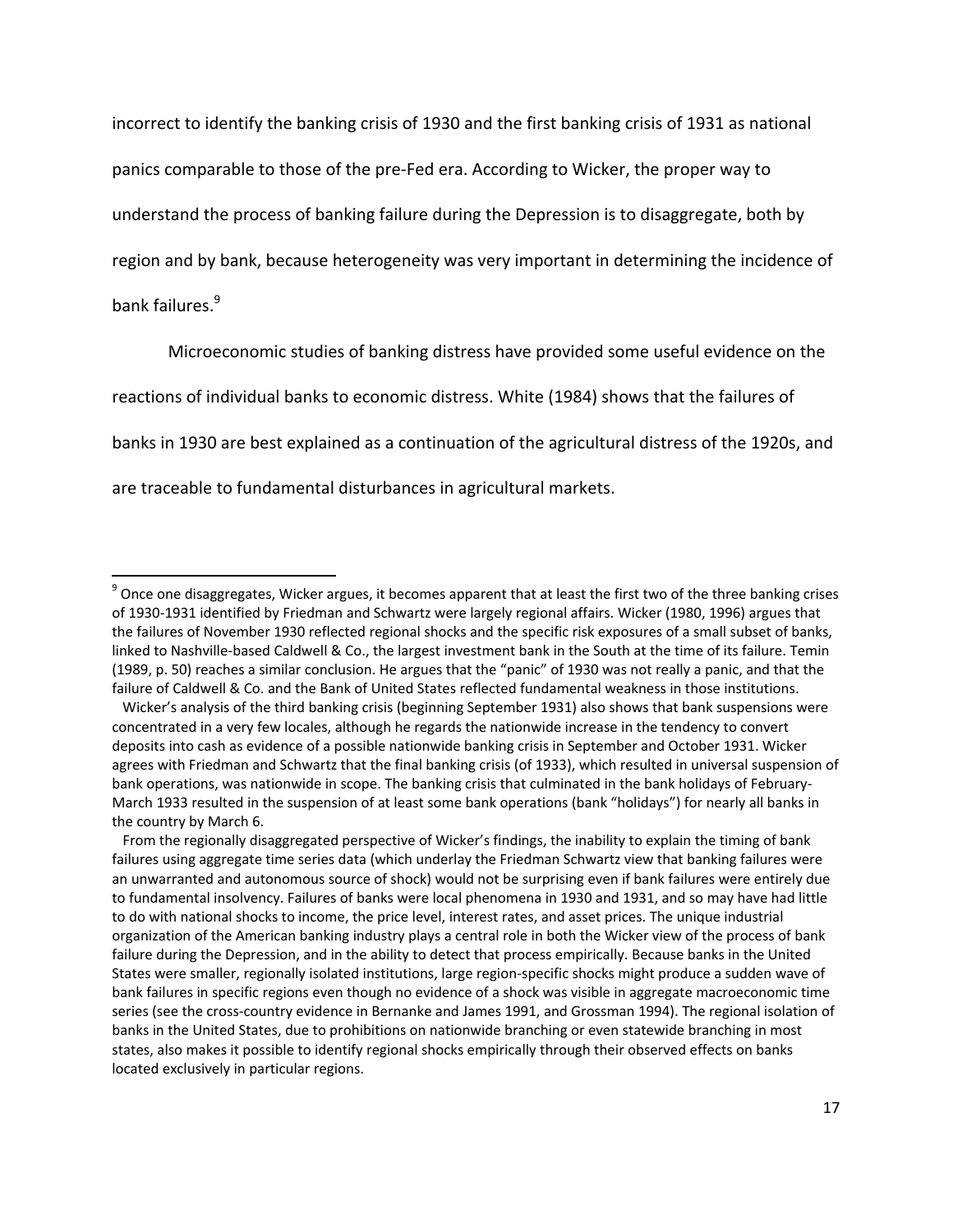Calomiris and Mason (1997) study the Chicago banking panic of June 1932 (a locally isolated phenomenon). They find that the panic resulted in a temporary contraction of deposits that affected both solvent and insolvent banks. Fundamentals, however, determined which banks survived. Apparently, no solvent banks failed during that panic. Banks that failed during the panic were observably weaker ex ante, judging from their balance sheet and income statements, and from the default risk premia they paid on their debts. Furthermore, the rate of deposit contraction was not identical across banks; deposits declined more in failing banks than in surviving banks.

Calomiris and Wilson (2004) study the behavior of New York City banks during the interwar period, and in particular, analyze the contraction of their lending during the 1930s. They find that banking distress was an informed market response to observable weaknesses in particular banks, traceable to ex ante bank characteristics. It resulted in bank balance sheet contraction, but this varied greatly across banks; banks with higher default risk were disciplined more by the market (that is, experienced greater deposit withdrawals), which encouraged them to target a low‐risk of default.

Calomiris and Mason (2003a) construct a survival duration model of Fed member banks throughout the country from 1929 to 1933. This model combines aggregate data at the national, state, and county level with bank‐specific data on balance sheets and income statements to identify the key contributors to bank failure risk and to gauge the relative importance of fundamentals and panics as explanations of bank failure. Calomiris and Mason find that a fundamentals‐based model can explain most of the failure experience of banks in the U.S. prior to 1933. They identify a significant, but small, national panic effect around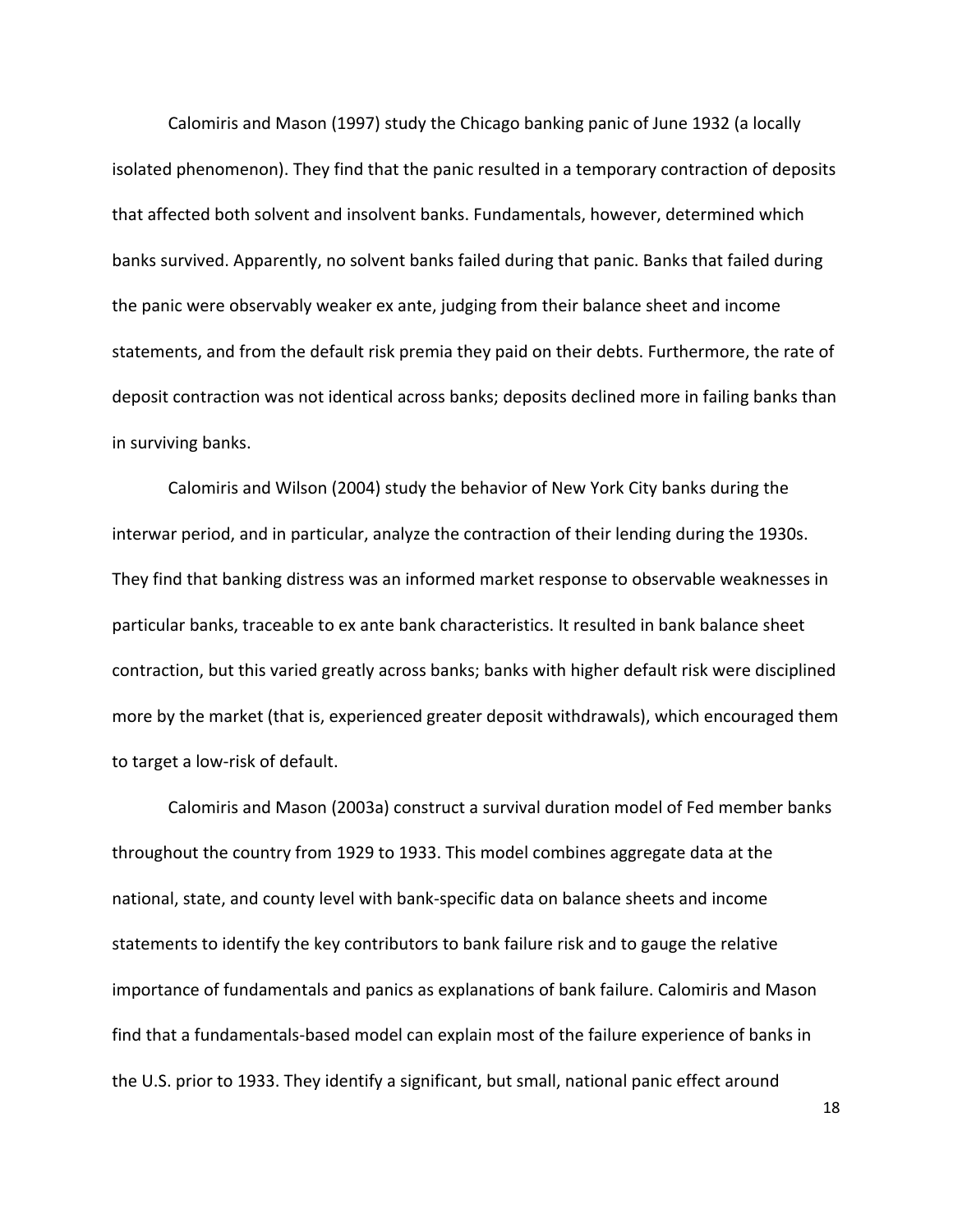September of 1931, and some isolated regional effects that may have been panics, but prior to 1933, banking panics were not very important contributors to bank failures compared to fundamentals.

The fact that a consistent model based on fundamentals can explain the vast majority of U.S. bank failures prior to 1933 has interesting implications. First, it indicates that the influence of banking panics as an independent source of shock to the economy was not important early in the Depression. Only in 1933, at the trough of the Depression, did failure risk become importantly de‐linked from local, regional, and national economic conditions and from fundamentals relating to individual bank structure and performance. Second, the timing of this observed rise in risk unrelated to indicators of credit risk is itself interesting. In late 1932 and early 1933, currency risk became increasingly important; depositors had reason to fear that President Roosevelt would leave the gold standard, which gave them a special reason to want to convert their deposits into (high‐valued) dollars before devaluation of the dollar (Wigmore 1987).

As part of their bank‐level analysis of survival duration, Calomiris and Mason (2003a) also consider whether, outside the windows of "panics" identified by Friedman and Schwartz, the occurrence of bank failures in close proximity to a bank affects the probability of survival of the bank, after taking into account the various fundamental determinants of failure. Calomiris and Mason consider this measure of "contagious failure" an upper bound, since in part it measures unobserved cross‐sectional heterogeneity common to banks located in the same area, in addition to true contagion. They find small, but statistically significant, effects associated with this measure. The omission of this variable from the analysis raises forecasted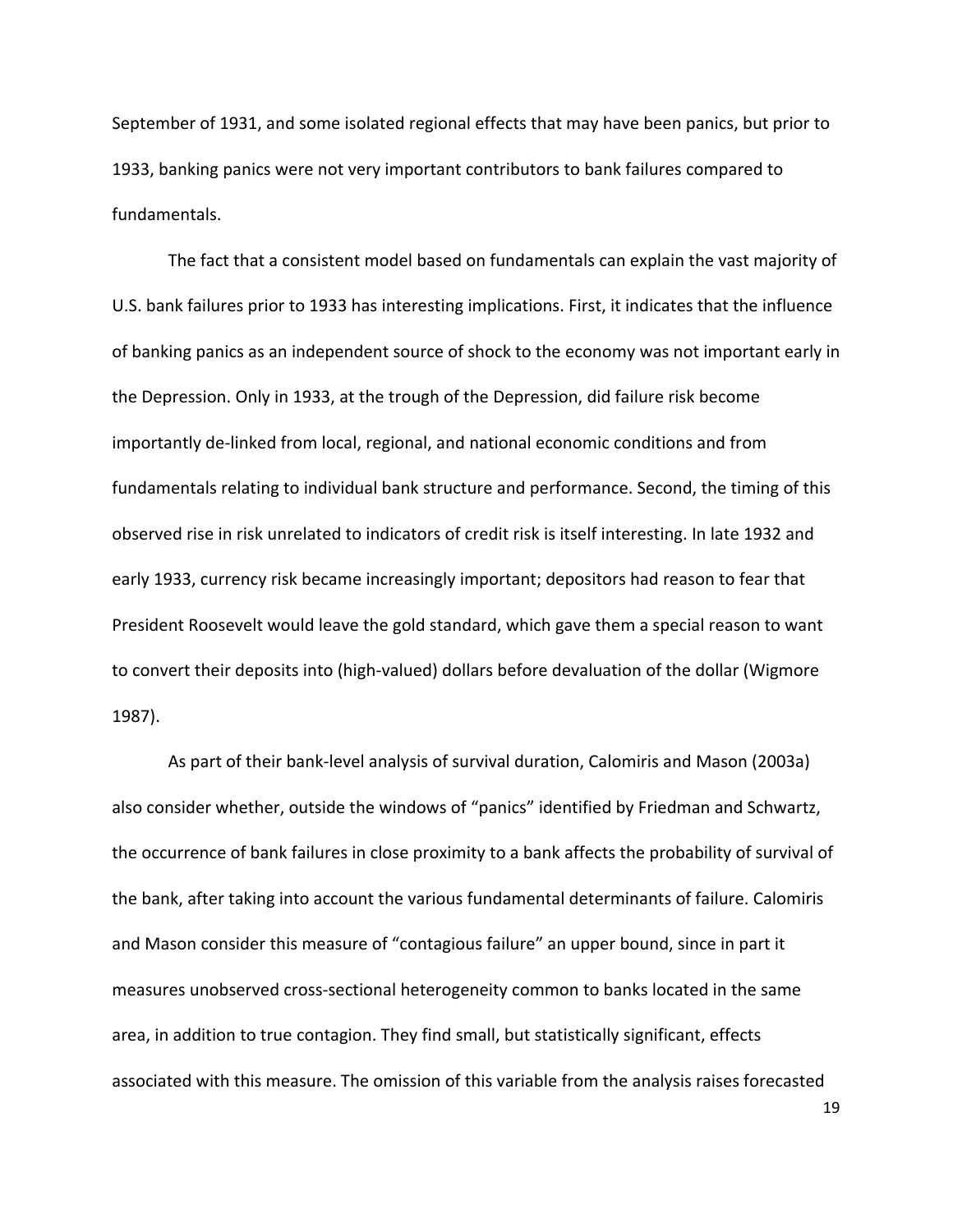survival duration by an average of 0.2%. They also consider other regional dummy variables associated with Wicker's (1996) instances of identified regional panics, and again find effects on bank failure risk that are small in national importance.

The large number of bank failures in the U.S. during the Great Depression, a phenomenon that was largely confined to small banks, primarily reflected the combination of extremely large fundamental macroeconomic shocks and the vulnerable nature of the country's unit banking system. Panic was not a significant contributor to banking distress on a nationwide basis until near the trough of the Depression, at the end of 1932. For these reasons, the Great Depression bank failure experience has more in common with the bank failures of the 1920s than the panics of the pre‐World War I era.

#### *Central Banking and Bank Instability in U.S. History*

Part of the microeconomic rules of the game in any banking system relate to the operations of the central bank, which include its policies for purchasing assets or lending against them, how it funds itself, and the extent to which and the ways in which it competes with other banks. In explaining Great Britain's change from a crisis-prone financial system from 1800 through 1857 to a crisis‐resistant system after 1866 – the subject of Section IV – the evolution of the Bank of England's lending policies, its financing, its competition with other banks, and the ways in which banking crises affected the evolution of these three aspects, will be central to the explanation of the stabilization of the system after 1857. But in the U.S., the role of central banking in the history of banking crises was more limited.

The first central bank, the Bank of the United States (BUS), founded in 1791 and chartered for twenty years, was the only nationally chartered institution in the country and the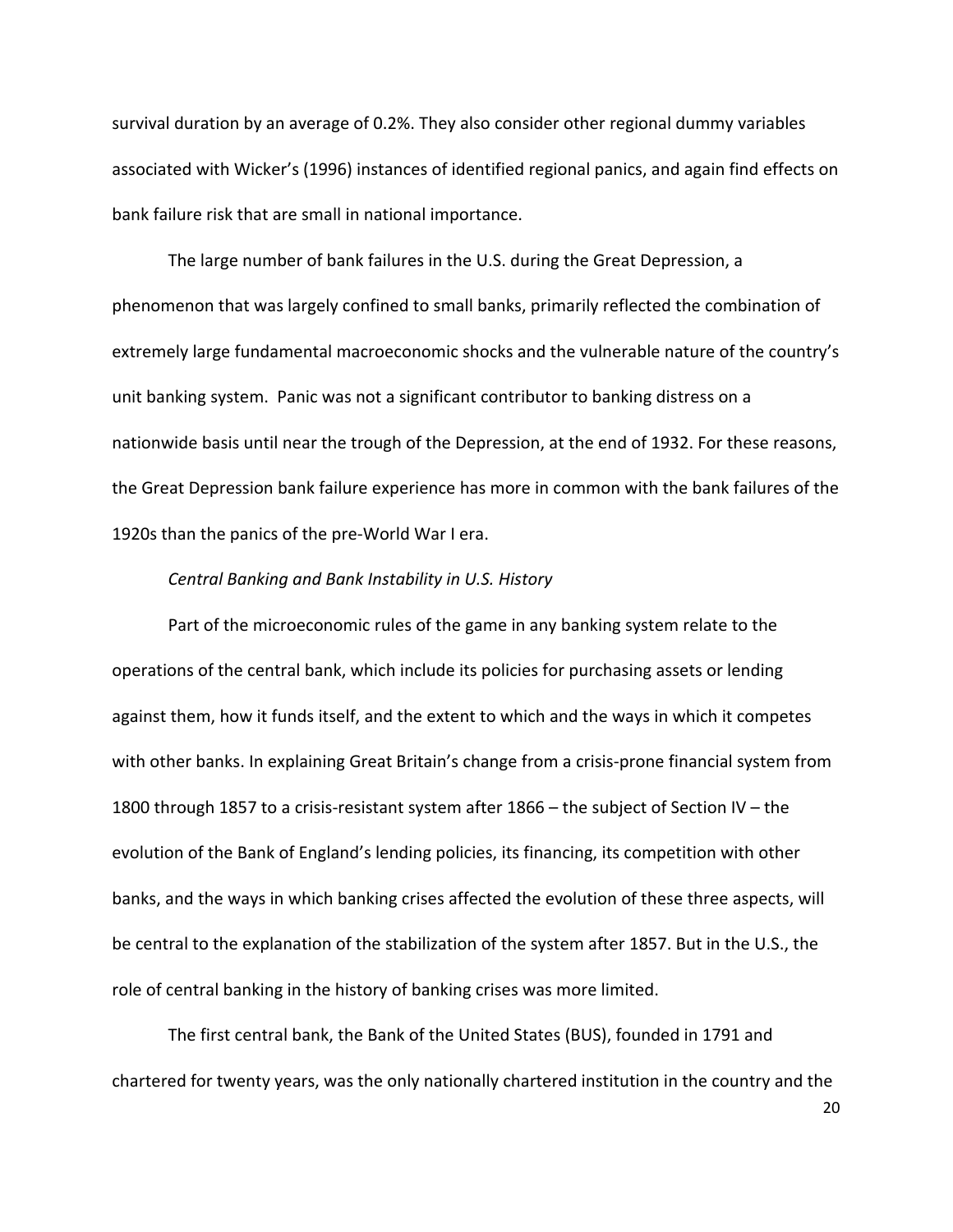only one to operate in more than one state. It operated as a for‐profit banking enterprise (in which the government owned one-fifth of its \$10 million in initial capital stock), made loans, issued notes and accepted deposits. It was not conceived as a tool for regulating other banks, or acting as a lender of last resort to the financial system. The BUS's most important role in the economy was as a lender to the government and as a fiscal agent for the government, managing the financial flows relating to taxes and debts.

The first panic in U.S. history, in 1792, occurred just as the BUS was gearing up its operations. As Sylla, Wright and Cowen (2009) show, the early experience of the U.S. in dealing with the Panic of 1792 illustrates that central bankers can be sources of banking system risk as well as mitigators of those risks. The nascent BUS actually fueled the panic through an overexpansion of credit in its first months of operation. But the Treasury Secretary, Alexander Hamilton, acted as an ad hoc central banker, inventing and applying "Bagehot's (1873) rule" of lending freely on good collateral at a penalty rate eight decades before that rule would be penned.<sup>10</sup> Thus, although the BUS itself was not a source of stability during the panic, Secretary Hamilton and the Treasury acted as an effective ad hoc lender of last resort.

Sylla, Wright and Cowen (2009) argue that Hamilton's success in undoing the negative effects of the BUS's destabilizing actions had significance beyond its immediate consequences for the financial system; the intervention avoided a political backlash against the Hamiltonian financial system, of which the BUS was a part. Such a backlash in response to failed financial

 $10$  As Charles Goodhart has pointed out, Bagehot (1873) nowhere employs the phrase "penalty rate." His rule is best understood as lending at a rate in excess of the normal market rate (during non‐crisis times), to prevent abuse of the option to borrow. As discussed in more detail below, a more accurate characterization of the evolution of central banking in the late 19<sup>th</sup> century would emphasize the development of incentive-compatible loss sharing arrangements, of which central bank lending on good collateral is one example.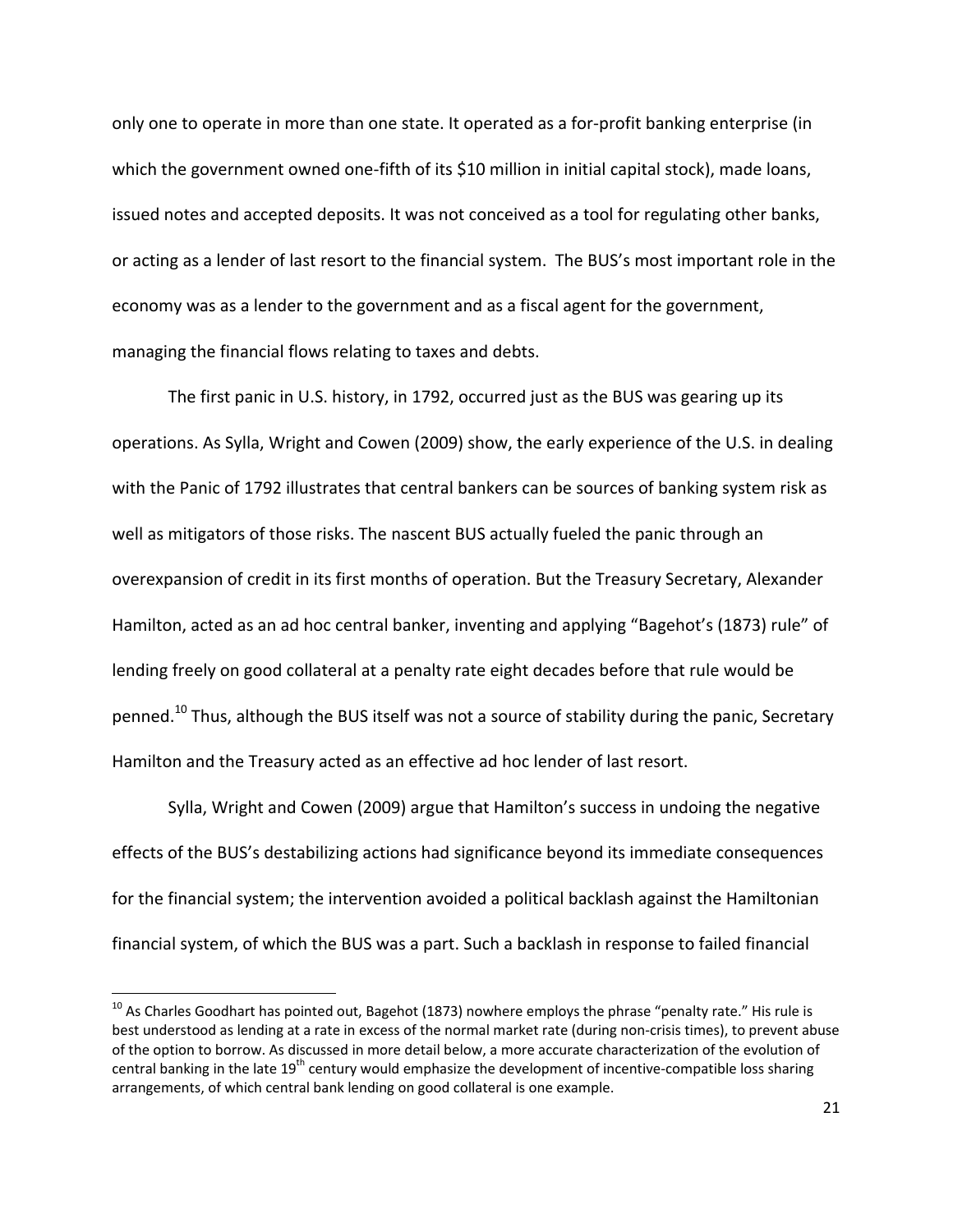policy innovations was more than a hypothetical possibility in 1792, given the experience of France and Britain decades earlier:

Earlier in the eighteenth century, John Law had attempted to modernize France's financial system, but his efforts backfired when he failed to prevent the collapse of the Mississippi Bubble in 1720. At the same time, across the Channel, the collapse of the related South Sea Bubble also led to financial crisis. The British financial system, however, was more developed than that of France, as Britain had begun the modernization process in 1688, whereas France did not do so until 1715. A wounded but robust British financial system survived the shock, although legislation passed during the crisis stunted the development of Britain's corporate sector for a century. (p. 63)

This discussion illustrates two broader points: (1) the actions of central banks are not always stabilizing for the banking system, and (2) central banks' privileges can be enacted and also withdrawn. Indeed, the charter of the BUS was allowed to lapse, largely as the result of Jeffersonian objections to the concentration of financial power in a national bank.

Problems in managing fiscal affairs during the War of 1812, along with a desire to reestablish specie convertibility of state bank notes after the suspension of convertibility that had attended the War, led to the establishment of the Second Bank of the United States (SBUS), in which the government subscribed for one-fifth of its \$35 million in capital stock. The SBUS was charged with assisting the government in its financial affairs, reestablishing specie convertibility of other banks' notes, and operating a general banking business. Like its predecessor it operated as the only nationally chartered bank until its charter's renewal was blocked by President Jackson in 1832. In 1836 the SBUS was granted a new charter by the State of Pennsylvania, and operated as a state bank after that date.

As Temin (1969, 46) points out, like its predecessor in 1792, the SBUS became overextended almost immediately after it was chartered. Its western and southern branches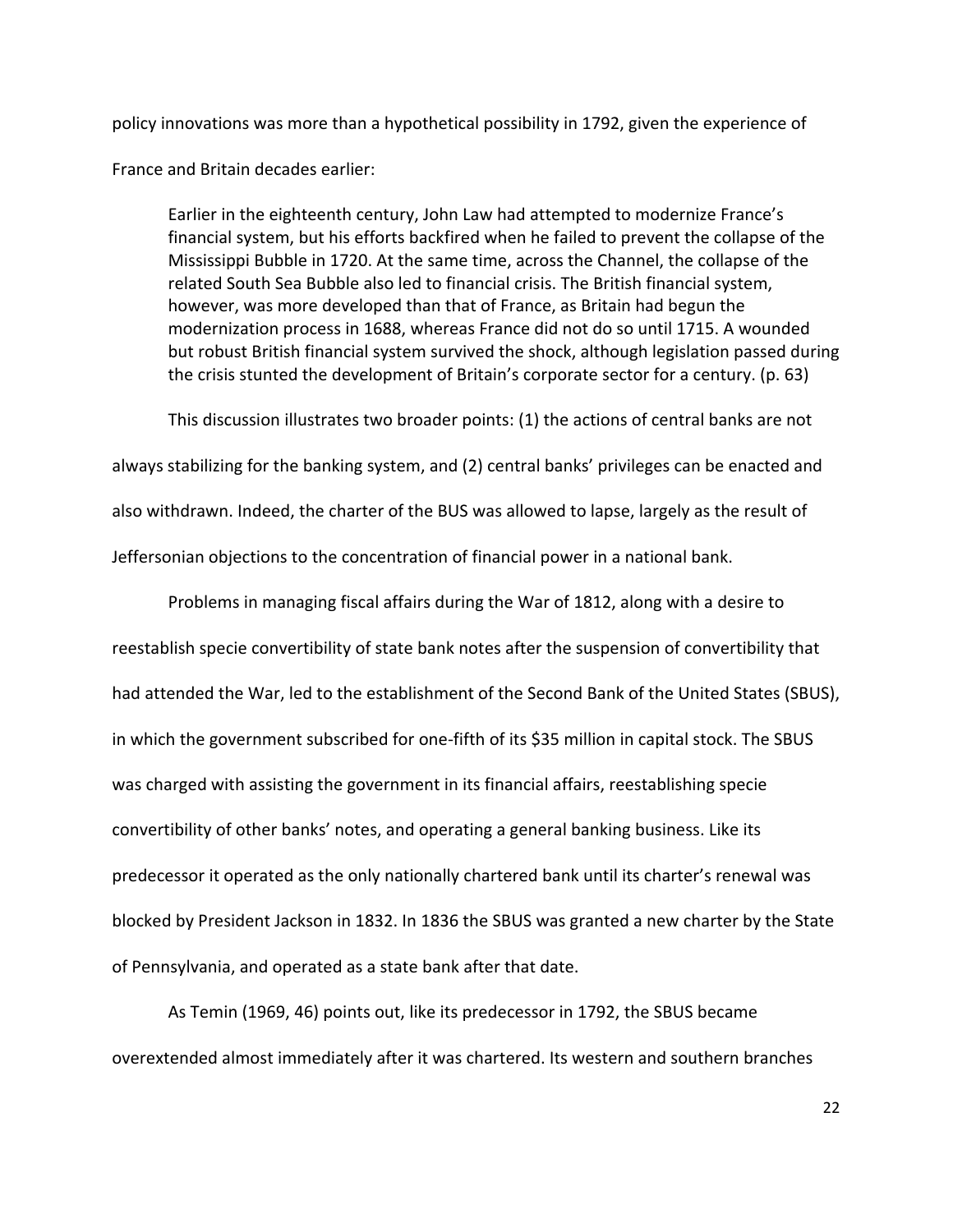did not coordinate their lending with the eastern branches. Notes issued by the SBUS branches in the periphery to fund loans were presented for payment in the East, where the SBUS branches accepted them at par, thereby encouraging further note issuance and lending by its branches in the West and South. The lack of discipline in 1817‐1818 extended to other banks as well. The Treasury asked the SBUS to delay the collection of balances owed to it by state banks in 1817 and 1818, which removed the SBUS as a source of inter-regional discipline over other banks' issuance and promoted increased leverage in the banking system. When as an act of self‐preservation the SBUS finally cracked down on its branches in the West and South and on other banks, by demanding that they support their own note issues and pay their outstanding debts, a contraction of credit resulted, which according to Catterall (1902) "precipitated the panic." Gouge (1833) famously quipped that "The Bank was saved and the people were ruined." Public hostility toward the SBUS because of its role in the causing the Panic of 1819 never disappeared (Temin 1969, 48).

The hostility toward the SBUS was further fueled by perceptions of its behavior during the financial crisis in 1825‐1826, when once again it acted to limit its own credit and disciplined the state banks by demanding that they redeem their obligations. The public had expected the SBUS to prevent a financial contraction in 1825‐1826. According to Hilt (2009), the SBUS was a stabilizing force during the 1825‐1826 financial crisis. He argues that, despite widespread financial failures during the crisis, "there was no generalized banking crisis in the United States…in part because of the Second Bank of the United States worked assiduously with its New York branch to provide credit to the banking community there." Hilt (2009, footnote 36) also points to evidence that Nicholas Biddle viewed this as an important part of the mission of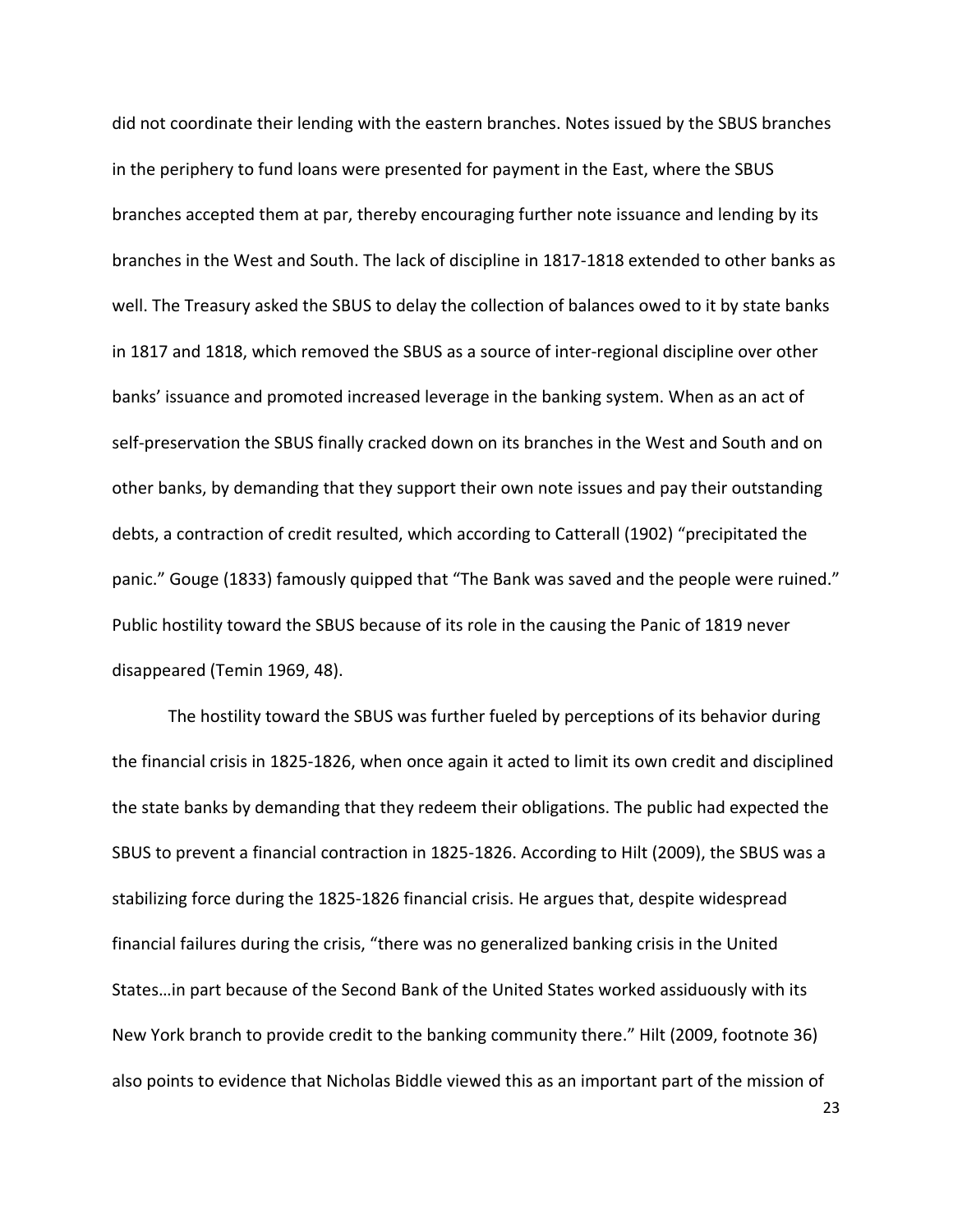the SBUS. Nevertheless, such lending was limited by the BUS's need to protect itself during the 1825‐1826 contraction.

The public hostility toward the SBUS that resulted from its failure to prevent financial crises was largely misplaced. The government itself had encouraged the excessive expansion of credit in the periphery in 1817‐1818, and had asked the SBUS to accommodate it. Furthermore, according to Hilt (2009), the SBUS had, in fact, been successful in preventing the financial collapse of 1825‐1826 from turning into a bona fide banking crisis as the result of the assistance it provided New York banks. The SBUS's decisions to contract in 1819 and 1825‐1826 were necessary to its own preservation; it was, after all, a privately owned bank, and therefore, responsible for its own survival and profitability. Most importantly, the upheavals of 1819 and 1825, like that of 1792, illustrated the limitations of the powers of the BUS and the SBUS. The BUS and SBUS lacked the full‐fledged powers of a central bank to deal with crises. Indeed, some financial historians (Temin 1969, 45) have questioned whether the BUS or SBUS qualify to be called central banks. Unlike the Bank of England, the BUS and SBUS did not have the power to issue an unlimited supply of their own bank notes with the implied backing of the sovereign. It is hard to fault the SBUS for failing to use powers that it did not possess.

That is not to say that the SBUS was entirely powerless or unsuccessful in reducing systemic risk in the banking system, as the successful interventions in New York by the SBUS in 1825‐1826 illustrate. Because of its special position as the only bank operating branches in various regions, the SBUS was large, had wide geographical reach, and played an especially important role in the bankers acceptance market for financing commerce (intermediation via its various branches the financing of trade flows, as described in Calomiris 2000, Chapter 1) and in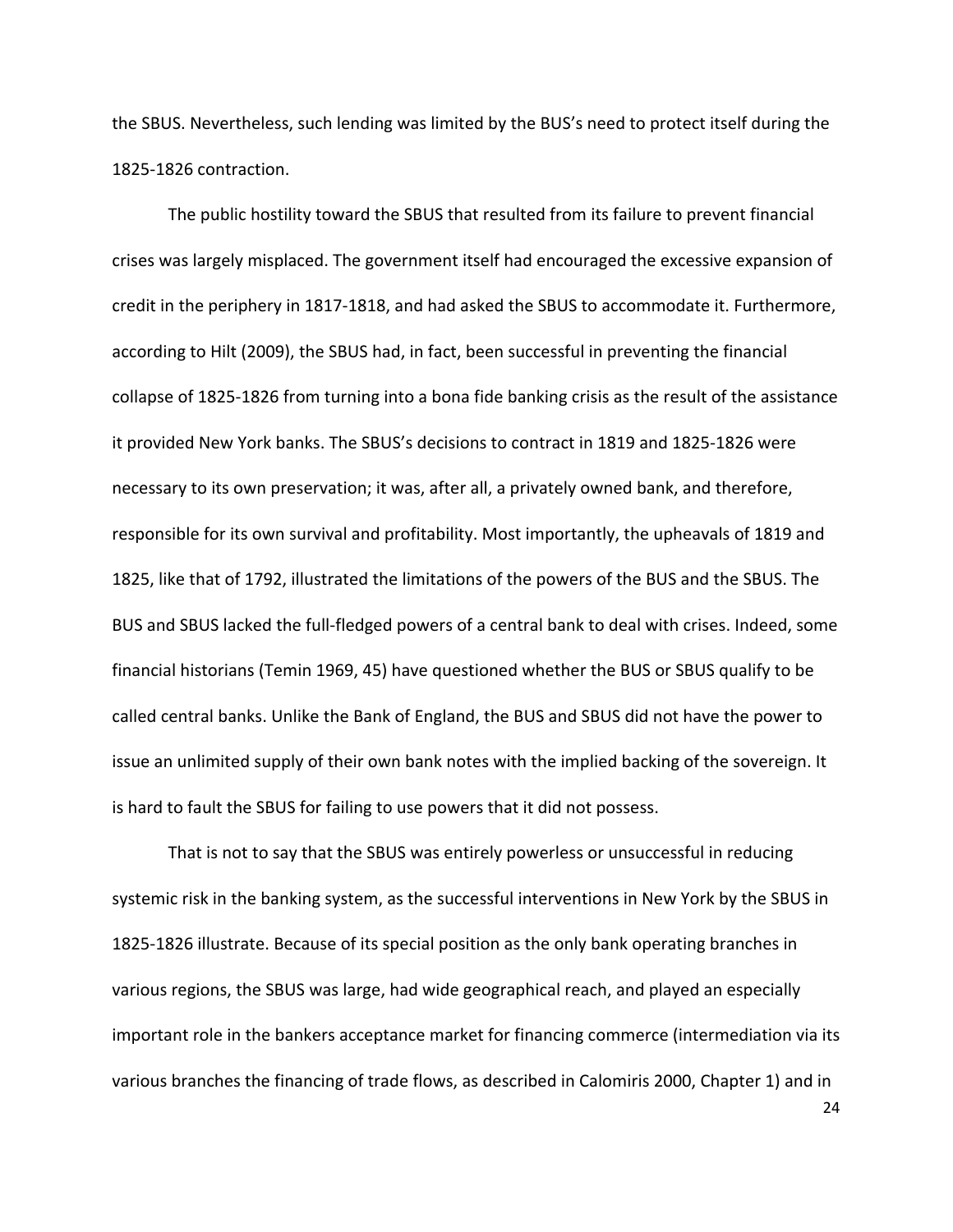the market for transporting and redeeming the notes of other issuing banks. In addition to its limited powers to assist banks during crises, it could act, and did act, to stabilize the system and help avoid the risk of panics, in two ways: (1) as a source of discipline over other banks' note issuance, it limited the overextension of credit and bank leveraging during booms, and (2) as a unique interregional provider of trade credit, the SBUS reduced seasonal volatility in financial markets related to the planting and harvesting of crops. Bernstein, Hughson, and Weidenmier (2009a) find evidence is support of increased average risk, and greater seasonality of risk, after the failure to re‐charter the SBUS. From 1816‐1836 stock return volatility across the months of September and October (the harvesting season) averaged 2.45 percent, virtually identical to the 2.43 percent for the rest of the year. Following the SBUS's demise, from 1837‐1860, stock return volatility rose to 6.30 percent in September and October versus 5.02 percent during the rest of the year. These volatilities rose even higher during the National Banking Period, where they were 7.30 and 5.80 percent, respectively.

Despite its stabilizing role in the financial system, the inability of the SBUS to prevent financial crises, along with various other political and ideological battles in which the SBUS and its leader, Nicholas Biddle, became embroiled, ultimately resulted in a fierce battle over the future of the bank, and Jackson's eventual veto of its re-chartering. $^{11}$ 

The history of the SBUS illustrates a broader theme in the early history of central banking. Central banks, including the BUS, the SBUS, the Bank of England, and others, were chartered as for‐profit company's with special privileges (in the case of the BUS and the SBUS,

 $11$  For an excellent treatment of the ideological conflicts leading to the veto, and the gamesmanship on the part of the bank's advocates, led by Nicholas Biddle, and President Andrew Jackson during that struggle, see Schweikart (1988).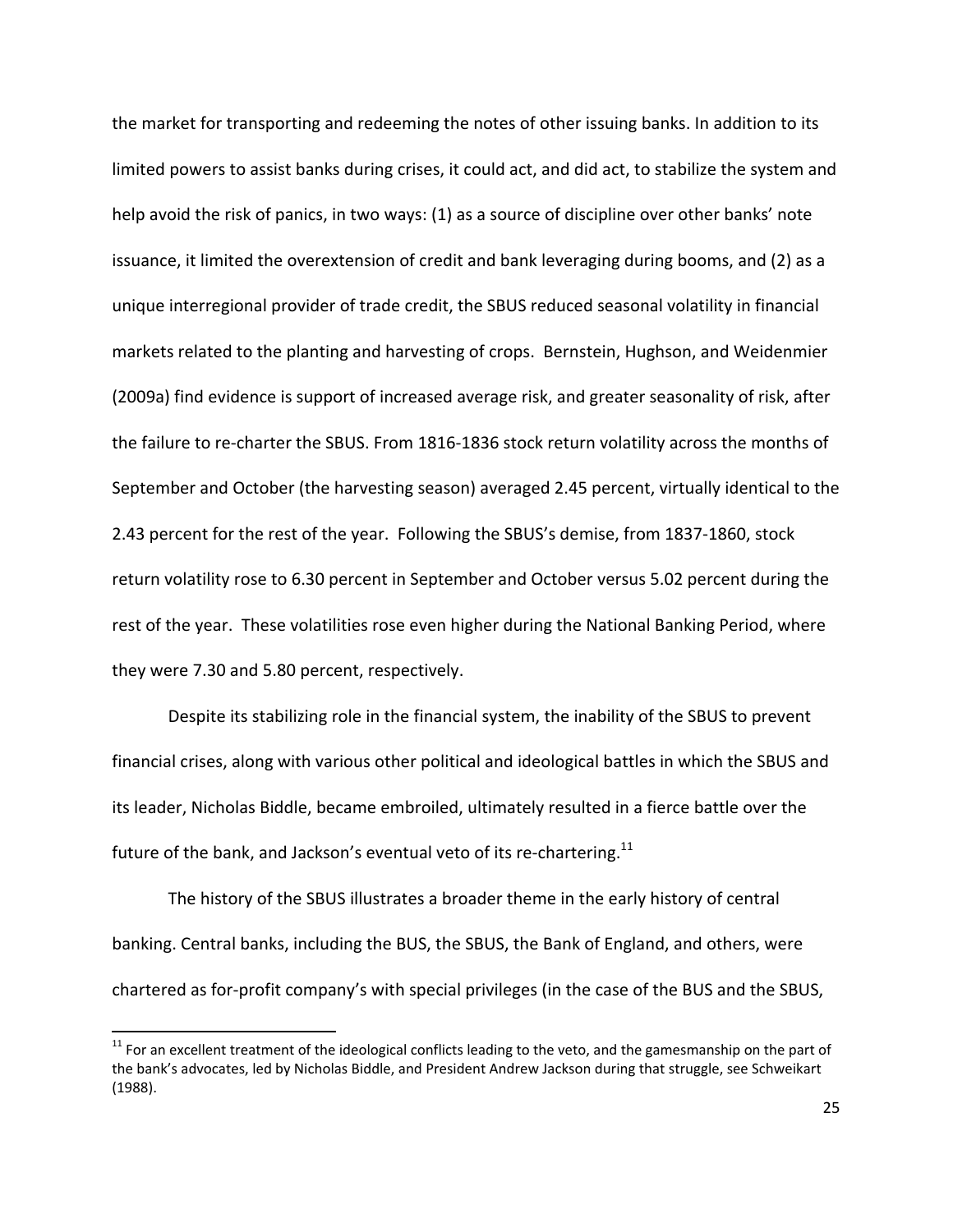the special privileges had to do with their unique branching operations, and their unique relationship with the government) that also gave rise to the expectation that they would undertake special responsibilities to the public in addition to maximizing their economic value for their stockholders. That dual mandate of profitability and social responsibility implied that central banks not only had to satisfy their stockholders that they were achieving a good return and acting prudently, but also that they had to satisfy the public, through elected officials, that they were achieving their social mission. Because achieving social missions (like making markets in risky bank notes at par) tends to be costly, there has often been an inherent conflict between the private profitability of central banks and their public missions.

That conflict is precisely what makes  $18<sup>th</sup>$  and  $19<sup>th</sup>$  century central banks so interesting to financial historians (Goodhart 1995). Even if central bank management only cared about value maximization (a distinct possibility), bank managers had to navigate the political process that was the source of their valuable special privileges. In other words, even a selfish central banker had to find a way to optimally give services to the public – providing enough continuing service to society to prevent the central bank's privileges from being revoked. Some central bankers, like the managers of the BUS and SBUS, did not succeed in satisfying the demands for public service, and thereby lost their charters. Other central bankers, like those at the Bank of England, successfully adapted to changing circumstances (especially financial crisis in the 19<sup>th</sup> century) to satisfy changing public demands, and thereby managed to keep their charters and their jobs, although the nature of their privileges and responsibilities changed significantly over time as the game between the central banks and the public evolved. (We will return to that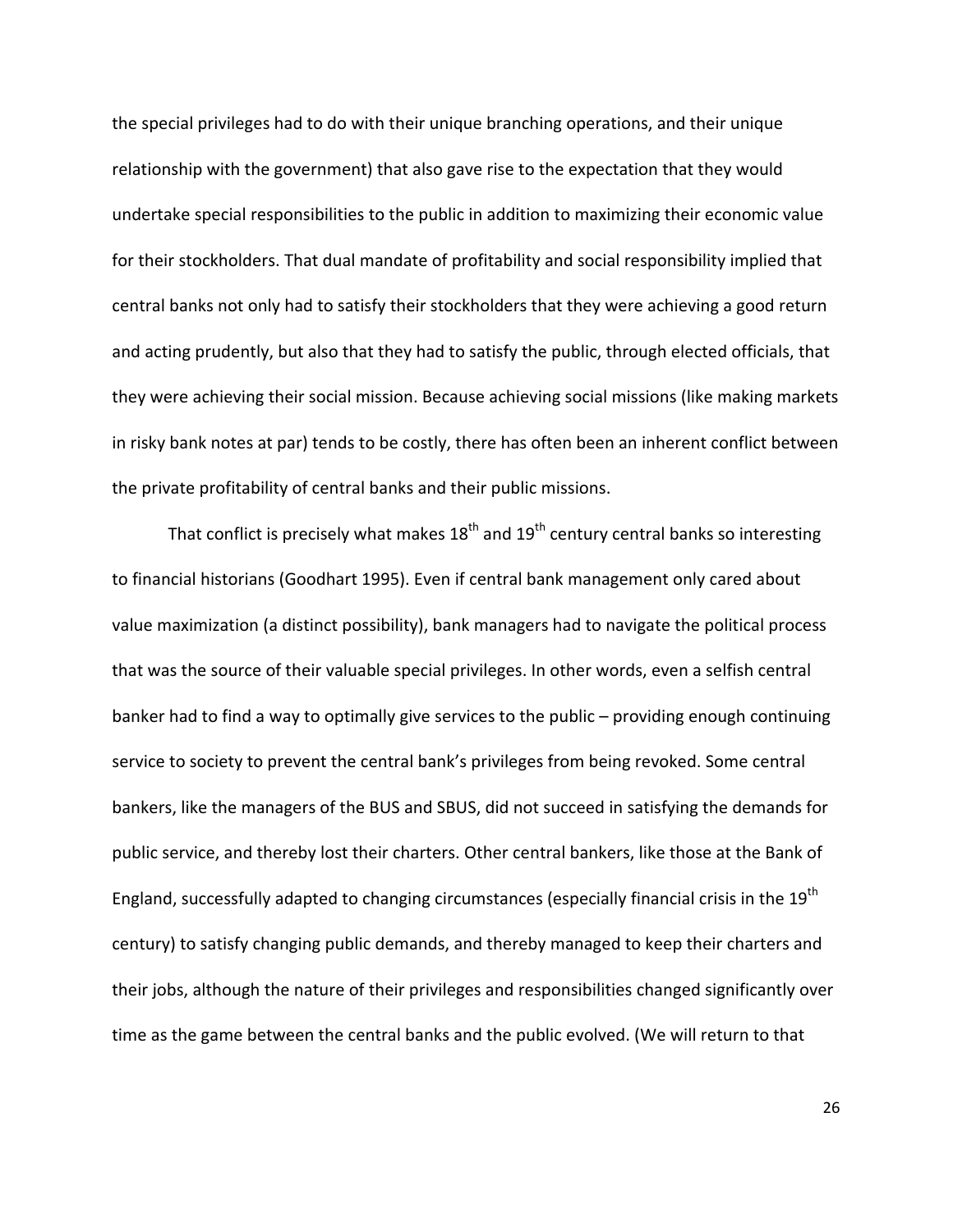theme in Section IV's discussion of the evolving role of the Bank of England and its consequences for the stabilization of the British banking system in the 19<sup>th</sup> century.)

The U.S. banking system operated without a central bank from 1836 until 1913 when the Federal Reserve System was established. The establishment of the Fed was a direct reaction to the Panic of 1907, and the perception that private bankers acting as a coalition (organized to some extent through their local clearing houses, and through ad hoc efforts like those undertaken in 1907 by J.P. Morgan) had insufficient ability to preserve systemic stability. In the wake of the 1907 Panic, the National Monetary Commission was established, and it issued a voluminous and substantive report in 1910, which formed the factual and theoretical basis on which the Federal Reserve Act of 1913 was constructed, and to this day the National Monetary Commission report still contains some of the most valuable information about the operations of banks of that era throughout the world.

The Federal Reserve System, like all central banks, was a creature of a political process and compromise that balanced various competing interests, and that compromise evolved over time. The structure of the system (12 regional Reserve Banks and a Board in Washington, with member bank ownership of the Reserve Banks) evolved into a system effectively owned by the taxpayers but still managed by a process of power sharing that gave weight to local bank and business interests (who control the Reserve Banks' boards and executive appointments), political leaders in Washington (who appoint Federal Reserve Board members and to whom the Board reports), and rural interests (who received special favors in the structuring of clearing arrangements and in the use of agriculture‐related loans as collateral).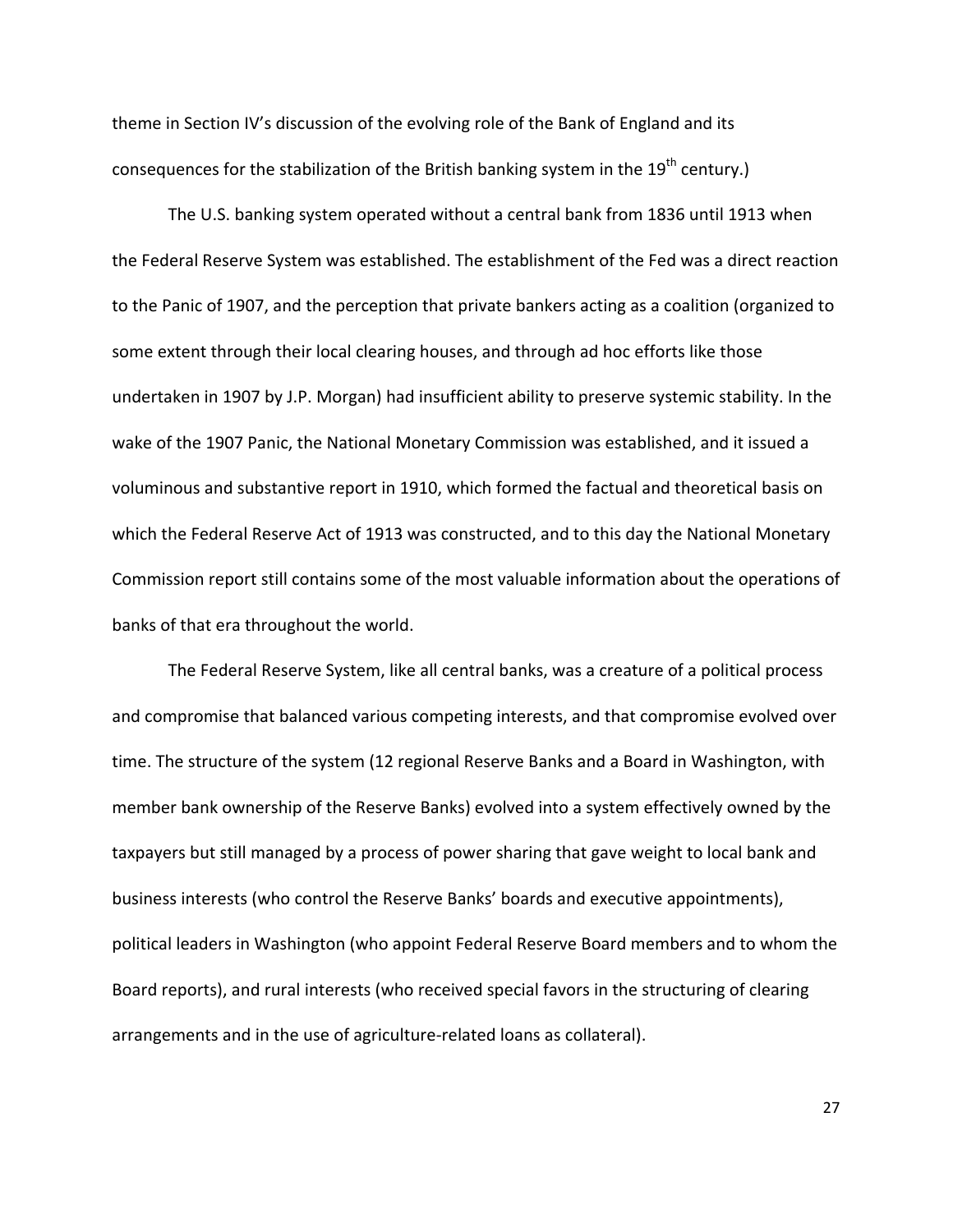The philosophical foundations of the Fed are rather amorphous, and much of the logic that was embodied in its initial rules has been discredited by monetary economists, notably the "real bills doctrine" that was supposed to govern its lending operations. Suffice it to say for our current purposes that the Fed obtained broad powers to lend to member banks against good collateral (initially construed as high‐quality commercial bills, and later, also government securities) and to engage in open market operations to control the supply of reserve holdings by member banks at the central bank.

Importantly, the Fed's charter and its powers did not envision it as a crisis manager for failing banks or as a bailout agency, and the Fed's role in causing or averting banking crises primarily revolved around the way its policies affected *market* prices and flows, rather than the affairs of particular banks. The Fed was designed to use lending and other actions to regulate the aggregate supply of reserves, money, and credit in a way that would reduce seasonal and cyclical volatility of interest rates and increase the seasonal and cyclical elasticity of reserves and loans, (initially, it was expected to accomplish those seasonal and cyclical objectives while remaining on the gold standard, a goal that was temporarily put aside several times, and permanently abandoned in 1973).

The record of the Fed as a source of stability for the banking system is mixed. On the one hand, the Fed was sometimes a source of great instability in the system because the policy rules it followed for targeting monetary policy were often ill‐conceived. Friedman and Schwartz (1963), and many others since, have shown that Fed monetary policy errors produced the monetary collapse that caused the economic and banking crises of the 1930s, and Calomiris and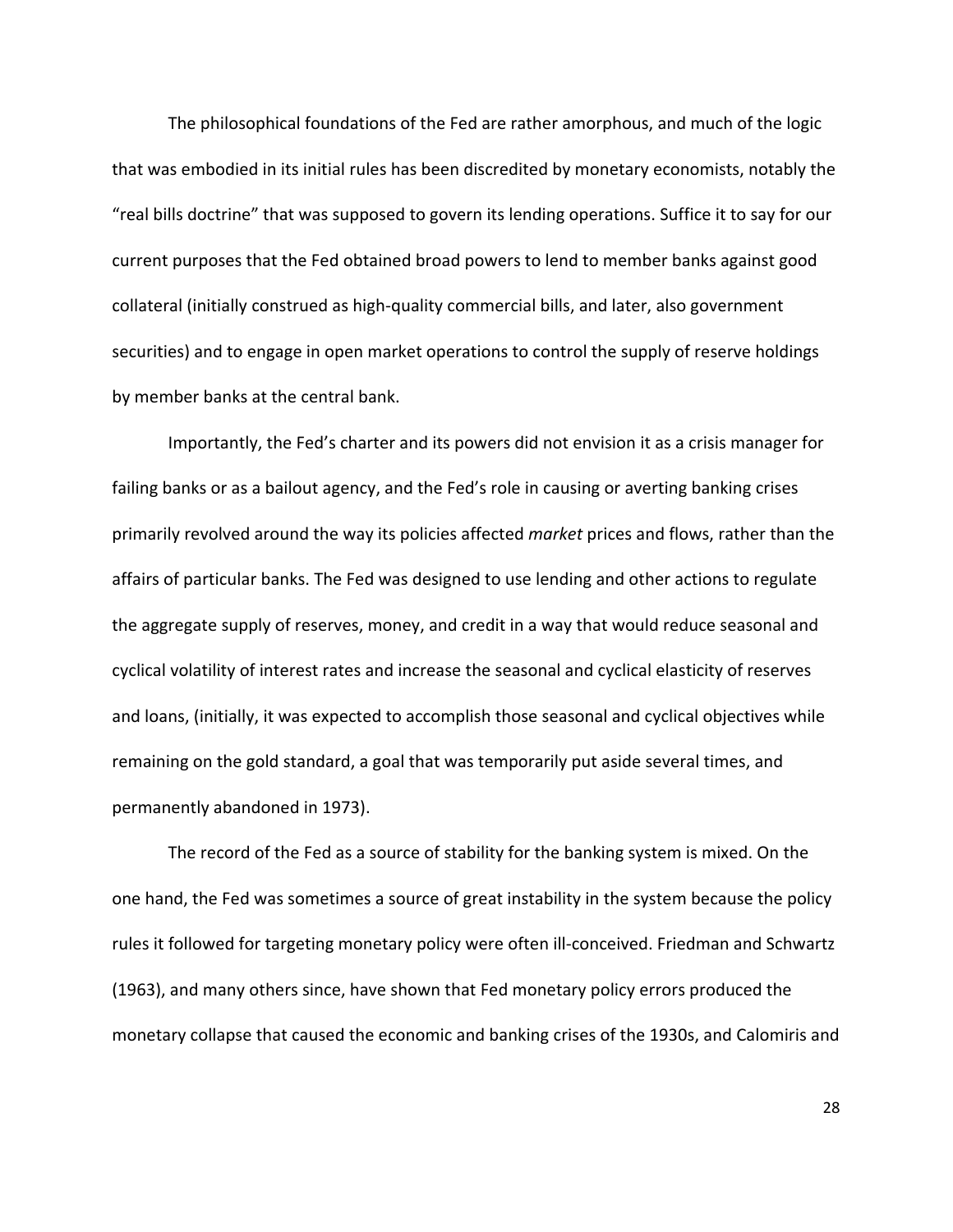Mason (2003a) document measurable connections between the deteriorating macroeconomic and local economic environments in which banks operated and the resulting bank failures.

Wicker (1966), Brunner and Meltzer (1968), and Wheelock (1991) trace the Fed's policy errors in the 1930s and at other times to the misuse of interest rates and borrowed reserves as short-term monetary policy instruments. Wheelock (1991), in particular, argues that it was a consistently faulty monetary policy methodology, rather than a lack of leadership at the Fed following Benjamin Strong's death (which Friedman and Schwartz 1963 posit to explain Fed failures after 1929), that explains the policy errors that gave rise to the Great Depression. The monetary policy errors that caused the Great Depression show that vesting authority in a central bank can be risky; although the central bank may intend to stabilize the system, it may, in fact have the opposite effect.

On the other hand, there is substantial evidence (Miron 1986, Richardson and Troost 2006, and Bernstein, Hughson, and Weidenmier 2009b) that the founding of the Fed reduced liquidity risk in the banking system, which in turn reduced the propensity for bank panics. Miron (1986) showed that the founding of the Fed was associated with reduced seasonal variability of interest rates and increased seasonal variability of lending. Miron, however, did not explain how the Fed achieved this result. Why, exactly, did Fed lending practices make the loan supply function more elastic?

Miron's (1986) findings can be explained by a variant of the deposit risk targeting model in Calomiris and Wilson (2004). In that model, the riskiness of deposits is a function of bank asset risk and bank leverage. Because total bank capital and total cash assets in the economy do not vary much over the year, a seasonal increase in bank lending (especially to finance crop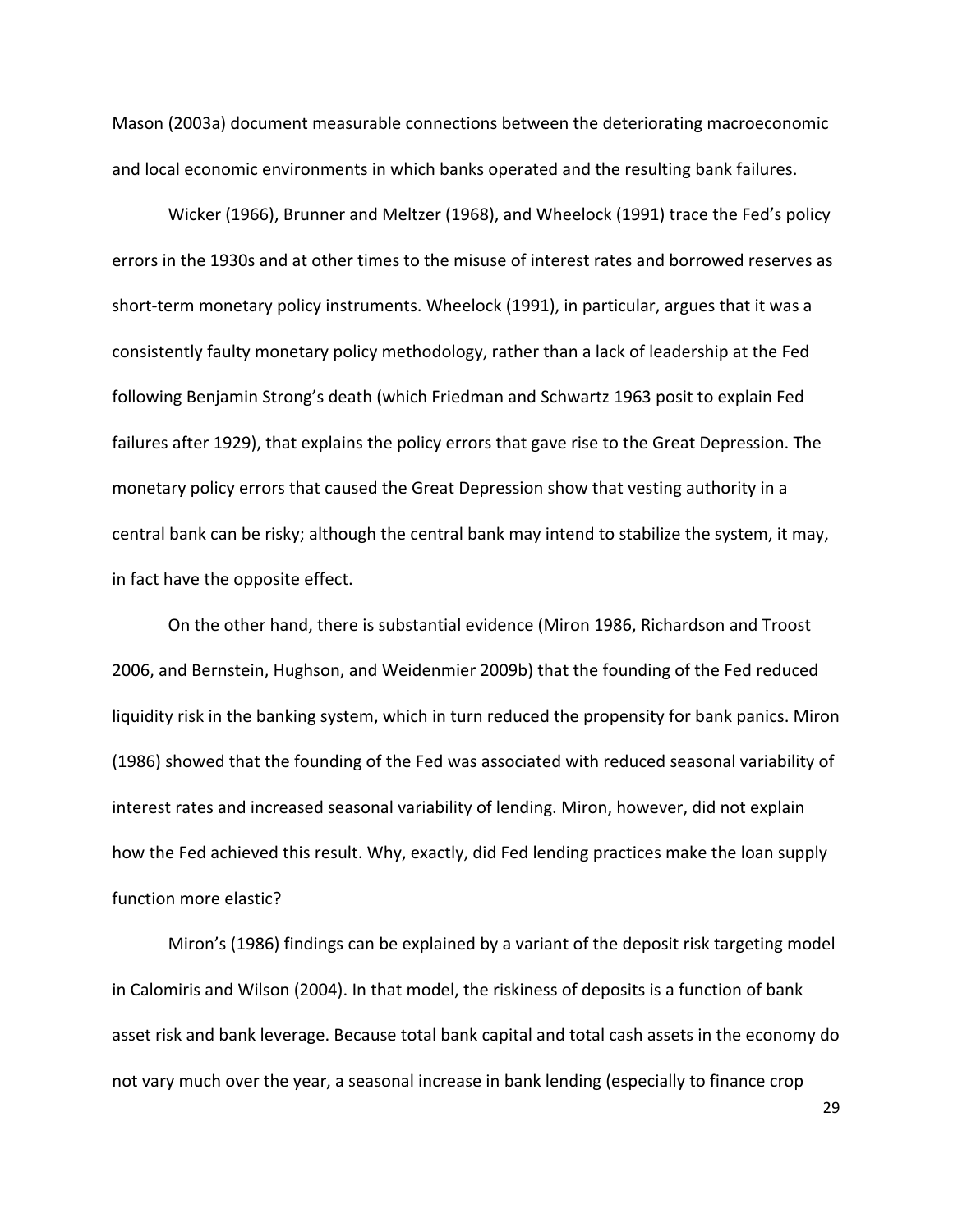harvesting and transport in the fall, which Davis, Hanes and Rhode 2007 show was largely driven by the cotton cycle) implies a commensurate increase in bank asset risk and in bank leverage, which unambiguously means an increase in the riskiness of deposits (the actuarily fair default risk premium). This is a source of seasonal variation in the risk of deposit withdrawals, since market discipline makes the risk of withdrawal in the deposit market sensitive to increases in default risk (i.e., some depositors are intolerant of risk, and will withdraw when risk increases). A bank that increases its lending, ceteris paribus, faces increased deposit withdrawal risk, particularly if an adverse cyclical shock hits during a seasonal lending spike. All six of the major banking panics of the pre‐World War I era happened at cyclical peaks; they were clearly responses to adverse economic shocks to banks' balance sheets (Calomiris and Gorton 1991). Furthermore, these panics all occurred either during the spring planting season or the fall harvest, at times when lending (and bank liquidity risk) was at a seasonal peak.

From the perspective of this model, the founding of the Fed provided a means of reducing liquidity risk to banks by giving them a source of liquidity to stem deposit withdrawals (making them less vulnerable to withdrawal risk at times when seasonal lending peaks coincided with cyclical downturns). The founding of the Fed thus flattened the bank loan supply function, making loans vary more over the cycle, and interest rates vary less.

Bernstein, Hughson, and Weidenmier (2009b) provide additional evidence consistent with that interpretation. They compare the standard deviations of stock returns and short-term interest rates over time in the months of September and October (the two months of the year when markets were most vulnerable to a crash because of financial stringency from the harvest season) with the rest of the year before and after the establishment of the Fed. Stock volatility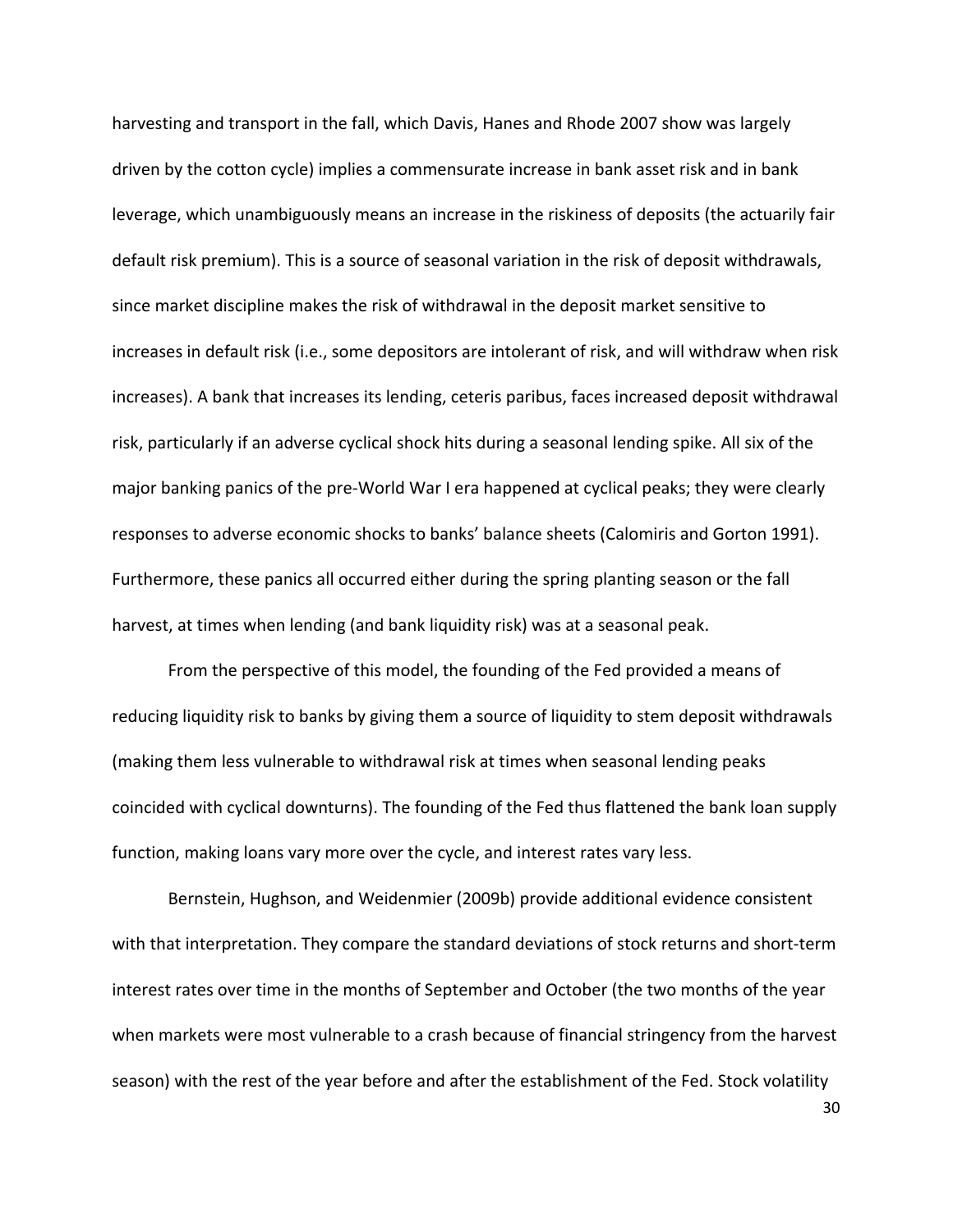in those two months fell more than 40 percent, and interest rate volatility more than 70 percent, after the founding of the Fed. Like the SBUS before it (discussed above), the Fed succeeded in reducing seasonal variations in liquidity. They also show that this result is driven by years in which business cycles peaked. In other words, the main risk that the Fed eliminated was associated with combined cyclical peaks in economic activity and seasonal peaks in lending.

Many commentators have faulted the Federal Reserve for failing to prevent bank failures during the Great Depression with more aggressive discount window lending. While it is certainly true that expansionary monetary policy, particularly in 1929‐31, could have made an enormous difference in preventing bank distress (through its effects on macroeconomic fundamentals), that is not the same as saying that more generous terms at the discount window (holding constant the overall monetary policy stance) would have made much of a difference. Discount window lending only helps preserve banks that are suffering from illiquidity, which was not the primary problem underlying large depositor withdrawals.

Indeed, in 1932, President Hoover created the Reconstruction Finance Corporation (RFC), to enlarge the potential availability of liquidity, but this additional source of liquidity assistance made no difference in helping borrowing banks avoid failure (Mason 2001). As commentators at the time noted, because collateralized RFC and Fed loans were senior to deposits, and because deposit withdrawals from weak banks reflected real concerns about bank insolvency, loans from the Fed and the RFC to banks experiencing withdrawals did not help much, and actually could harm banks, since those senior loans from the Fed and the RFC reduced the amount of high quality assets available to back deposits, which actually increased the riskiness of deposits and created new incentives for deposit withdrawals. In 1933,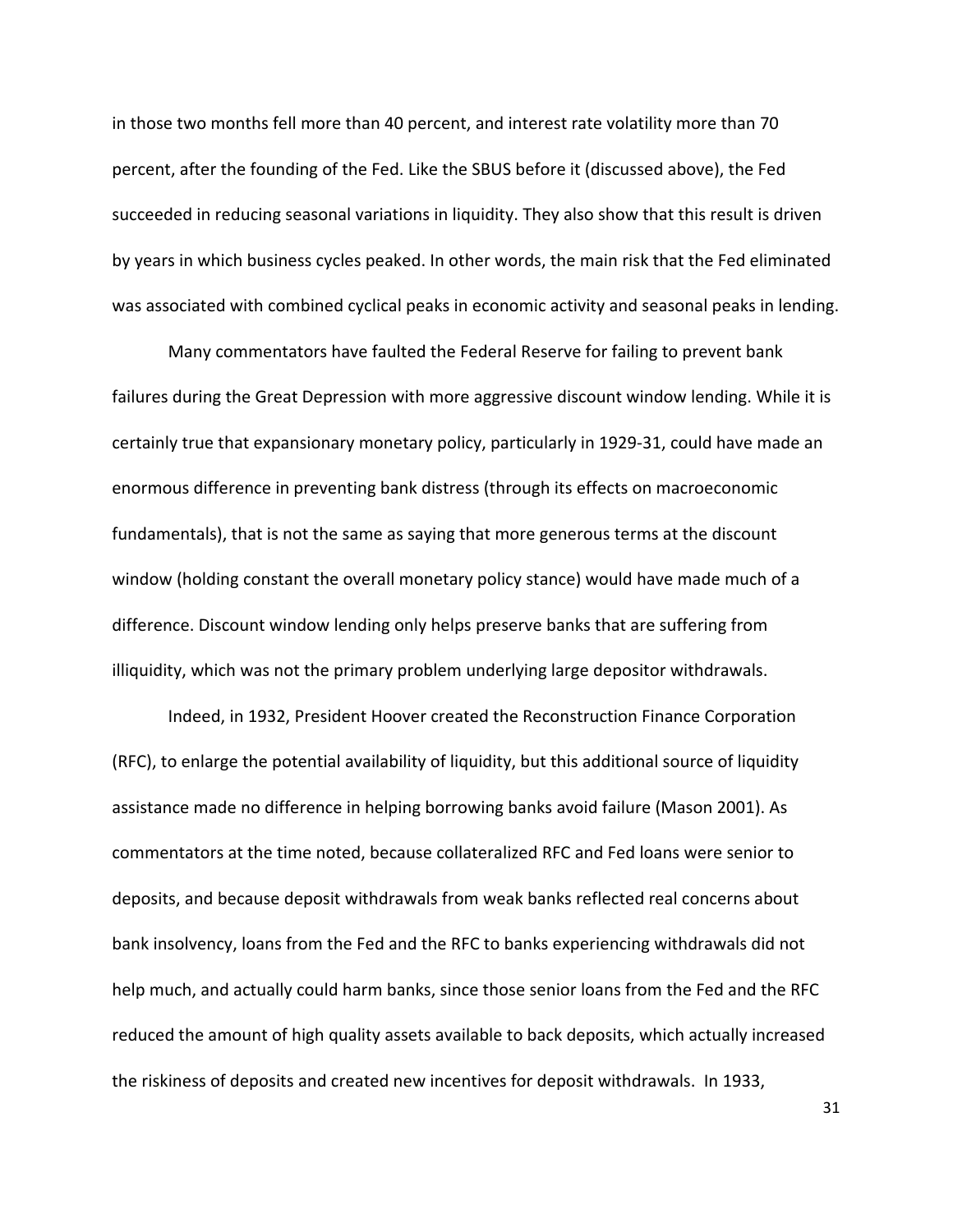however, once the RFC was permitted to purchase banks' preferred stock (which was junior to deposits), RFC assistance to troubled banks was effective in reducing the risk of failure (Mason 2001).

Despite the limitations inherent in the ability of collateralized lending to prevent bank failure, there is some evidence that greater Fed assistance to banks early in the Depression could have been helpful in avoiding some bank failures. Richardson and Troost (2006) show that, despite the limited ability of Fed discount window lending to absorb credit risk, Fed provision of liquidity to member banks mitigated bank failure risk associated with illiquidity somewhat in 1930, and could have played a greater role in stemming illiquidity-induced failures if the Fed had been more willing to relax lending standards to member banks. They study the failure propensities of Mississippi banks. The Federal Reserve Act of 1913 divided Mississippi between the 6th (Atlanta) and 8th (St. Louis) Federal Reserve Districts. The Atlanta Fed championed a more activist role in providing loans to member banks experiencing troubles, while the St. Louis Fed rigidly adhered to the real bills doctrine and eschewed the extension of credit to troubled banks. Mississippi banks in the 6th District failed at lower rates than in the 8th District, particularly during the banking panic in the fall of 1930, suggesting that more aggressive discount window lending reduced failure rates during periods of panic.

## *Summary of U.S. Historical Experience*

The unusually unstable U.S. historical experience of frequent nationwide banking panics (1819, 1837, 1857, 1873, 1884, 1890, 1893, 1896, 1907, and 1933) and a propensity for unusually severe and widespread waves of bank failures (the 1830s, the 1920s, and the 1930s) reflected a unique feature of the microeconomic structure of U.S. banking – namely the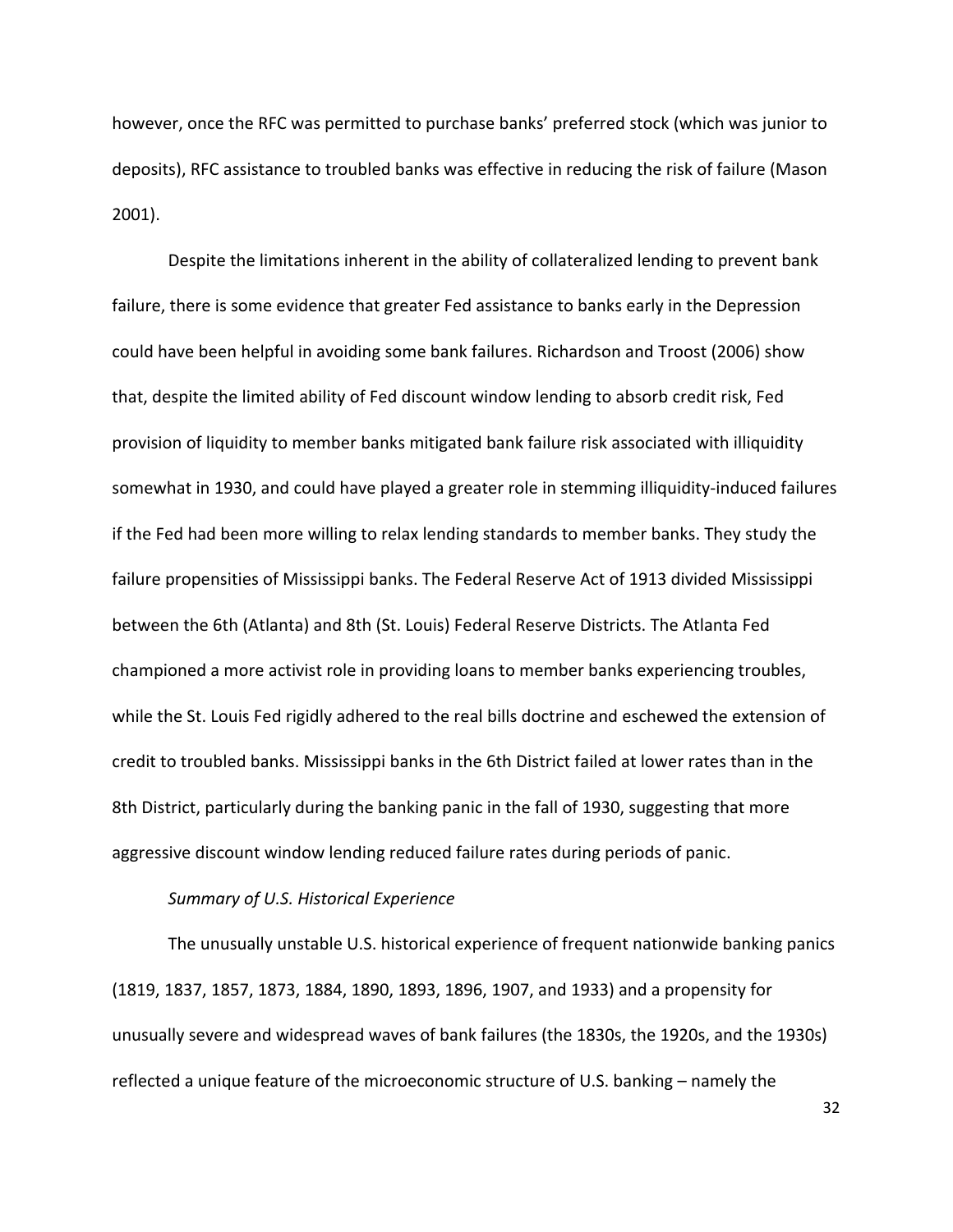fragmented banking structure of unit banking – which made it harder to diversify lending risk ex ante and coordinate the management of banking system risk ex post.

Comparisons across regions and across states within the U.S. also reveal important cross‐sectional differences in banking stability that are similarly traceable to structural features. The presence of branch banking, clearing houses, or other local institutional arrangements for collective action were stabilizing forces, but these stabilizing mechanisms were only permitted on a local or statewide basis. The presence of deposit insurance, which was advocated by unit bankers as a means of protecting them from debt market discipline, resulted in adverse selection in bank entry and moral hazard in bank risk taking, and was a destabilizing force that produced the worst localized bank failure experiences of the 1830s and the 1920s.

Early experiments with limited central banking in the U.S. resulted in the failure to re‐ charter central banks twice in the early  $19<sup>th</sup>$  century, which reflected, in part, a difficulty in reconciling the financial limitations of a private bank of limited means with the public pressures on that bank to "pay for" its privileges by performing unprofitable services in the public interest. Although some observers accused the SBUS of contributing to financial instability through contractionary policies prior to and during both the Panic of 1819 and the financial crisis of 1825‐1826, those accusations say more about unrealistic public expectations of the power of the SBUS to prevent systemic problems than they do about the desirability of rechartering the SBUS. Although neither the BUS or SBUS were equipped to act as lenders of last resort during crises, the SBUS succeeded in reducing systemic financial risk on average and over the seasonal cycle, foreshadowing the stabilizing effect of the Fed after 1913.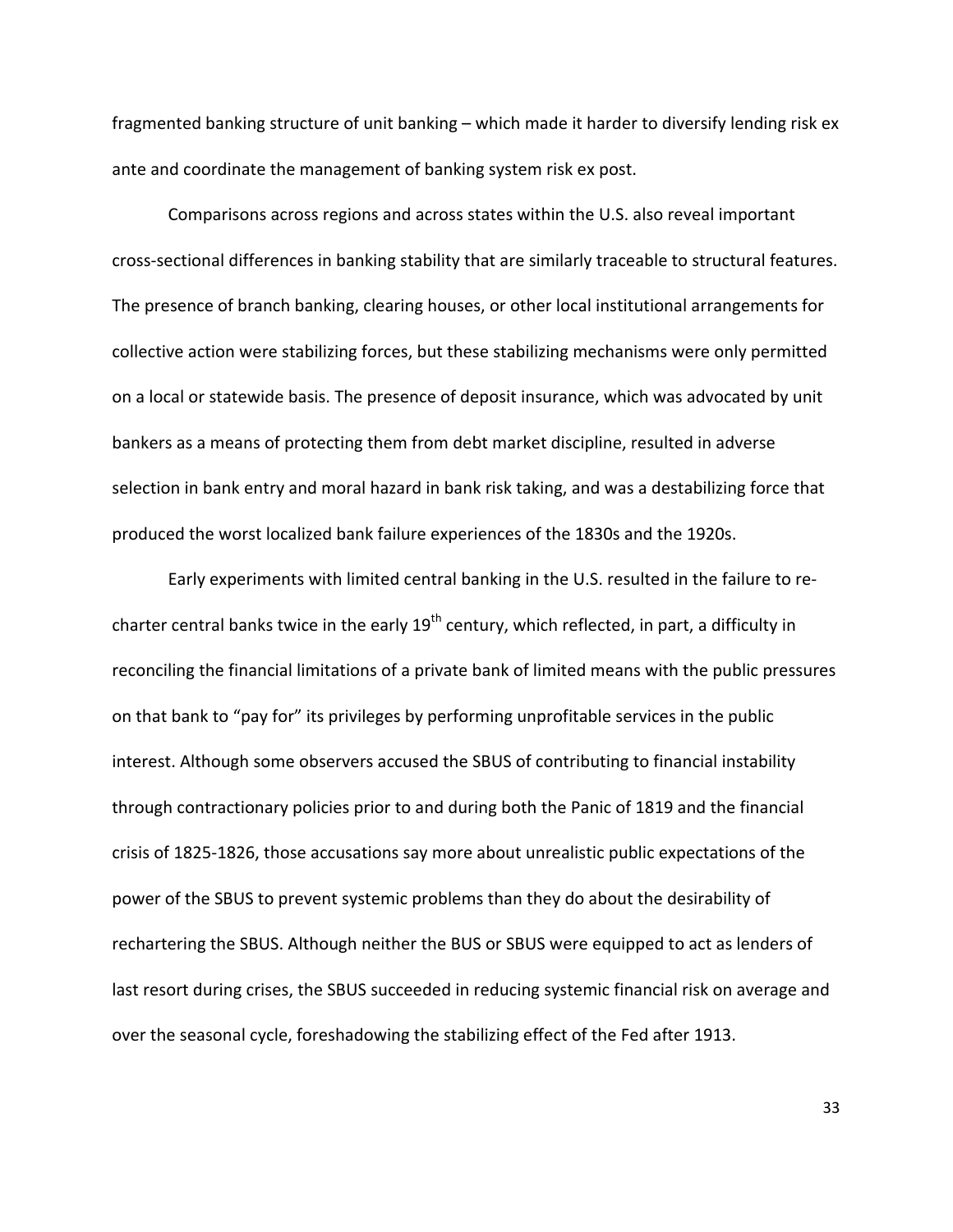After the demise of the SBUS, the U.S. functioned without a central bank until the founding of the Fed in 1913. The record of the Fed vis a vis banking crises is mixed. On the one hand, the Fed (like the BUS in its first year of operation) could be a source of substantial risk to the system, resulting from inappropriate policy responses. The mistaken use of borrowed reserves and interest rates as monetary instruments created false impressions in 1929‐1932 that encouraged monetary contraction, which precipitated the Great Depression, the real effects of which produced massive bank failures in the 1930s. On the other hand, the existence of the discount window substantially reduced systemic liquidity risk, especially the risk that banks would be caught in an illiquid position at times of seasonal peaks in lending that coincided with cyclical peaks in economic activity. Although the ability to employ the discount window to stem bank failures during the Depression was limited – since shocks buffeting banks were primarily related to solvency rather than illiquidity – there is evidence that relatively aggressive discount window lending by the Atlanta Fed during 1930 did help to prevent some bank failures.

In summary, the microeconomic rules of the banking game – the unit banking structure of the industry, the occasional reliance on destabilizing deposit insurance, and the lack of an effective lender of last resort for the pre-World War I era – all contributed to the peculiar historical instability of the U.S. banking system. The key destabilizing elements of the U.S. system – a fragmented industrial structure, the absence of an effective lender of last resort, and the occasional presence of a destabilizing deposit insurance regime – compounded one another. Canada, which avoided chartering a central bank until 1935, managed to avoid banking crises due to the stabilizing role of its branch banking system, despite the absence of a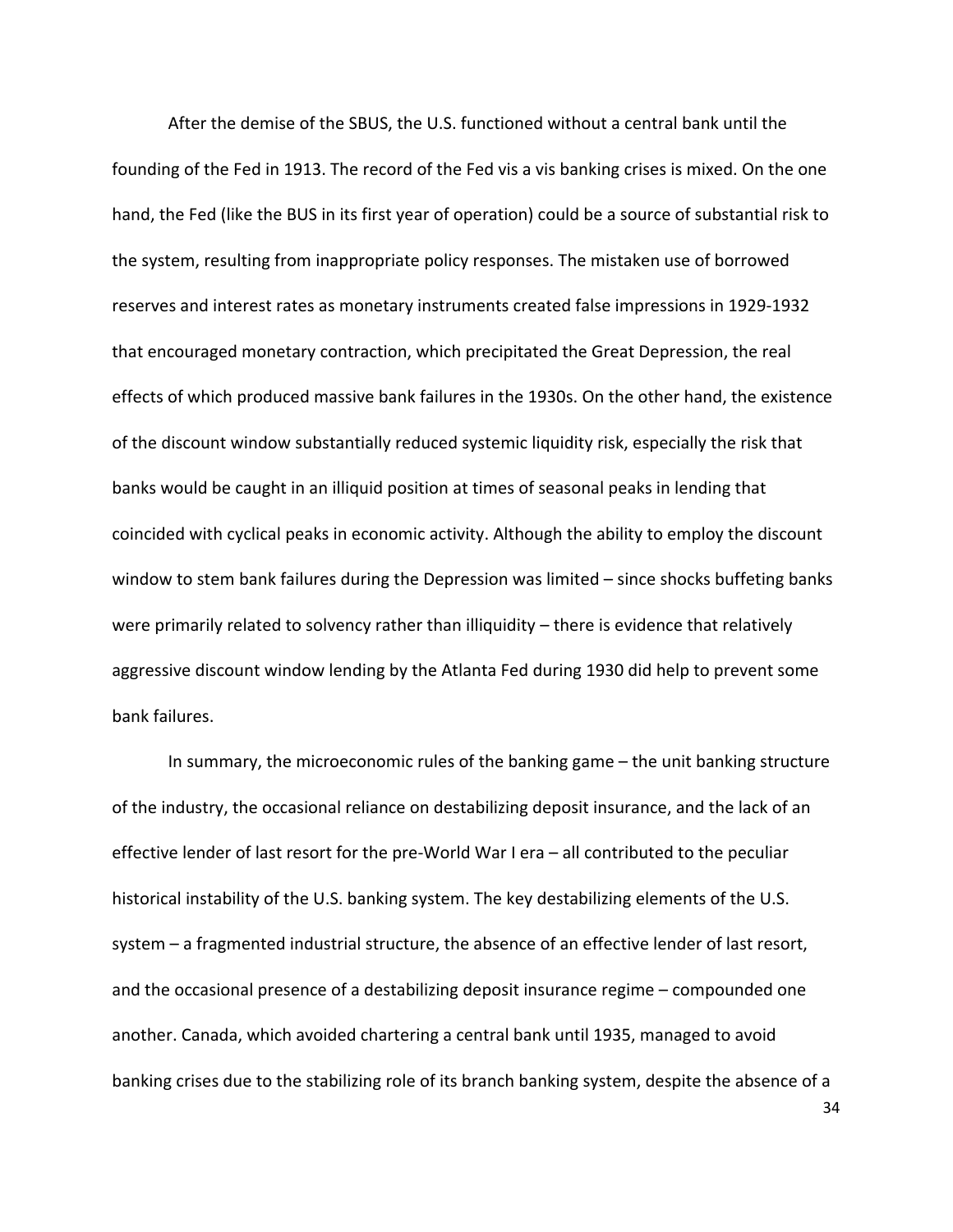central bank. In the U.S., the fragility of the banking structure made the absence of a central bank more harmful than it otherwise would have been; likewise, the absence of an effective central bank magnified the destabilizing effects of unit banking.

## **III. A Worldwide Tale of Two Banking Eras: 1875‐1913 and 1978‐2009**

Although the U.S. was unique in its high propensity for panics (reflecting its peculiar banking structure), and it occasionally experienced high rates of banking loss, other countries sometimes experienced loss rates that exceeded that of the U.S. In the pre‐World War I period (1875‐1913), the highest nationwide banking system loss rate (i.e., the negative net worth of failed banks relative to GDP) for the U.S. was roughly 0.1%, which was the loss rate for bank failures in the panic of 1893. Other countries generally experienced even lower bank failure rates, but there were a handful of episodes in the world (between 4 and 7) during this period in which the negative net worth of failed banks exceeded 1% of GDP (a minimal severity standard used by Caprio and Klingebiel to gauge banking crises today). $^{12}$ 

During the pre‐World War I era, Argentina in 1890 and Australia in 1893, were the exceptional cases; they each suffered banking system losses of roughly 10% of GDP in the wake of real estate market collapses in those countries. The negative net worth of failed banks in Norway in 1900 was roughly 3%, and in Italy in 1893 roughly 1% of GDP, but with the possible

<sup>&</sup>lt;sup>12</sup> Two caveats are in order. First, due to the lack of existing data, there is uncertainty about whether one or more of Brazil's various pre‐World War I financial crises may have produced losses in excess of 1% of GDP, and this accounts for the claim that the number is between 4 and 7. Second, the number of countries is much fewer in the historical sample than in the post-1978 sample. Nevertheless, the thrust of the comparison is still valid; the frequency and severity of bank insolvency events has increased dramatically.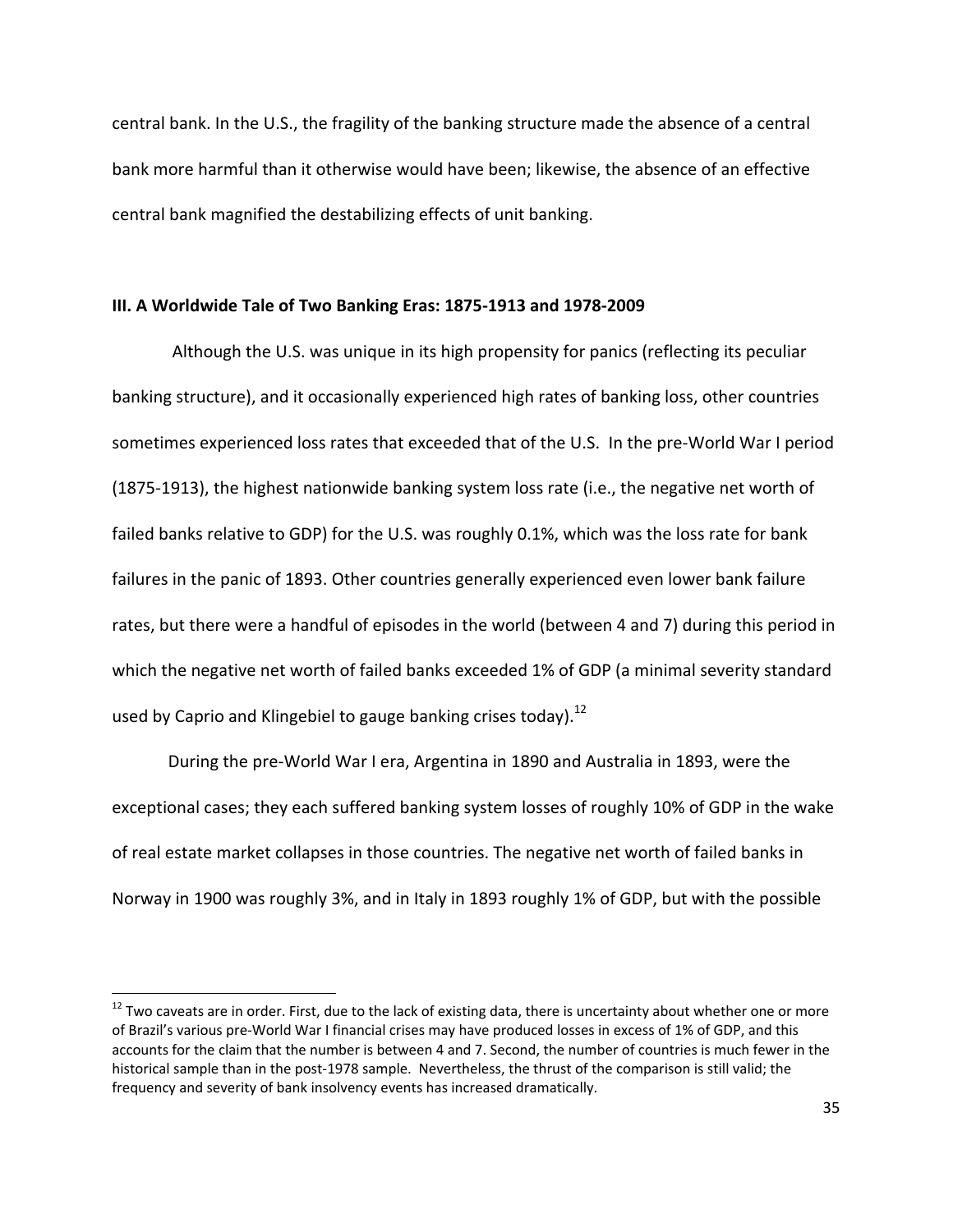exception of Brazil (for which data do not exist to measure losses), there seem to be no other cases in 1875‐1913 in which banking losses in a country exceeded 1% of GDP (Calomiris 2007).

By recent standards, this record for the pre‐World War I period is one of impressive banking stability, especially considering the high volatility of the macroeconomic environment during that period. In contrast, over the past thirty years roughly 140 episodes have been documented in which banking systems experienced losses in excess of 1% of GDP, and more than 20 episodes resulted in losses in excess of 10% of GDP, more than half of which resulted in losses in excess of 20% of GDP (these extreme cases include, for example, roughly 25‐30% of GDP losses in Chile in 1982‐82, Mexico in 1994‐95, Korea in 1997, and Thailand in 1997, and a greater than 50% loss in Indonesia in 1997). $^{13}$ 

Loss rates in the pre‐World War I period tended to be low because banks structured themselves to limit their risk of loss by maintaining adequate equity‐to‐assets ratios, sufficiently low asset risk, and adequate liquidity. Market discipline (the potential for depositors fearful of bank default to withdraw their funds) provided incentives for banks to behave prudently (for a theoretical framework, see Calomiris and Kahn 1991). The picture of small depositors lining up around the block to withdraw funds has received much attention by journalists and banking theorists, but perhaps the more important source of market discipline was the threat of an informed ("silent") run by large depositors (often other banks). Banks maintained relationships with each other through interbank deposits and the clearing of deposits, notes, and bankers'

<sup>&</sup>lt;sup>13</sup> Data are from Caprio and Klingebiel (1996), updated in private correspondence with these authors, and by subsequent additions.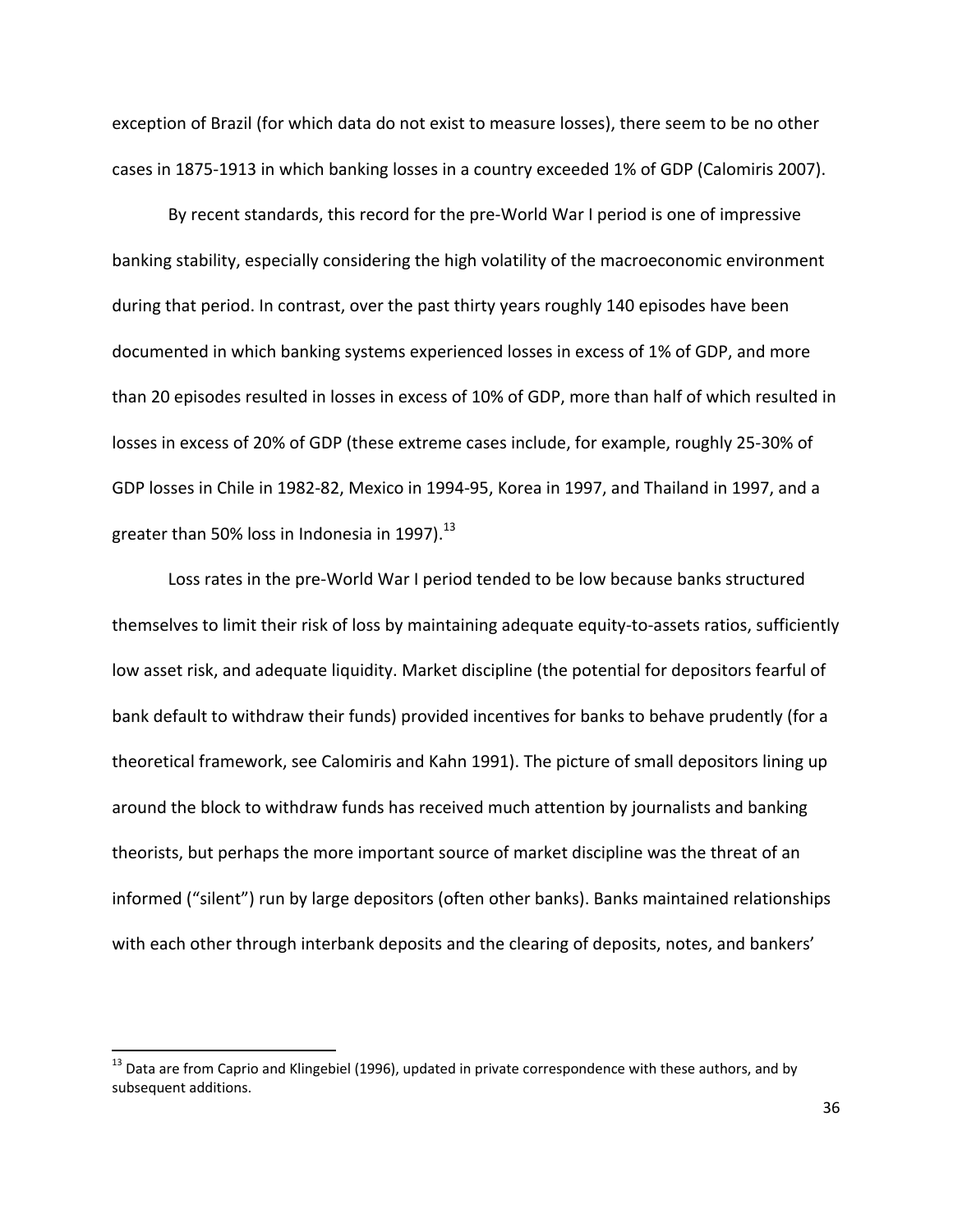bills. Banks often belonged to clearing houses that set regulations and monitored members' behavior. A bank that lost the trust of its fellow bankers could not long survive.

Recent research attempting to explain the unprecedented systemic bank failures worldwide over the past three decades has emphasized the destabilizing effects of bank safety nets. This has been informed by the experience of the U.S. Savings and Loan industry debacle of the 1980s, the banking collapses in Japan and Scandinavia during the 1990s, and similar banking system debacles throughout the world. Empirical studies of this era of unprecedented frequency and severity of banking system losses has concluded uniformly that deposit insurance and other policies that protect banks from market discipline, intended as a cure for instability, have instead become the single greatest source of banking instability (see, for example, Caprio and Klingebiel 1996, Boyd et al. 2000, Demirguc‐Kunt and Detragiache 2000, Barth, Caprio, and Levine 2006; Demirguc‐Kunt, Kane, and Laeven 2009).

It is also significant that the four countries that suffered the most severe bank failure episodes of the pre‐World War I era – Argentina, Australia, Norway, and Italy – had two things in common: (1) All of them suffered real estate boom and busts that exposed their financial systems to large losses; and (2) prior to these crises all of them had employed unusually large government subsidies for real estate risk taking that were designed to thwart market discipline (Calomiris 2007). In Argentina, that subsidy took the form of special mortgage guarantees issued by the government, which guaranteed holders of the mortgages repayment. Banks were licensed to originate these guaranteed mortgages, and then resold them as guaranteed liabilities in the London market, where they were traded as Argentine sovereign debts. This is akin to deposit insurance in that in makes the financing cost of the mortgage invariant to its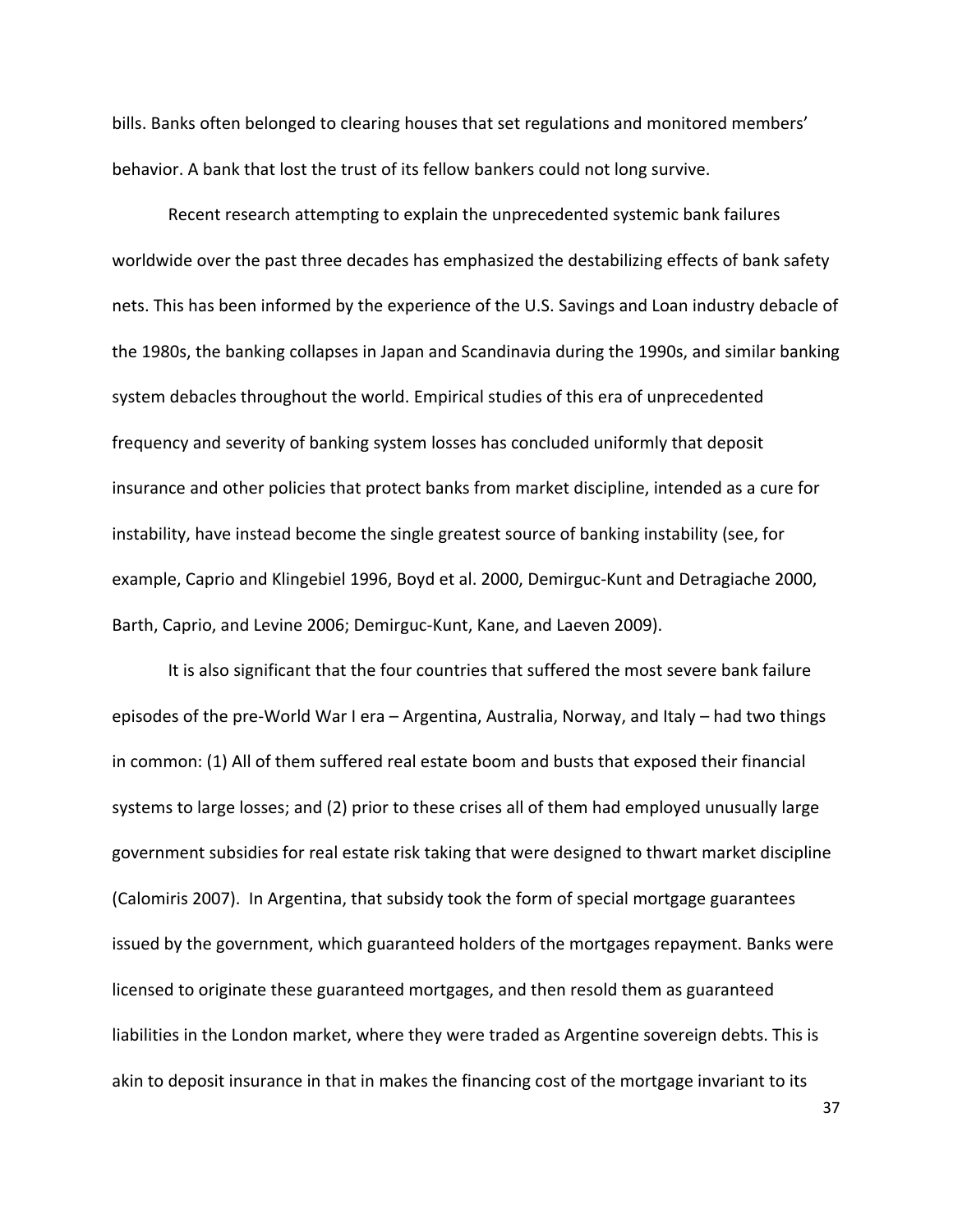risk, which entails the same moral hazard as deposit insurance: the guarantee makes the profitability of mortgage lending increasing in the riskiness of the mortgage portfolio, and thus encourages originators to lend to risky borrowers.

The Australian case was a bit different; financial market policies toward the private sector were not the primary means through which the government promoted the land boom that preceded the bust of 1893. The pre‐1890 Australian economic expansion was largely an investment boom in which the government played a direct role in investing in land and financing farmers' investments. Government investments in railroads, telegraphs, irrigation, and farms were financed by government debt floated in the British capital market and by government-owned savings banks and postal savings banks (M. Butlin 1987, N. Butlin 1964, S. Butlin 1961, Davis and Gallman 2001).

The less dramatic banking system losses during the Norwegian and Italian land busts reflected less aggressive, more regionally‐focused government policies promoting land development. In Norway, that was achieved through government‐sponsored lending and accommodative monetary policy; in Italy, this was achieved through liability protection for the Banca di Roma, which financed a Roman land boom at the behest of the Pope, who had lobbied for protection of the bank's liabilities (Canovai 1911). The Norwegian banks' losses amounted to roughly three percent of GDP, and the Italian banks' losses (which largely reflected exposures to the Roman land market) were roughly one percent of GDP (Calomiris 2007).

The theory behind the problem of destabilizing subsidization of risk taking has been well-known for well over a century, and I have already noted that it was the basis for opposition to deposit insurance in the U.S. in 1933. Deposit insurance was seen by opponents as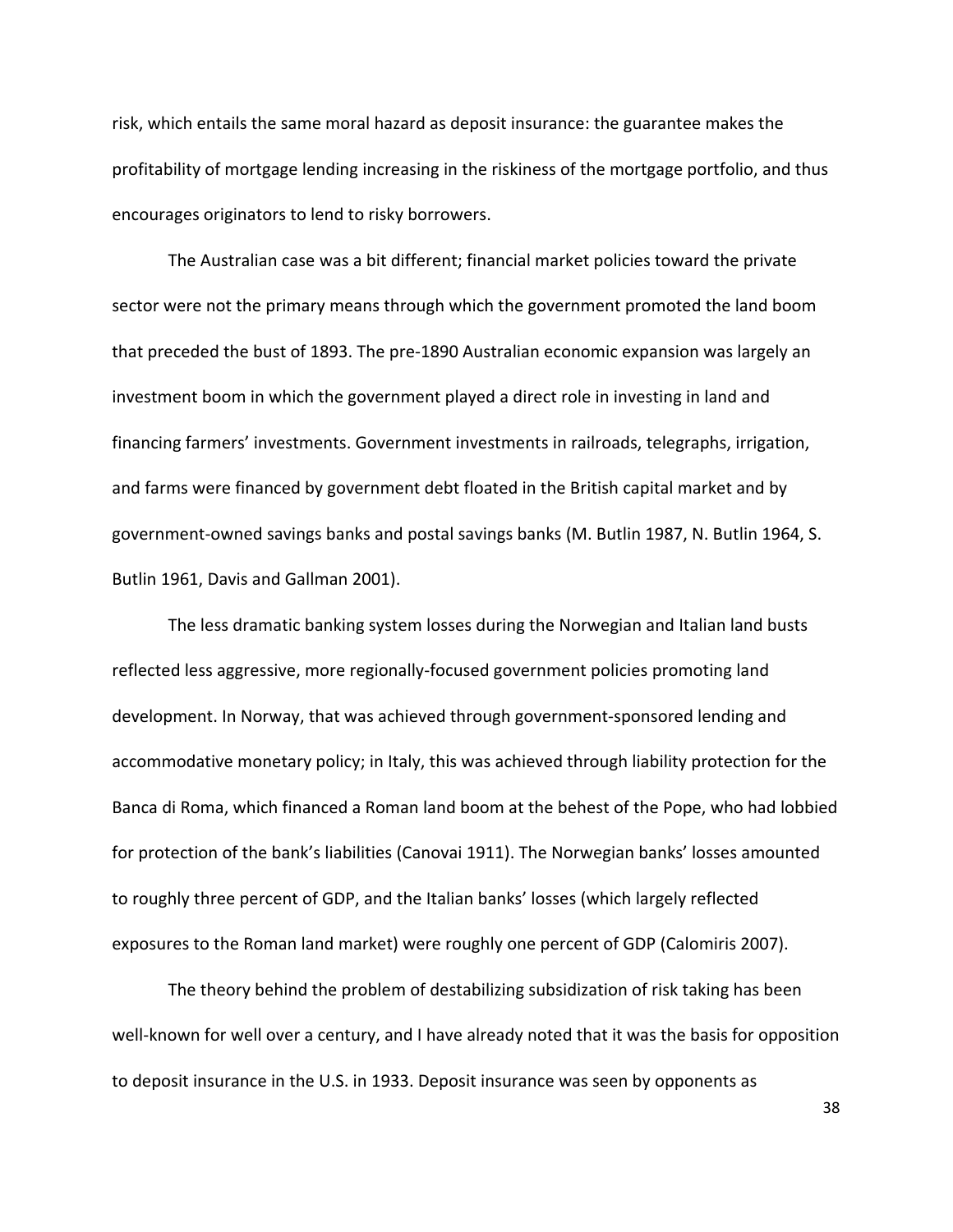undesirable special interest legislation designed to benefit small banks (Calomiris and White 1994). Roosevelt, Glass, and others acquiesced for practical political reasons, to get other legislation passed, not because they wanted deposit insurance, per se. Bad economics is sometimes good politics. Similarly, Argentine mortgage subsidies were transparently intended to benefit landowners in the pampas, just as the real estate risk subsidies in Australia, Rome, and Norway were conscious attempts to support constituencies that favored real estate development.

It is worth emphasizing that all of these risk subsidizing government interventions (mortgage guarantees, liability insurance, government lending on land) were intended to overcome market discipline that had been limiting risk taking. Whatever their merits, these interventions served powerful special interests by subsidizing real estate risk, destabilized their country's banking systems, and produced substantial losses. Bank insolvency crises in the pre‐ World War I era fundamentally were about imprudent government policies.

Research on the banking collapses of the last three decades offers a similar message. Empirical findings uniformly show that the greater the role of government in directing credit or in providing protection to private banks through the government safety net (e.g., deposit insurance), the greater the risk of a banking collapse (Caprio and Klingebiel 1996, Boyd et al. 2000, Demirguc‐Kunt and Detragiache 2000, Barth, Caprio, and Levine 2006; Demirguc‐Kunt, Kane, and Laeven 2009). Some of this research has identified the political economy of subsidizing risk taking as a core problem, and one that would‐be reformers and financial regulators have had a difficult time overcoming. Empirical research on prudential bank regulation emphasizes the inefficacy of government regulations in preventing risk taking (since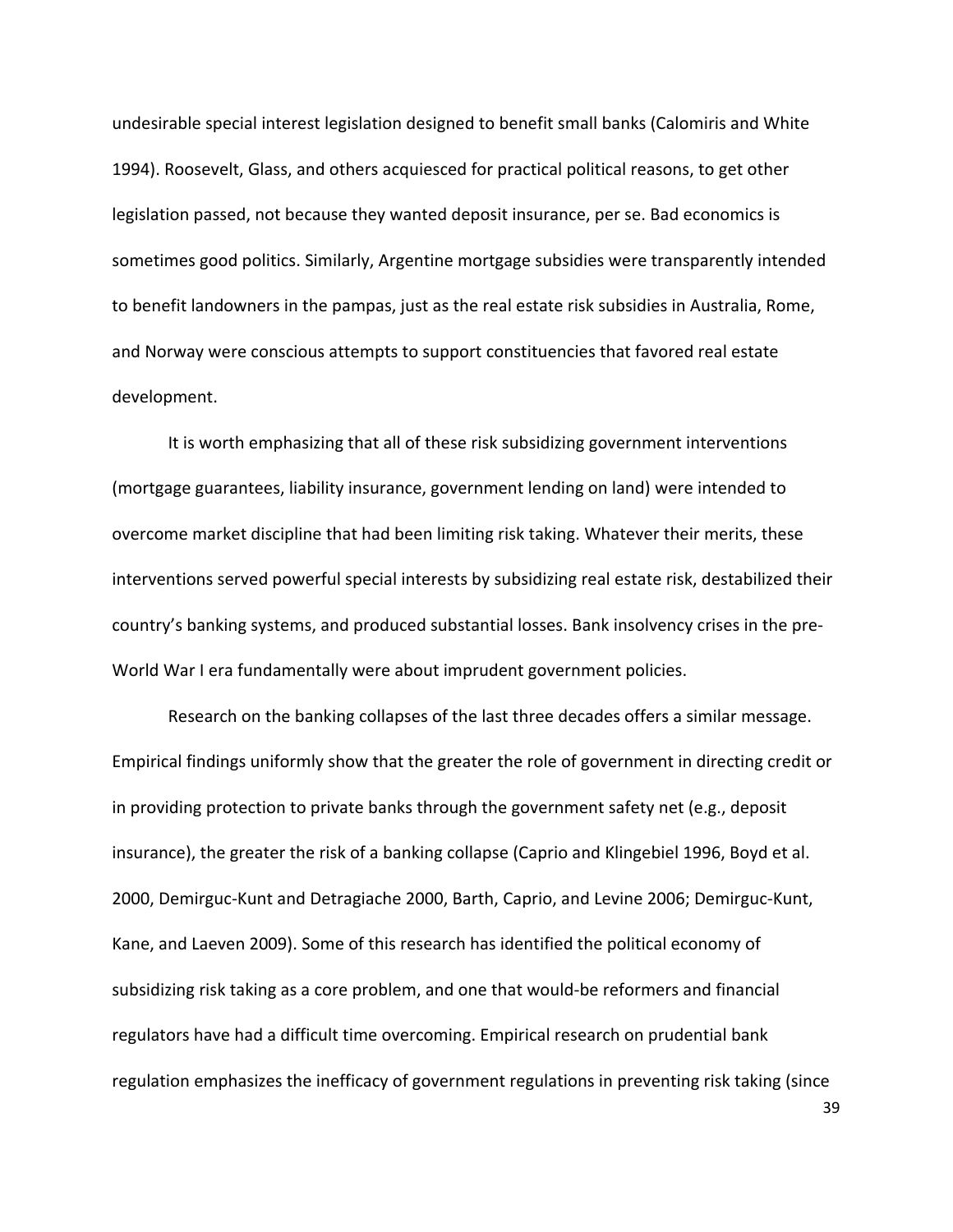they are subject to the same political forces that purposely subsidize risk), and the importance of subjecting some bank liabilities to the risk of loss to promote discipline of risk taking as the primary means of reining in excessive risk taking (Board of Governors 1999, Shadow Financial Regulatory Committee 2000, Mishkin 2001, Calomiris and Powell 2001, Barth, Caprio and Levine 2006) – in other words, finding a means to use markets to constrain risk taking.

These studies of recent experience echo the conclusions of the studies of historical deposit insurance discussed above (Calomiris 1990, 1992), and the historical experiences of Argentina, Australia, Norway and Italy in the pre‐World War I era. The difference is that what used to be the exception – moral hazard and adverse selection resulting from government protection that give rise to excessive risk taking  $-$  has become the rule.<sup>14</sup>

This evidence stands in sharp contrast to the approaches of Minsky (1975), Kindleberger (1973), and Diamond and Dybvig (1983) for explaining bank fragility. Rather than seeing market behavior, human nature, and the market‐determined structure of bank balance sheets as the root cause of banking crises, this new literature argues that the solution to banking crises lies in empowering markets to rein in the risk taking that is otherwise subsidized by the government.

#### **IV. The Political Economy of Central Banking: The Stabilization of British Banking, 1800‐1900**

One of the most fascinating historical examples of a change from banking instability to stability occurred in Great Britain in the middle of the  $19<sup>th</sup>$  century. As Capie (2009) notes,

 $14$  The initial experience with federal deposit insurance in the U.S. was one of unusual stability. That experience, from World War II through the 1960s, reflected the unusual stability of interest rates, asset prices, and growth in that era, in contrast to the periods before or afterward, and even more importantly, the limited insurance of deposits in the early decades of deposit insurance (size limits were increased in phases over time; the system initially covered only a small fraction of banking system deposits, but has grown to now cover virtually all deposits).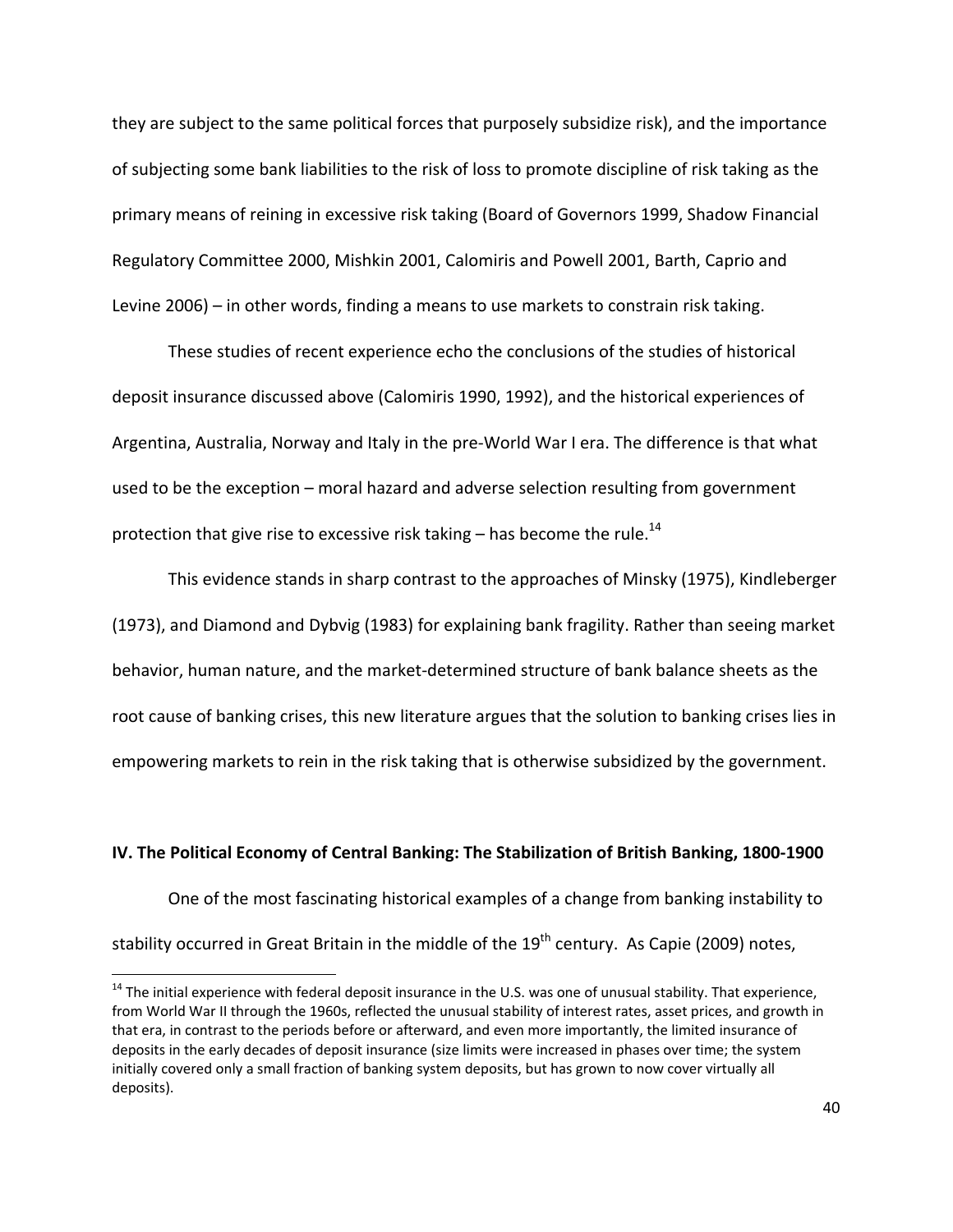Britain experienced major banking panics in 1825, 1836‐39, 1847, 1857 and 1866, but then the propensity for panic ended for over a century. Scholars have traditionally credited changes in Bank of England policies with this transformation (Bagehot 1873, Andreades [1909] 1966, Hawtrey 1932, 1938, King 1936, Clapham 1944, Hughes 1960, Capie 2002, 2009). Prior to 1858, the Bank's policy was to accept a virtually unlimited amount of paper for discount at a uniform rate, both in the bubble phases leading up to financial crashes, and in the aftermath during the scramble for liquidity. In 1858 the Bank changed its discounting policies to make them significantly less generous, and over time, the Bank came to rely on variation in its discount rate and the use of open market operations as means of promoting monetary and financial stability (Hawtrey 1932, 1938). Furthermore, the decision not to assist Overend, Gurney & Co. during the crisis of 1866 was also significant, since it demonstrated that the newly announced 1858 policy change was credible. Together, policy actions in 1858 and 1866 substantially reduced problems of moral hazard in British banking.

Other changes in the microeconomic rules of the banking game, most notably greater freedom of entry into banking and expanded branching, were also complementary and helpful in stabilizing the system, partly because of how they affected the political equilibrium in which the Bank operated, and because greater banking system integration across regions reduced the demand for discounting bills.

All of these changes encouraged the evolution of the Bank from a destabilizing central bank with an uncertain future – one crippled by an inconsistent mixture of private and public missions that was forced to play a complex and uncertain political game to retain its privileges – into an institution with a relatively clear set of objectives and policies, which operated in a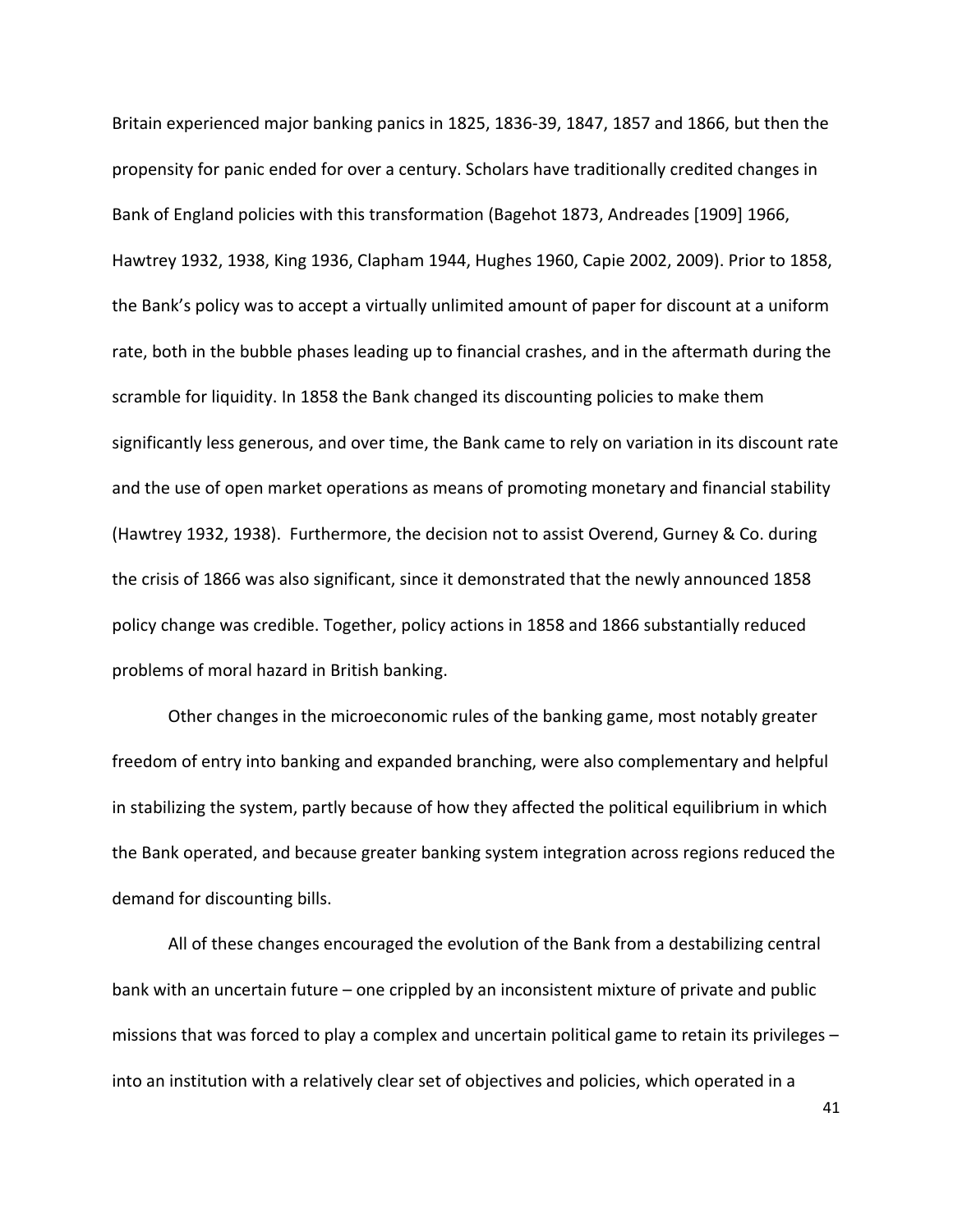relatively stable financial and political environment. The combination of a well‐defined understanding of the public mission of the Bank, and its success in managing systemic risk meant that public expectations of the Bank were less likely to be disappointed. The important political transition was from an early unstable political cycle of accommodation, crisis, conflict, and political reaction (over the course of each decade's financial crisis) to a political equilibrium after 1866 with a well-understood delineation of the Bank's responsibilities, effective rules to achieve those goals, and an absence of crises with political backlashes.

In addition to developing its operational tools for normal times (using variation in the discount rate and open market operations) the Bank developed a philosophy for assisting the financial system which was embodied in two incentive‐compatible mechanisms of central bank assistance: (1) Bagehot's (1873) famous rule for lending during panics on good collateral at a penalty rate, and (2) risk sharing between the Bank and the London clearing banks in the provision of credit guarantees to forestall the spread of crises, which was exemplified by the agreement among London banks to stand behind Barings in 1890. As discussed further below, the "meta‐rule" that subsumes both of these forms of crisis management is that central bank interventions to prevent crises should place the central bank in a senior position relative to other banks with respect to the absorption of loan losses.

This section briefly lays out the evolution of these various institutional changes, and places them in the appropriate political context. The central themes of my account are as follows: (1) The early 19<sup>th</sup> century propensity for panics reflected the moral hazard associated with the Bank's operations in the discount market. (2) Those operations reflected the Bank's mixed status as a private institution with a public mission; and reflected its attempt to preserve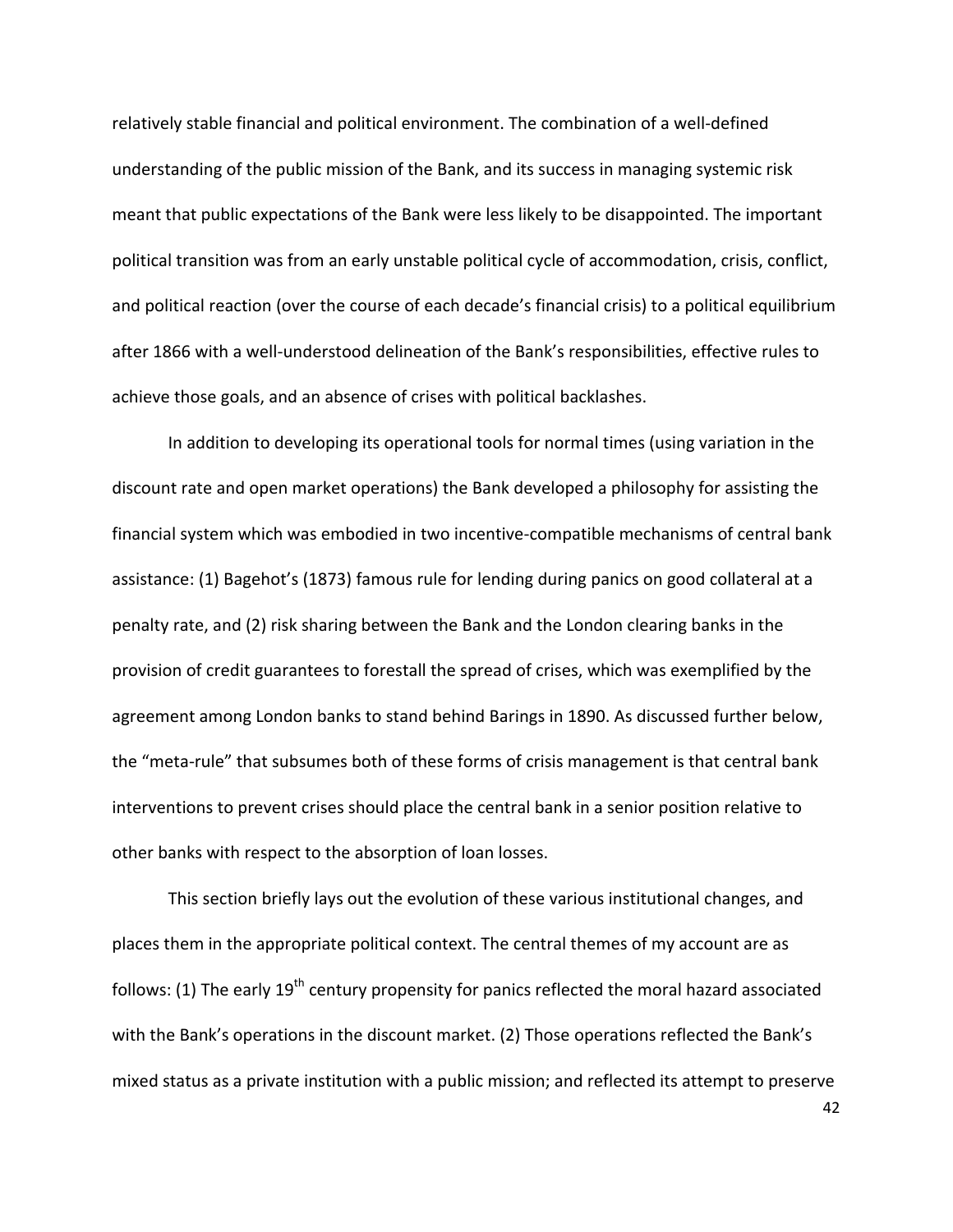and take advantage of its special monopoly privileges and manage the political risk of a potential change in those privileges. (3) The recurring financial crises that this strategy entailed made this approach increasingly undesirable for the Bank, both because it implied large economic risks for the Bank, and because it undermined public support for the Bank. (4) The consequences of this political and economic disequilibrium produced by recurring banking crises required a combination of changes to restore economic and political equilibrium, including a diminution of the Bank's monopoly position, and changes in its discounting and lending practices. (5) That evolution restored stability to the banking system by removing the primary source of moral hazard (Bank discounting), fostering greater market competition and discipline, and encouraging the development of modern central bank practices, including Bagehot's rule, and incentive‐compatible risk sharing between private London banks and the Bank in response to the threats of panics (like the Barings Crisis of 1890). The remainder of this section develops this argument in more detail.

*(1) The early 19th century propensity for panics reflected the moral hazard associated with the Bank's operations in the discount market.*

The British banking system developed a peculiar organizational structure in the early  $19<sup>th</sup>$  century that encouraged financial bubbles to form. This was the result of a combination of a lack of effective prudential limits on bank leverage or the growth of risky lending, and pressures placed on the Bank of England to accommodate lending booms, which took the form of booms in the London discount market. The Bank of England was uniquely situated at the center of the financial system, with a monopoly of note issuance in London (banks outside of London could also issue a limited amount of notes, but they were not significant in size, and the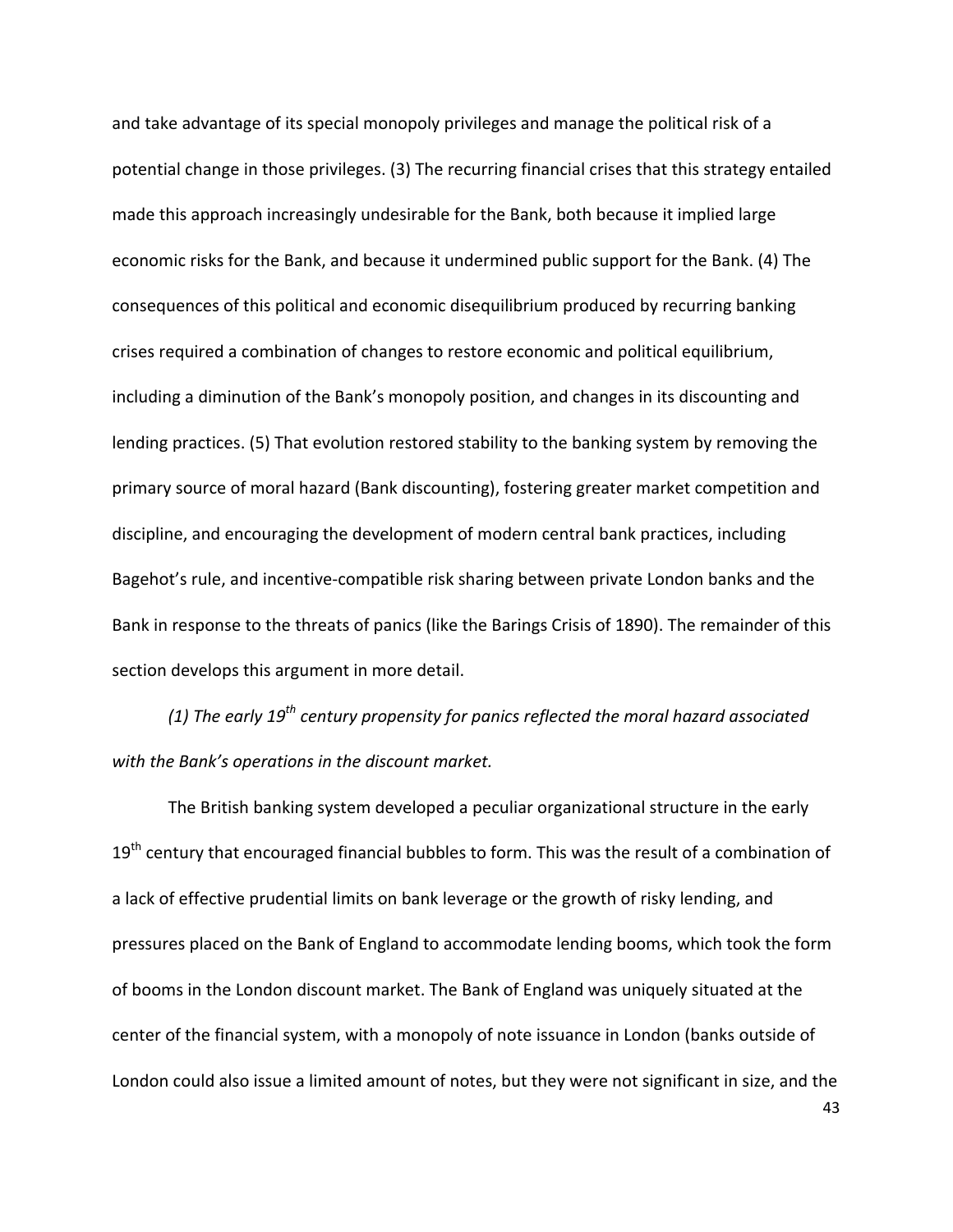Bank's notes were uniquely a legal tender). It also enjoyed barriers to bank entry that limited competition, although these were relaxed substantially over time.

Under the Bank Act of 1844 (the brainchild of the so‐called "currency school"), the Bank was required to maintain 100% specie reserves against its note issues. That was considered a means to make the equilibrating international specie‐flow mechanism more effective by linking the total supply of currency to the balance of payments. Of course, notes and specie were not the total money supply; bank deposits were widely used and bills of exchange were "the principal means of payment" used in business transactions (King 1936, 32), and thus the 1844 Act did not effectively constrain credit growth, deposit growth, or bill of exchange growth. In fact, credit growth and specie flows often moved in opposite directions, as in the 1850s when specie was flowing out of London (having mainly to do with bimetallic arbitrage involving France) while credit was growing dramatically (Hughes 1960, 250‐56). From 1852 to 1857, currency outstanding fell from 34 million to 25 million pounds, while the deposits of the five London joint stock banks rose from 17.7 million to 40 million pounds, and the average volume of bills of exchange in circulation (the asset intermediated in the London discount market) rose from 66 million pounds to an estimated 180‐200 million pounds (Hughes 1960, p. 258). The Bank's accommodative lending policies, combined with the absence of any prudential limits other than the 100% note reserve requirement (e.g., the absence of capital or reserve requirements relating to deposits), promoted huge growth in discounts and deposits during booms.

The precise intermediation mechanics of this remarkable growth in deposits and bills during booms is the subject of King's (1936) masterful treatise on the London discount market,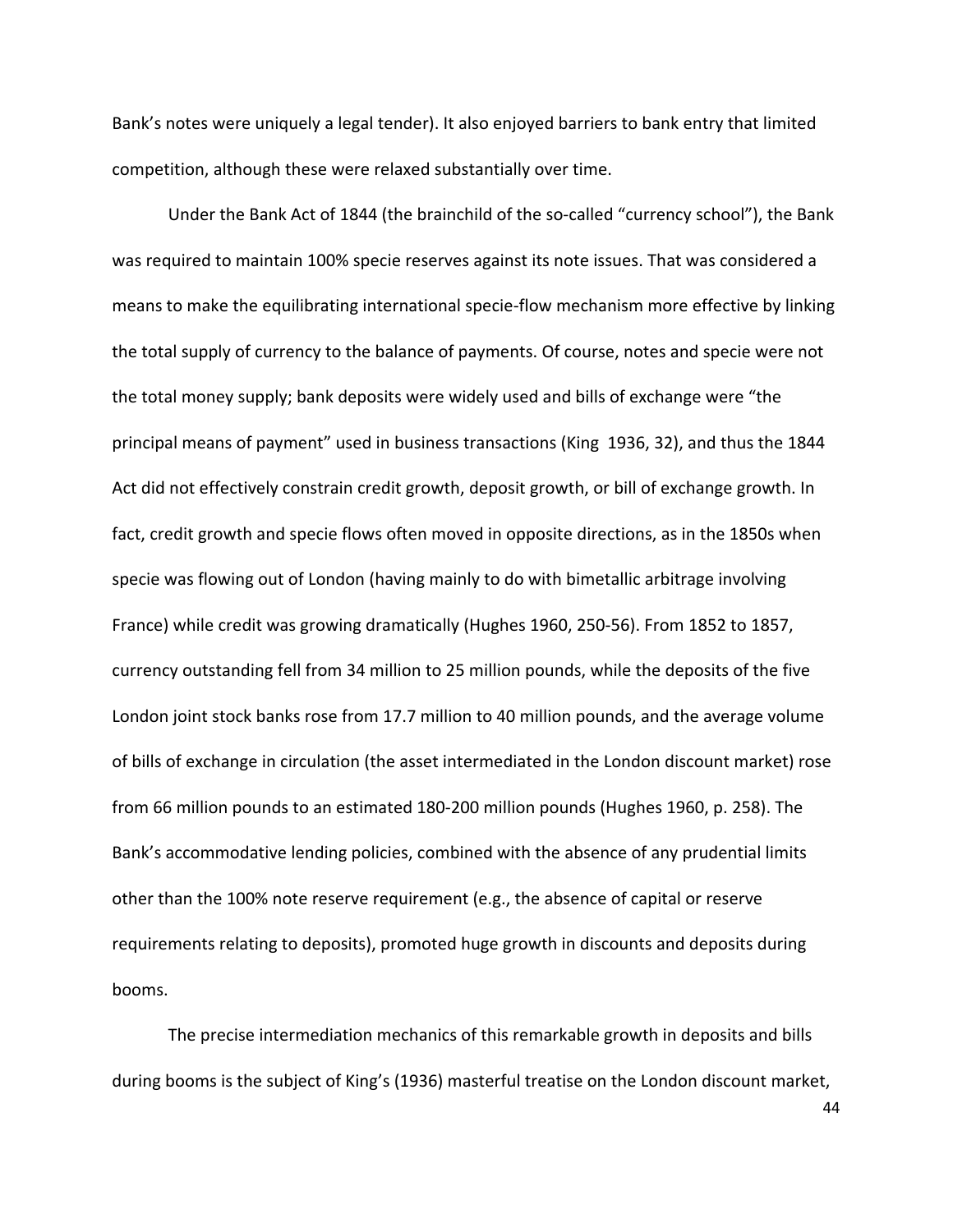which is also analyzed by Hughes (1960) in his lengthy Appendix 5. A detailed analysis is beyond our scope here.<sup>15</sup> Suffice it to make two points: (1) the effects of the Bank's willingness to discount bills of exchange had ramifications throughout the financial system, and this was especially visible in panic years, and (2) the London discount market's importance in the financial system reflected the limitations on bank branching at the time – the discount market operated as the primary means of redistributing financial resources from locations of surplus deposits (relative to lending opportunities) to locations of surplus loan opportunities relative to deposits. As King (1936, xii‐xiii) put it: "a localized banking system could function efficiently only through a sort of central pool by means of which the credit surpluses of one type of district (the agricultural areas) and the credit deficiencies of the other type of district (the industrial areas) could find their level." The London discount market was that central pool.

The Bank's accommodation of the discount market was relied upon to manage the

adjustment to financial collapses by having the Bank stand ready to discount bills as needed,

which it did on a widespread basis: $16$ 

The deposit runs on the London discount houses and their efforts to cover their deposits led to a surge of applications to the Bank for aid during the [1857] crisis. Sanderson, Sanderman & Co., the largest London discount house to stop payment, had 3.5 million of deposits; a run on which caused Sanderson's to suspend on 11 November….From 10 to 12 November Overend & Gurney alone were given 1.8 million. This inspired the

<sup>&</sup>lt;sup>15</sup> Hughes (1960, 306) provides a succinct analysis of the structure of intermediation detailed in King (1936): "the rise of the joint‐stock banks and the transformation of the bill brokers into bill dealers who accepted money at call and discounted bills on their own accord had been complementary developments. After 1825 the London banks had given up the practice of rediscounting at the Bank and had begun employing their excess funds with the discount houses. After 1833 this practice had been given a great impetus by the bill market being granted discount facilities at the Bank. By the 1850s when the deposits of the joint‐stock banks surged upwards, the practice of keeping their money at call with the discount houses had become the most important form of employing the deposits of the banks."<br><sup>16</sup> The Bank was less generous in its treatment of Scottish banks, and two large Scottish banks failed in the 1857

crisis, although Hughes argues that the Bank was right to deny credit due to the insolvency of these institutions (Hughes 1960, 311‐31).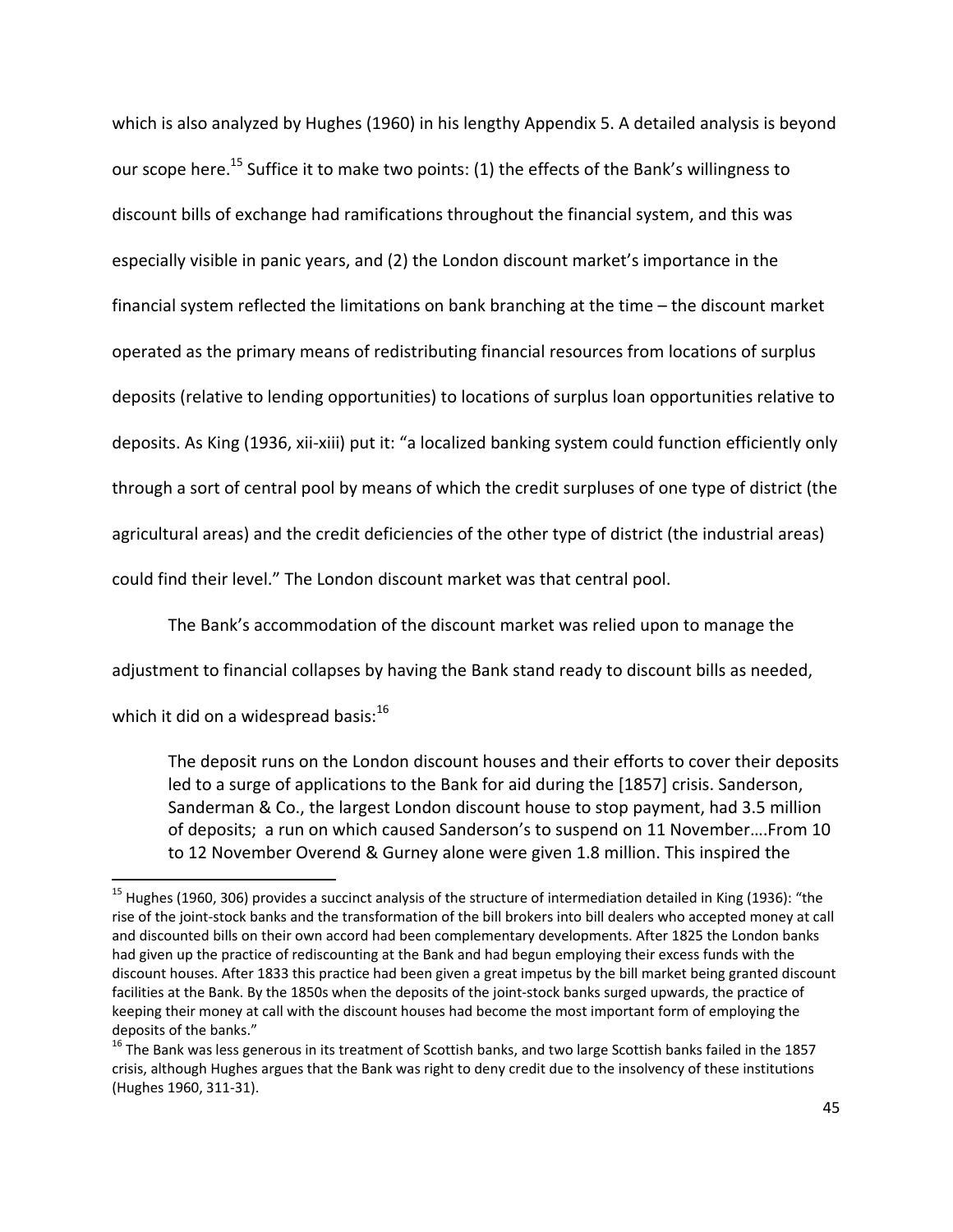remark after their failure in 1866 'Overends broke the Bank in 1866 because it went, and in 1857 because it was not let go.' (Hughes 1960, 305).

One aspect of the crisis of 1857 which has not been given proper emphasis by historians is that the Bank's discounts and advances were given to all sectors of the business community. Too much emphasis has been given to the needs of the discount houses alone. Of the 79.4 million of accommodation given in 1857 35.8 million were given in the last three months of the year. This represents for the most part the discounts of the panic period. Of this amount, half, or 17.8 million, was direct loans and discounts to merchants. Scottish banks received 1.3 million, country banks (including joint‐stock banks in London and banks outside London) had 7.1 million, and the discount houses 9.5 million. Of the country banks, those outside London received almost 6 million, while those inside the city received only about 1 million. The heaviest demand for accommodation came from the merchants, followed by the discount houses and the country bankers. (Hughes 1960, 302‐03)

How was the Bank able to accomplish this? Given the political imperative of promoting recovery during crises, the 1844 Act's provisions were suspended three times, during each of the three post‐1844 crises, to allow the Bank of England to accommodate demand by issuing additional notes to use in discounting and lending, unconstrained by the availability of specie. Hughes (1960, 272) shows that the decision to relax the 1844 Act's provisions after November 12, 1857 resulted in an immediate easing in the market. As Bagehot (1873), Capie (2002) and others have emphasized, the Bank's note privileges were the key to its position as a provider of liquidity. Its ability to issue legal tender notes (after 1833), especially if unfettered by the 100% reserve requirement, and with the implicit backing of the state, allowed the Bank to provide substantial liquidity to the market in spite of the fact that, in theory, it was just another privately owned bank.

The fact that the government chose to amend the Bank's charter in 1833 to make its notes a legal tender indicates a conscious intention to enhance the capability of the Bank to provide credible support to the market during crises beyond the capacity of its own net worth.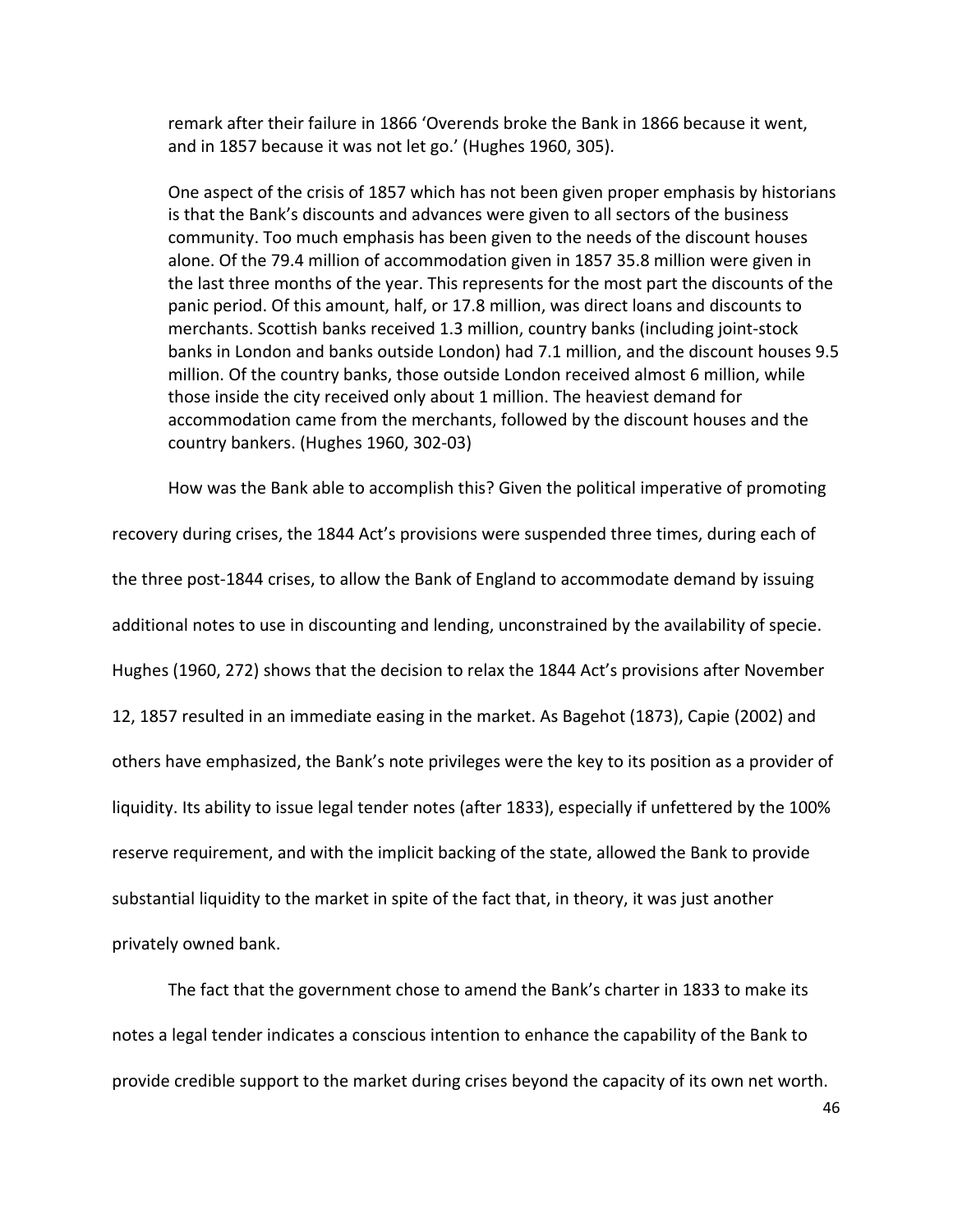The lead advocate in Parliament of making Bank of England notes a legal tender, Lord Althorp, explicitly pointed to the advantage of doing as freeing the bank from market discipline and potential redemptions of its notes during crises (Andreades [1909] 1966, 260).The capacity to issue legal tender notes without limit during crises set the Bank apart from many other central banks in its capacity to act as a lender of last resort, including the previously discussed examples of the BUS and SBUS.

Why did private market discipline fail to constrain growth in deposits and discounted bills, which so predictably resulted in crises? Hughes (1960, 264) remarks that "[t]his inflationary bill expansion represented at any time a potential demand for payment in gold or notes even though the ability of the banking system to provide payment in gold or notes seems to have entered little or not at all into the calculations of those whose expanding credit activities were responsible for the potential demand." Why not? Hughes (1960, 264‐5), citing Newmarch, provides a partial answer: market participants expected to be protected by the Bank. Indeed, some of the most rapid growth in bills intermediation occurred immediately after the onset of the liquidity squeeze, indicating that the banking system continued to expand systemic risk even after the onset of problems. Newmarch argued that this reflected the fact that the public knew that bills could be presented for discount (i.e., that the Bank of England had effectively guaranteed their liquidity).

Of course, there was no explicit guarantee to convert bills to cash at the Bank of England, but there was an implicit one. David Salomon, director of the London and Westminster Bank, saw this implicit guarantee as central to the problem of credit‐fueled bubbles: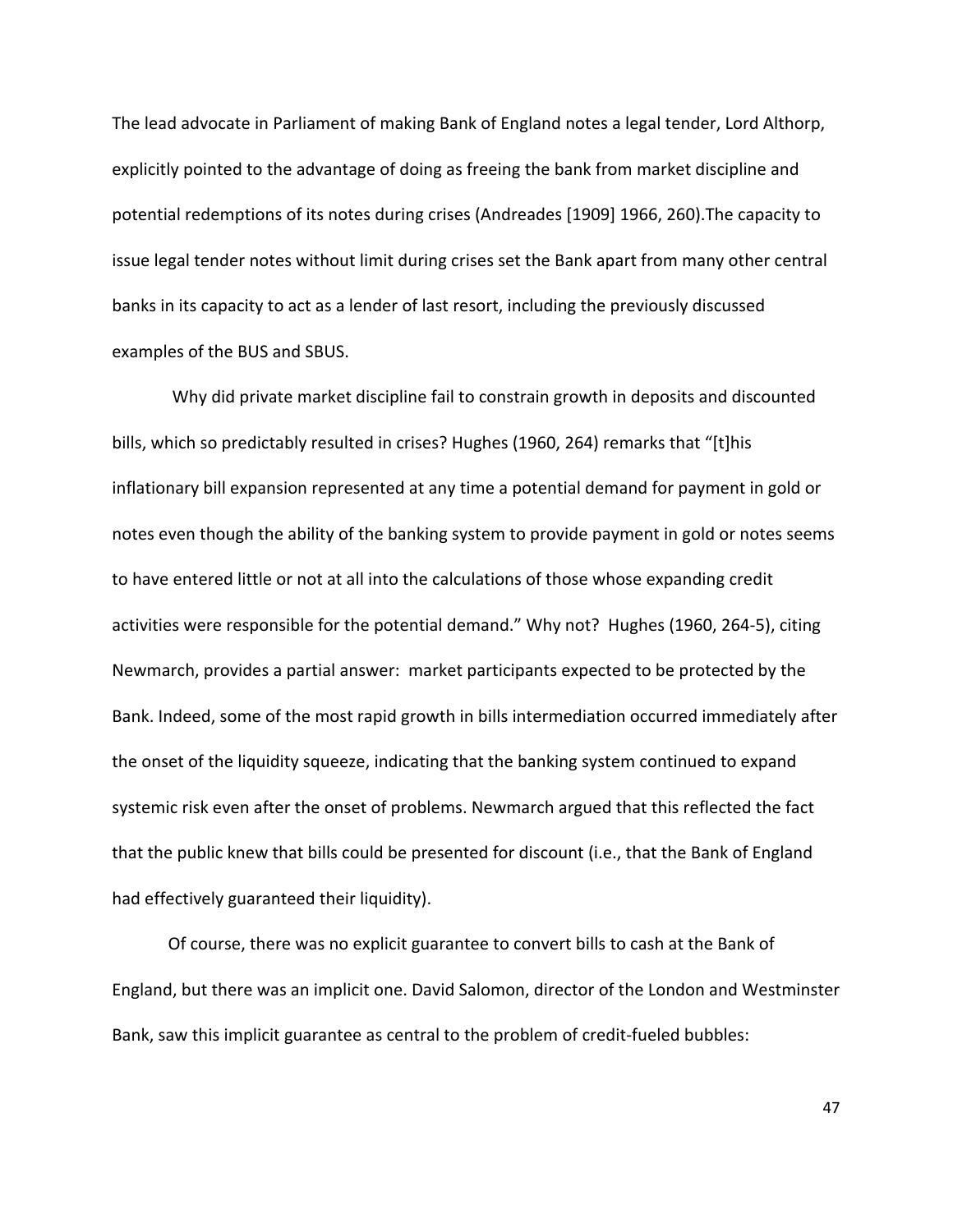And do you think it is part of the functions of the Bank of England to discount a bill for anybody merely because the party holding the bill wishes to convert it to cash? As I said before, the Bank of England will have great difficulty in getting rid of that inconvenient idea which there is in the mind of the public, that the Bank of England is something more than an ordinary joint‐stock bank. (Hughes 1960, 300)

The subsidization of risk by the Bank did not follow from any attempt to undercut the market rate. In fact, the Bank's rate was above market during the 1850s (Hughes 1960, 301). The essence of the Bank's subsidy to the market was the put option inherent in the Bank's willingness to accommodate demand, which meant that whatever rate the bank charged, the market could comfortably discount at below that rate.<sup>17</sup>

*(2) Those operations reflected the Bank's mixed status as a private institution with a public mission; and reflected its attempt to preserve and take advantage of its special monopoly privileges and manage the political risk of a potential change in those privileges.*

The Bank of England did not want to provide risk‐taking subsidies to the market, since doing so was not profitable, but the Bank was under intense pressure to do so, both in the boom periods leading up to crises and during the process of resolving the crises. King (1936, 71‐ 72) recounts how London's merchants organized protests to pressure the Bank not to constrain its discounting policies as early as 1793 and 1795. The protesting merchants issued a joint statement threatening that if the Bank were unwilling to maintain sufficient discounting, "it will be requisite that some other Public Establishment should be created to supply the Deficiency; at the same time wishing that this assistance may be derived through the old and customary

<sup>&</sup>lt;sup>17</sup> Describing the discounting of bills as a put option is a bit of an overstatement. The Bank could, and did, raise the rate of discount during panics, so the price of the option was a moving target. Indeed, Hughes (1960, 371) remarks that the decision to raise the rate during the panic alarmed the market, which one could interpret as reflecting a adverse shock to market expectations. Also, the relaxation of the 1844 Act was not a certainty, so the ability to exercise the put option was subject to doubt.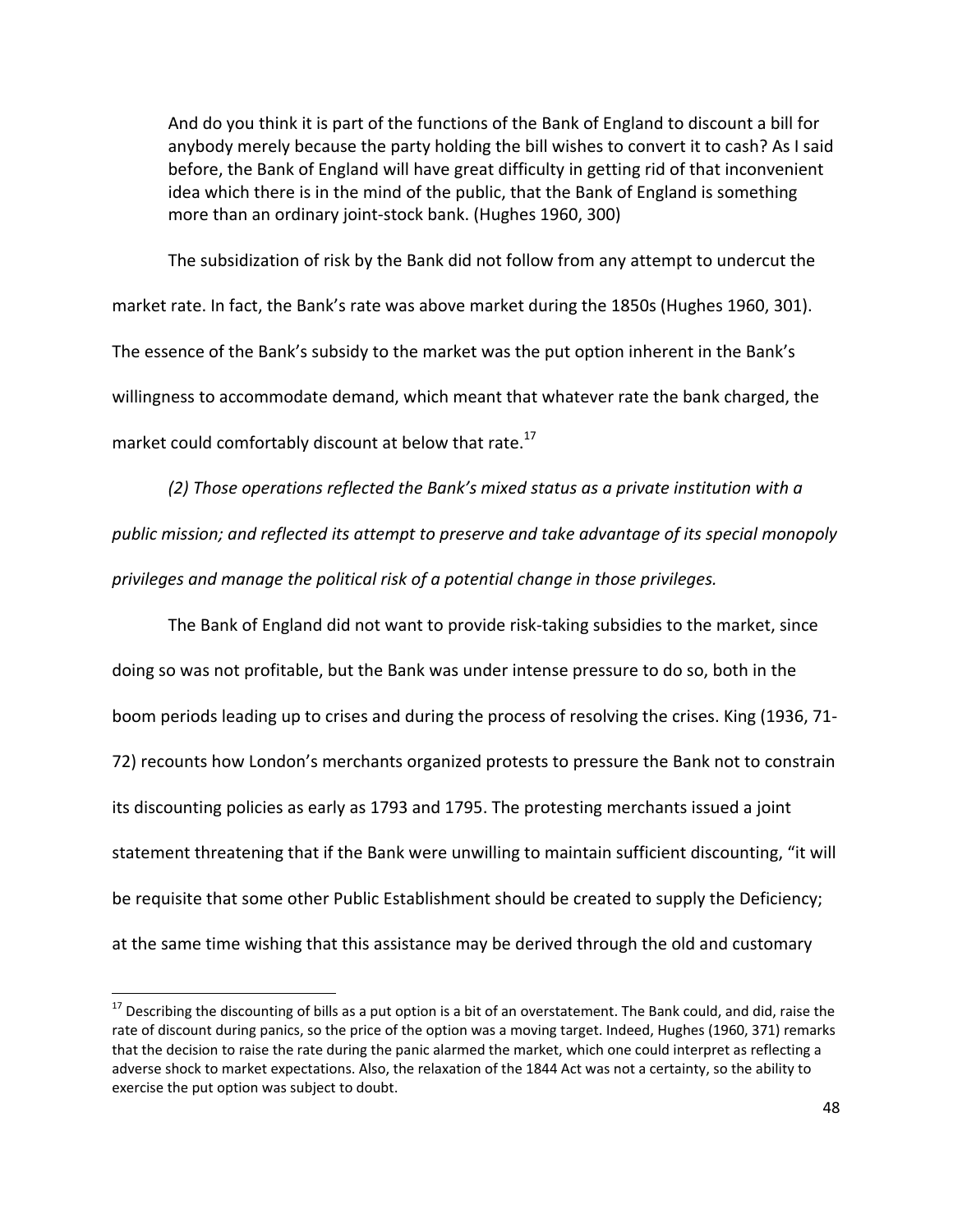Channel, the Bank of England." In other words, if the Bank of England refuses to obey the needs of the public, the public should charter a new bank to meet those needs. Later, attempts by the Bank to establish a classification system for bills, and price bills of different quality accordingly, also met with merchant opposition and was abandoned (King 1936, 53).

The Bank's reluctance to play the role of benefactor continued, especially during financial crises. In both 1847 and 1857, the Board of the Bank of England advised the government against suspending the 1844 Bank Act's provisions (Hughes 1960, 320‐21,Bagehot 1873, 65-66), but to no avail. Clearly, the government saw more advantage in clearing the way for the Bank to provide assistance to the market than the Bank did.

In principle, the Bank could have refused to increase its note issuing beyond the amount of its specie reserve in 1847 and 1857, and the Bank could have refused to accommodate bills, both before and during banking crises. But that would not have been possible in practice. As Schuster (1923, 8) notes:

…beyond strict compliance with the Act [of 1844], no special duty is, by law, imposed upon the Bank; yet that such duties exist through an unwritten law, that they have been recognized and are acted upon, is beyond doubt. They affect our commercial life so closely and are so indissolubly connected with the functions and duties which are properly those of the State that to look upon the Bank of England merely as a private trading institution, and not as virtually the State or Government bank, is an impossibility.

At the heart of the matter is the simple fact that the Bank relied on the government, and on public opinion, to maintain its special privileges, and "an institution so dependent on the Government of the day for the continuance of valuable rights was little able, as Mr. Ricardo observed, to withstand the cajoling of Ministers" (Schuster 1923, 11). In this regard it is important to recall that the Bank's charter was subject to revocation by Parliament.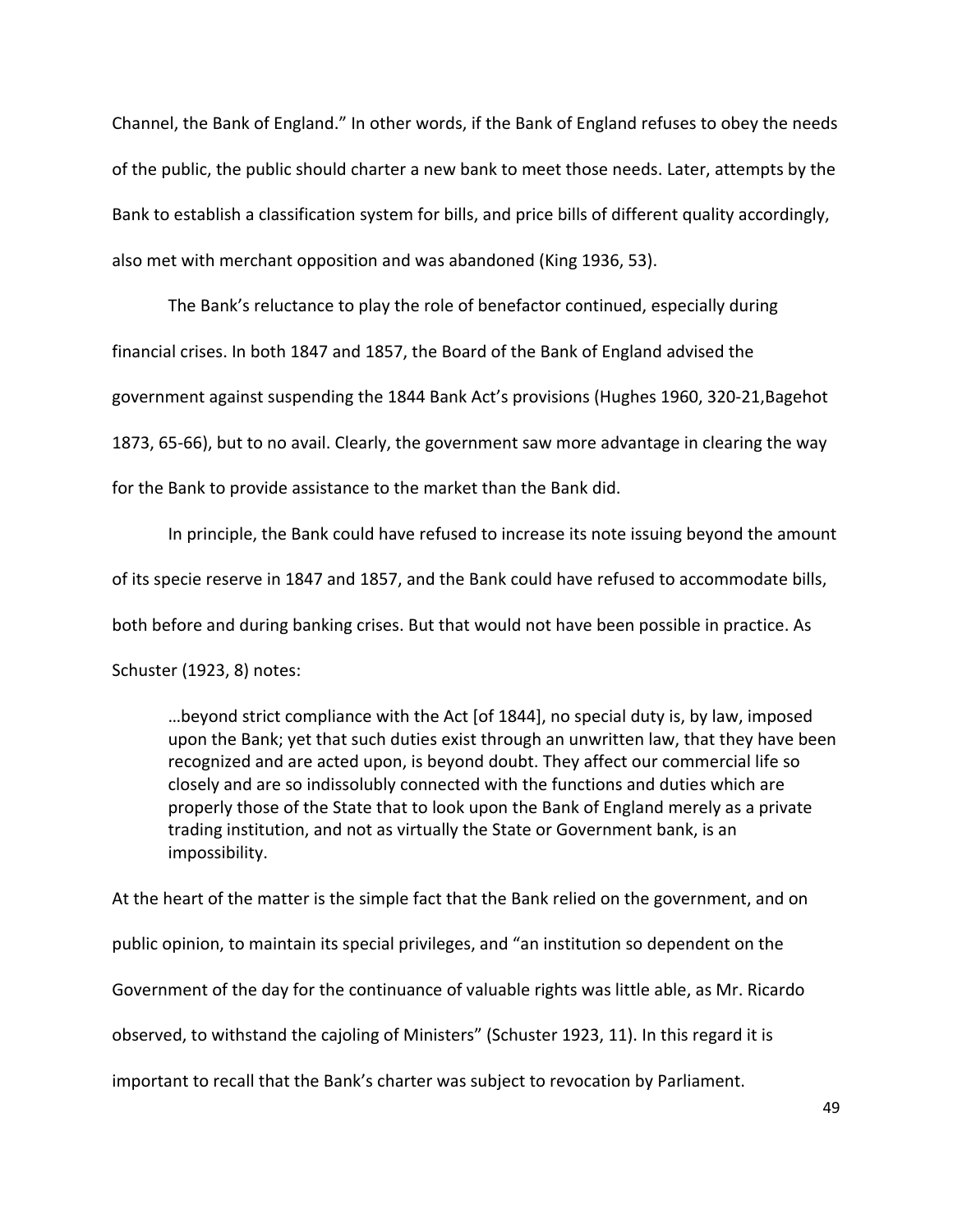Interestingly, the political option to revoke the charter was established as a quid pro quo in 1833 (to take effect with a 12 year lag), in the same Act of Parliament that gave the Bank's notes legal tender status (Andreades [1909] 1966, 262).

The responsibility of the Bank to provide accommodation was not a matter of statute. The Bank Act of 1844 clearly explained the duties of the Issue Department of the Bank, but not the implicit duties of the Banking Department (namely, to accommodate unlimited bill discounting demand at a uniform rate); nonetheless, those duties were real, and market advocates made no bones about them. Schuster (1923, 21‐22) summarizes the evidence from the Report of 1858 about the market's expectation of those duties:

[According to Mr. Arbuthnot] 'There can be little doubt…of the advantage which accrues to commerce from the employment of these funds, either directly or indirectly, in the discount of bills….they …find their way into the money market and are applied to the purposes of trade; but when the demands for money are great, and the rate of interest consequently high, great advantages are afforded by the resource the Bank of England affords under the system of management now pursued; such houses are assured that the funds at the disposal of the Bank will always be available for the legitimate objects of trade at the current rate of interest. Whence ensues that confidence which is derived from uniformity of system. The Bank of England has then come to be regarded as the centre and mainstay of mercantile credit.' That the Bank was so regarded is clear from the tendency of the whole of the enquiry. Witnesses were specially asked whether every house which applied, and deserved assistance, received it. From the evidence it appears that the Directors of the Bank of England went into the country to examine the accounts of banks in difficulties, in order to render assistance if they appeared to be sound.

The Governor of the Bank of England was asked: 'You did not refuse accommodation to any person, even up to the time when the Act was suspended, who brought you good securities.' The answer was 'No.'

'I think you have admitted that you did not act during that time upon purely banking considerations, but that you had public considerations in view?' 'Yes.'

'You admit that the course which the relative position of the Bank took during that period is not one strictly in accordance with general banking rules?' 'Yes.'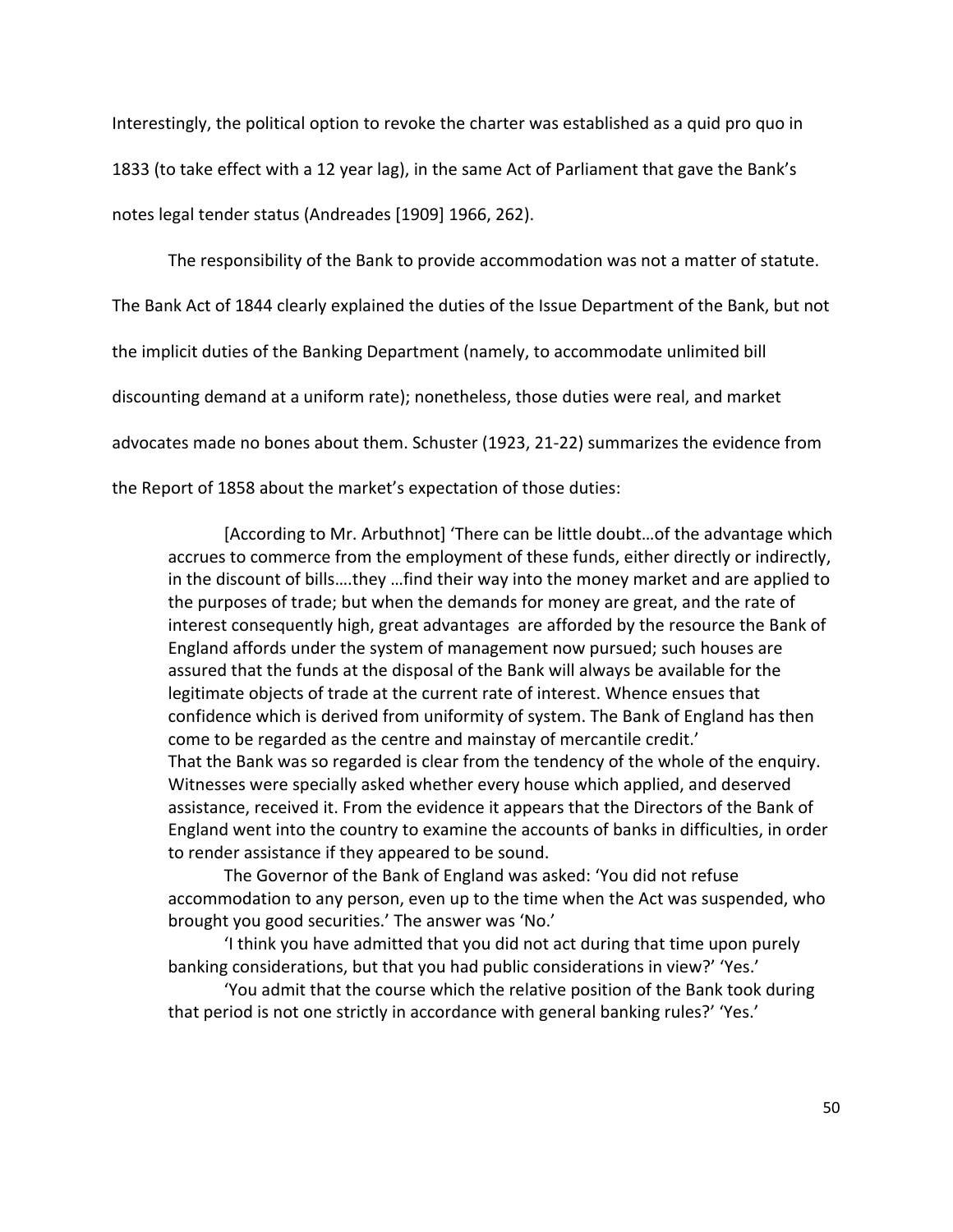*(3) The recurring financial crises that this strategy entailed made this approach increasingly undesirable for the Bank, both because it implied large economic risks for the Bank, and because it undermined public support for the Bank. (4) The consequences of this political and economic disequilibrium produced by recurring banking crises required a combination of changes to restore economic and political equilibrium, including a diminution of the Bank's monopoly position, and changes in its discounting and lending practices.* 

The public debate that ensued after the Panic of 1857 tried to come to grips with the political realities that had produced moral hazard from the Bank's accommodation policy. The Report of (July) 1858 exposed the dangers of that moral hazard and constituted a public acknowledgment that the existing accommodation policy, itself a creature of public expectation rather than law, was not good public policy. *Bankers' Magazine* and *The Economist* also decried the destabilizing effects of the discounting policy of the Bank (King 1936, 202‐03). All of this made it politically safe for the Bank to change policy, and its Court of Directors passed the following resolution of March 13, 1858:

That habitual advances by Discount or Loan to Bill Brokers, Discount Companies and Money Dealers being calculated to lead them to rely on the assistance of the Bank of England for their security in time of pressure; Advances to Bill Brokers, Discount Companies and Money Dealers shall be confined to Loans made at the period of the Quarterly advances, or to Loans made under special and urgent circumstances which shall be communicated by the Governors at the earliest opportunity to the Court for its approval (Hughes 1960, 305).

The put option was cancelled. But the true test of that cancellation came in the Overend, Gurney crisis of 1866, when the Bank proved in its response to the crisis that this new policy would be followed. The announced change in lending policy, and the willingness to allow Overend, Gurney to fail in 1866, credibly established the end of moral hazard.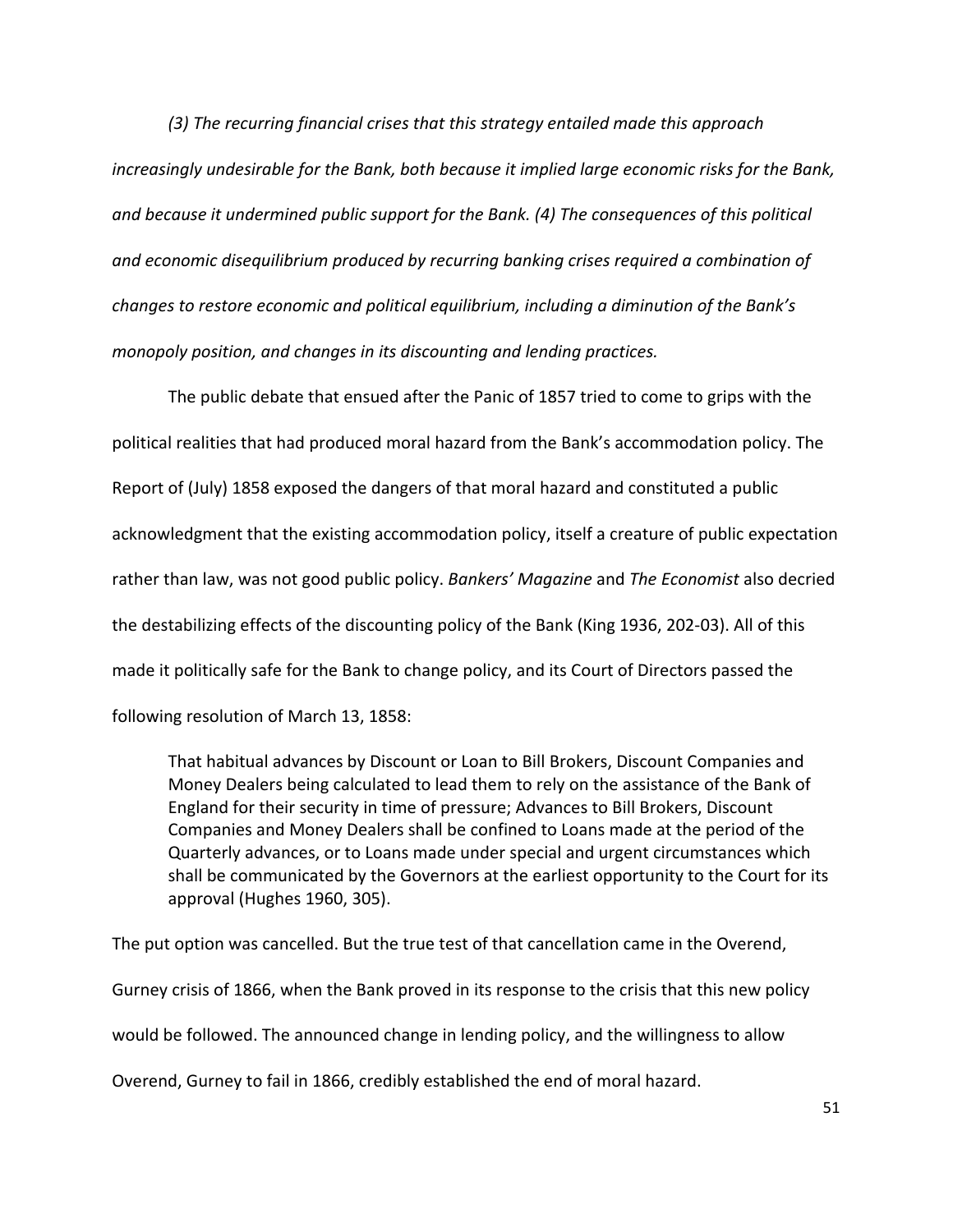Facilitating that change was a parallel change in the structure of the banking system – specifically, new bank entry and branching – which encouraged greater competition. Competition reduced the implicit value of the privileges the Bank enjoyed, which made the Bank less beholden to the state. Also, bank entry and branching reduced the demand for bill discounting since the discount market had evolved largely to fill gaps in a banking system that was not integrated on a national basis. In 1836, the 61 registered joint‐stock banks operated 472 banking facilities; by 1870, 111 joint stock banks operated 1,127 banking facilities, and for Britain as a whole, 378 banks operated 2,738 banking facilities (Capie and Webber 1985, 576).

*(5) That evolution restored stability to the banking system by removing the primary source of moral hazard (Bank discounting), fostering greater market competition and discipline, and encouraging the development of modern central bank practices, including Bagehot's rule, and incentive‐compatible risk sharing between private London banks and the Bank in response to the threats of panics (like the Barings Crisis of 1890).*

Once the Bank was freed from politically induced moral hazard, it was able to develop modern central banking practices, employing the discount rate and open market operations as instruments of policy, and applying rules for central bank intervention during times of financial stringency, which it did successfully to prevent full‐blown panics from occurring after 1866.

The Bank developed an innovative approach to assistance in the form of a loss sharing arrangement with the other London banks during the Barings Crisis of 1890.<sup>18</sup> Barings'

 $18$  To say that the Bank was innovative is not to say that it was uniquely innovative, or that it was the first to use this sort of technique. White (2009) shows that the Banque de France used a similar two‐tiered risky sharing technique in its coordination of assistance (with French banks) for the Paris Bourse in 1882. In 1908, Jose Limantour, the finance minister of Mexico, used a guarantee approach to assist Mexican banks to float debt backed by bank loans in the wake of the Panic of 1907 (Conant 1910).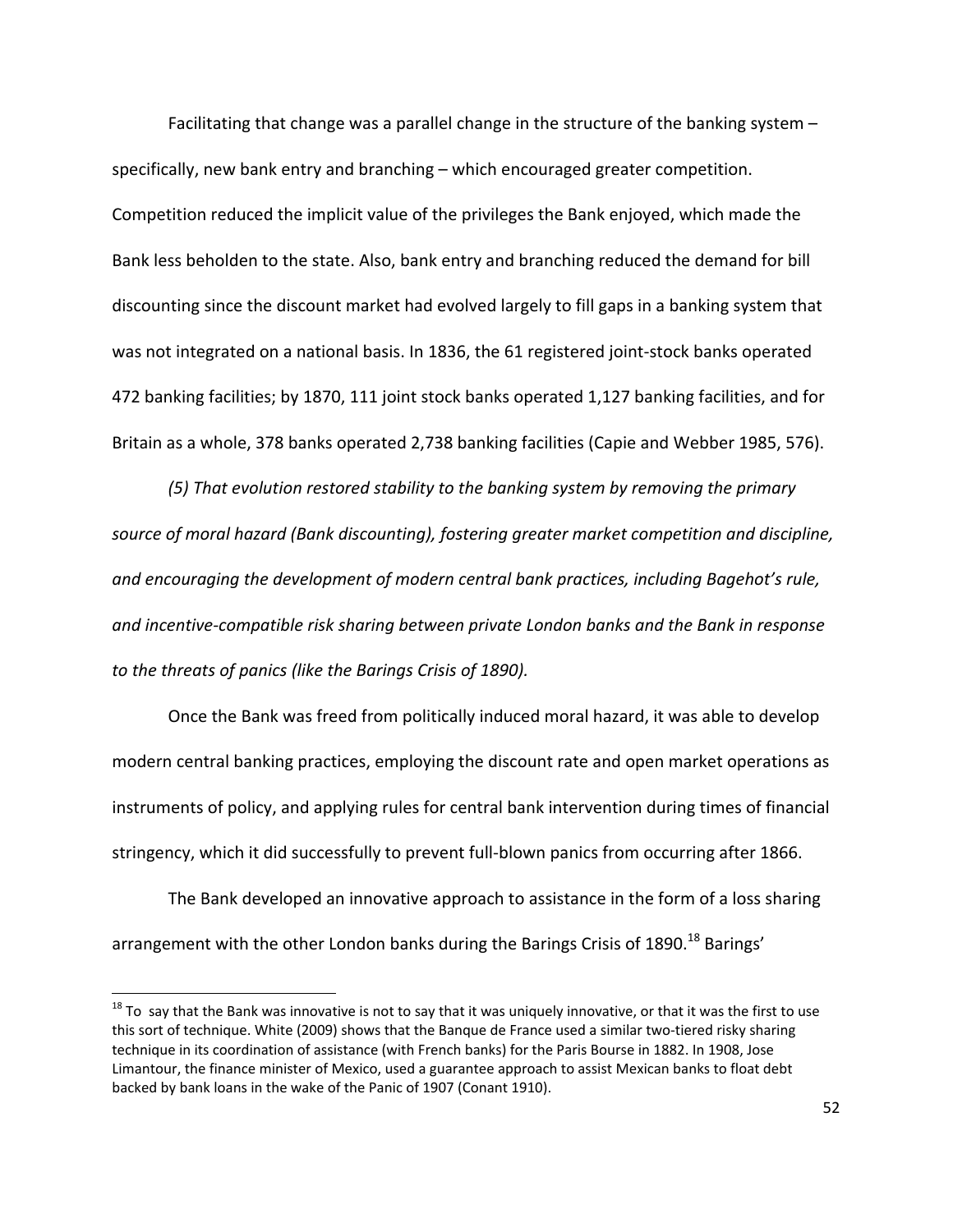difficulties created an asymmetric‐information problem for the London clearing banks, and attendant liquidity risks. Barings' losses in the Argentine bond market, and its uncertain financial links to individual clearing banks in London, created unknown risks (to depositors) in the London clearing banks, and those unknown risks created liquidity risk for all the London banks, who faced the prospect of deposit withdrawals resulting from their credit risk uncertainty. The ingenious solution devised by the Bank and the clearing banks was an insurance arrangement provided by the London banks and underwritten by the Bank of England. The London banks guaranteed Barings, and the Bank of England effectively underwrote the group's guarantee. So long as the participating banks' guarantee were adequate to meet any losses, the Bank of England would face no exposure to loss.

Given that it was apparent to depositors that Barings' losses almost certainly would not create losses in excess of the fund created by the group of banks, this arrangement resolved the asymmetric information problems facing individual depositors in their banks, and removed their incentive to run. The Bank of England's role was to provide a belt on top of the suspenders of mutual insurance within the group, and it did so with little possibility of loss, particularly as the group members paid in 17 million pounds to establish a guarantee fund in support of their endeavor (Clapham 1944, 326‐39, Andreades 1966, 366‐67).

Interestingly, like Bagehot's rule – which holds that loans from the Bank should be collateralized by good assets and provided at a higher than normal interest rate – the Barings intervention reflects the philosophy that the lender of last resort (or guarantor of last resort, in the Barings case), should take a senior position relative to other banks when assisting the financial system. By lending against good collateral, a central bank only suffers losses to the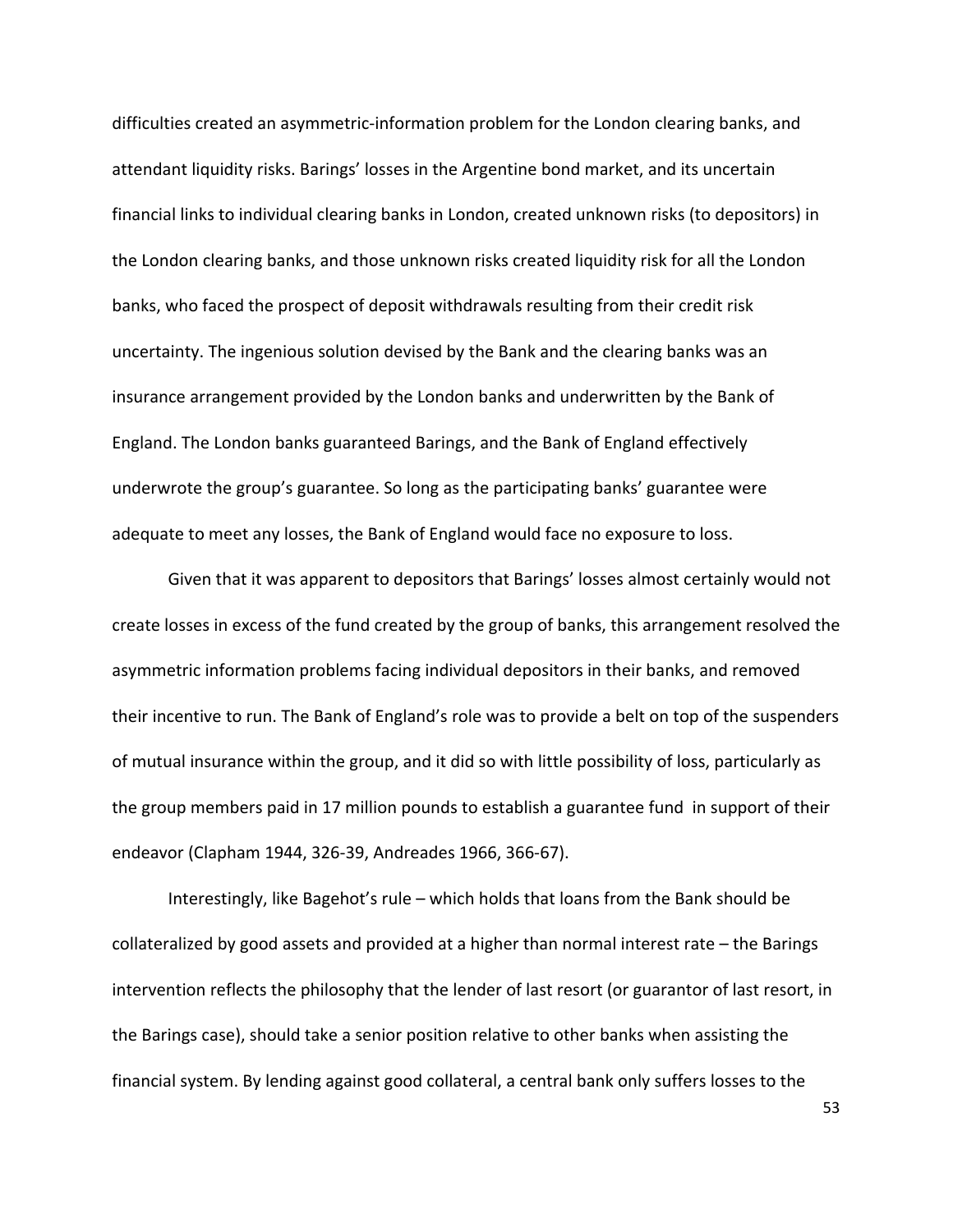extent that the borrowing institution fails and its collateral declines in value, which places the lender of last resort in a senior position. Similarly, by requiring the London clearing banks to establish a guarantee fund for Barings, the Bank assured that they would suffer the first tier of any losses that occurred during the crisis. These incentive-compatible arrangements minimized moral‐hazard problems from central bank assistance to the banking system.

### **V. The 2007‐2009 Crisis and Historical Lessons for Reform**

As discussed in detail in Calomiris (2009a), the subprime crisis, like the episodes of historical banking crises described above, was not just a bad accident. On an ex ante basis, subprime default risk was excessive and substantially underestimated during 2003–2007. Reasonable, forward‐looking estimates of risk were ignored, and compensation for asset managers created incentives to undertake underestimated risks. Those risk‐taking errors reflected a policy environment that strongly encouraged financial managers to underestimate risk in the subprime mortgage market. Four categories of policy distortions were most important in producing that result.

*1. Lax monetary policy, especially from 2002 through 2005, promoted easy credit and kept interest rates low for a protracted period.* The history of postwar monetary policy has seen only two episodes in which the real federal funds rate remained negative for several consecutive years: the high‐inflation episode of 1975–1978 (which was reversed by the rate hikes of 1979–1982) and the accommodative period of 2002–2005. The Fed deviated sharply from the ''Taylor Rule'' in setting interest rates during 2002–2005; the federal funds rates remained substantially and persistently below levels that would have been consistent with that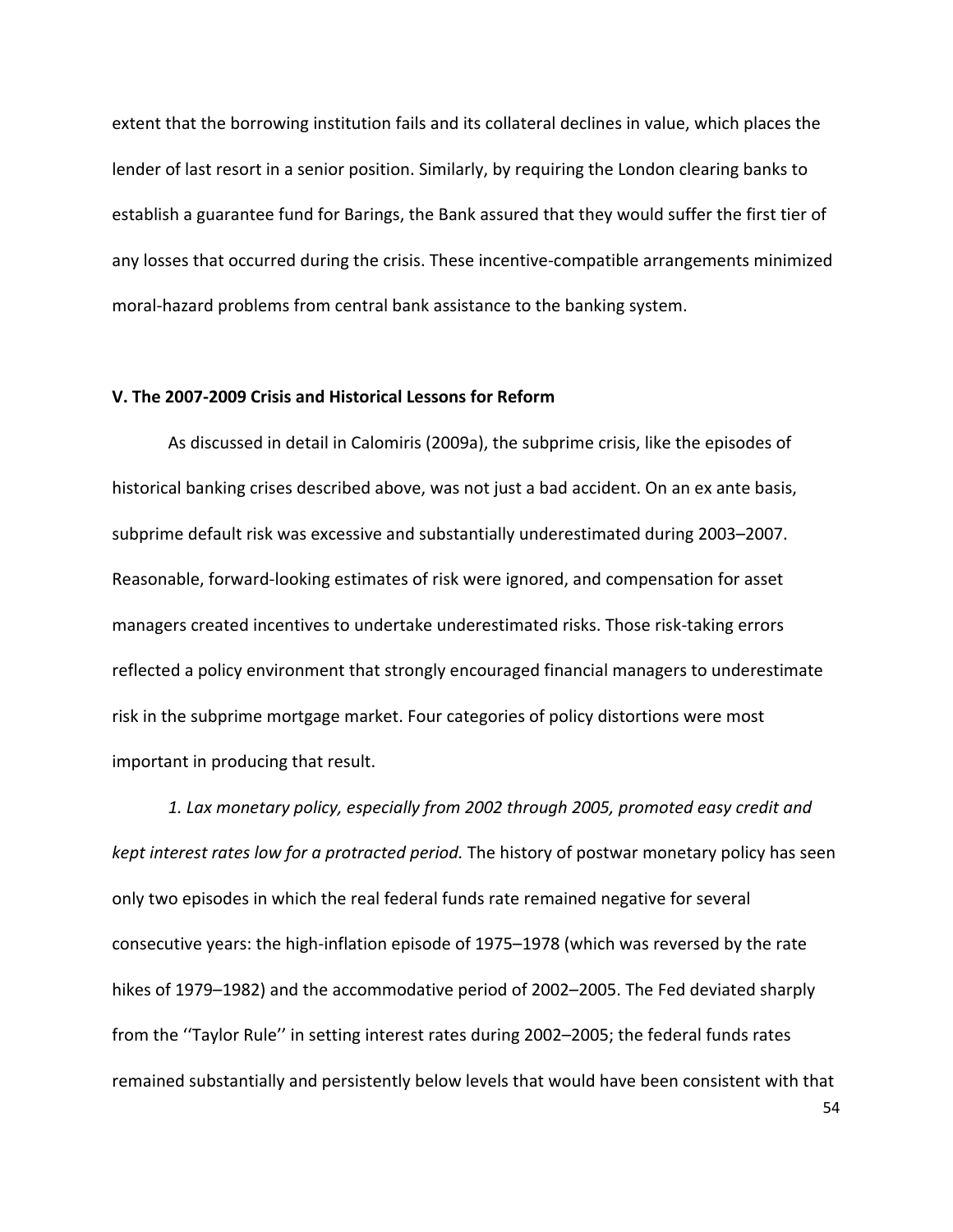rule. Not only were short‐term real rates held at persistent historic lows, but unusually high demand for longer term Treasuries related to global imbalances and Asian absorption of U.S. Treasuries flattened the Treasury yield curve during the 2002–2005 period, resulting in extremely low interest rates across the yield curve. Accommodative monetary policy and a flat yield curve meant that credit was excessively available to support expansion in the housing market at abnormally low interest rates, which encouraged the overpricing of houses and subprime mortgages.

*2. Numerous housing policies promoted subprime risk taking by financial institutions by effectively subsidizing the inexpensive use of leveraged finance in housing (Calomiris 2009a, 2009b).* Those policies included (a) political pressures from Congress on the government‐ sponsored enterprises (GSEs), Fannie Mae and Freddie Mac, to promote ''affordable housing'' by investing in high‐risk subprime mortgages, (b) lending subsidies for housing finance via the Federal Home Loan Bank System to its member institutions, (c) Federal Housing Administration (FHA) subsidization of extremely high mortgage leverage and risk, (d) government and GSE mortgage foreclosure mitigation protocols that were developed in the late 1990s and early 2000s to reduce the costs to borrowers of failing to meet debt service requirements on mortgages, which further promoted risky mortgages, and—almost unbelievably—(e) 2006 legislation that encouraged ratings agencies to relax standards for subprime securitizations.

All these policies encouraged the underestimation of subprime risk, but the behavior of members of Congress toward Fannie Mae and Freddie Mac, which encouraged reckless lending by the GSEs in the name of affordable housing, were arguably the most damaging actions leading up to the crisis. For Fannie and Freddie to maintain lucrative implicit (now explicit)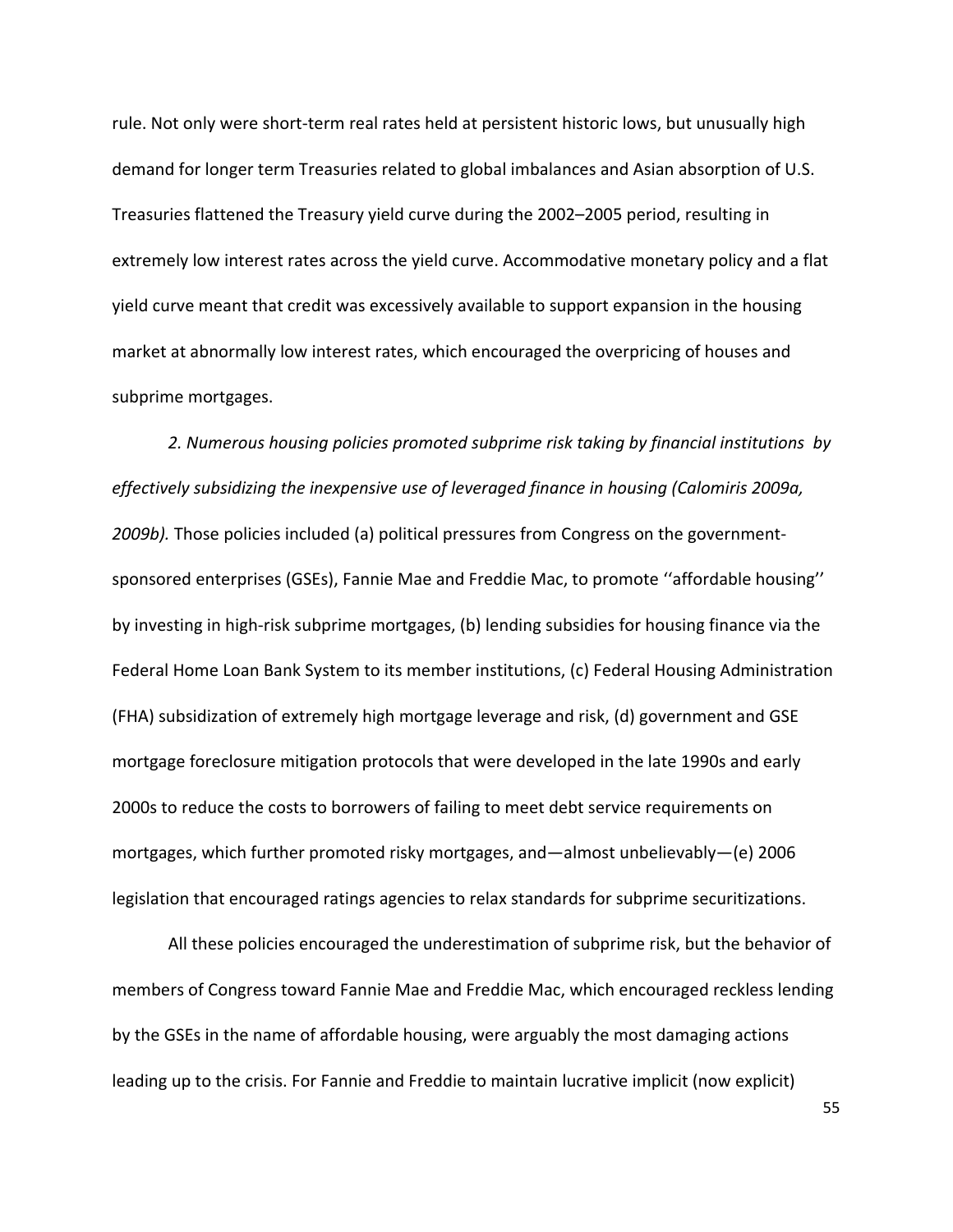government guarantees on their debts, they had to commit growing resources to risky subprime loans (Calomiris 2008, Wallison and Calomiris 2009). Due to political pressures, which were discussed openly in emails between management and risk managers in 2004, Fannie and Freddie purposely put aside their own risk managers' objections to making the market in nodocs subprime mortgages in 2004. The risk managers correctly predicted, based on their experience with no‐docs in the 1980s, that their imprudent plunge into no‐docs would produce adverse selection in mortgage origination, cause a boom in lending to low‐quality borrowers, and harm their own stockholders and mortgage borrowers alike. In 2004, in the wake of Fannie and Freddie's decision to aggressively enter no‐docs subprime lending, total subprime originations tripled. In late 2006 and early 2007, after many lenders had withdrawn from the subprime market in response to stalling home prices, Fannie and Freddie continued to accumulate subprime risk at peak levels. Fannie and Freddie ended up holding \$1.6 trillion in exposures to those toxic mortgages, half the total of non‐FHA outstanding amounts of toxic mortgages (Pinto 2008).

*3. Government regulations limiting the concentration of stock ownership and the identity of who can buy controlling interests in banks have made effective corporate governance within large banks extremely challenging.* Lax corporate governance allowed *some* bank management (for example, at Citibank, UBS, Merrill, Lehman, and Bear, but *not* at Bank of America, JPMorgan Chase, Goldman, Morgan Stanley, and DeutscheBank) to pursue subprime investments aggressively, even though they were unprofitable for stockholders in the long run. When stockholder discipline is absent, managers can set up the management of risk to benefit themselves at the expense of stockholders. An asset bubble (like the subprime bubble of 2003–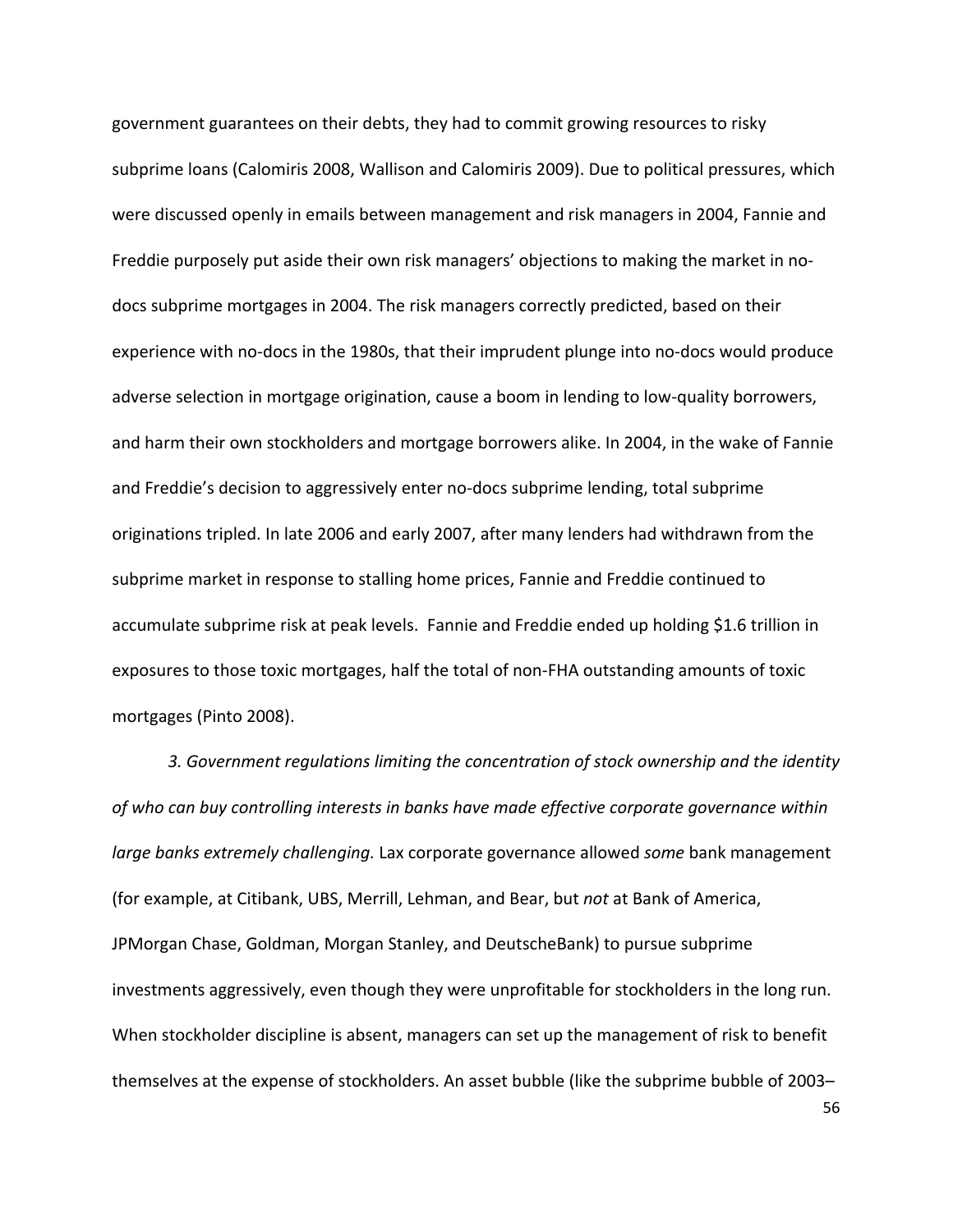2007) offers an ideal opportunity; if senior managers establish compensation systems that reward subordinates based on total assets managed or total revenues collected, without regard to risk or future potential loss, then subordinates have the incentive to expand portfolios rapidly during the bubble without regard to risk. Senior managers then reward themselves for having overseen "successful" expansion with large short-term bonuses and cash out their stock options quickly so that a large portion of their money is invested elsewhere when the bubble bursts.<sup>19</sup>

*4. The prudential regulation of commercial banks and investment banks has proven to be ineffective.* That failure reflects (a) fundamental problems in measuring bank risk resulting from regulation's ill‐considered reliance on inaccurate rules of thumb, credit rating agencies' assessments, and internal bank models to measure risk, and (b) the too‐big‐to‐fail problem (Stern and Feldman 2004), which makes it difficult to credibly enforce effective discipline on large, complex financial institutions (such as Citibank, Bear Stearns, AIG, and Lehman) even if regulators detect large losses or imprudently large risks.

The risk measurement problem has been the primary failure of banking regulation and a subject of constant academic criticism for more than two decades. Regulators use different means to assess risk, depending on the size of the bank. Under the simplest version of regulatory measurement of risk, subprime mortgages (like all mortgages) have a low asset risk weight (50 percent) relative to commercial loans, although they are riskier than those loans.

<sup>&</sup>lt;sup>19</sup> Although it is true that many bank CEOs lost huge amounts as their firms' stock prices plummeted, that does not exculpate them from having purposely taken on excessive risk, for two reasons: first, they may have reasonably expected a less extreme collapse than the one that occurred, and second, the game was very profitable for them while it lasted, and may have been worth playing, ex ante, even if they had anticipated that it would eventually end badly.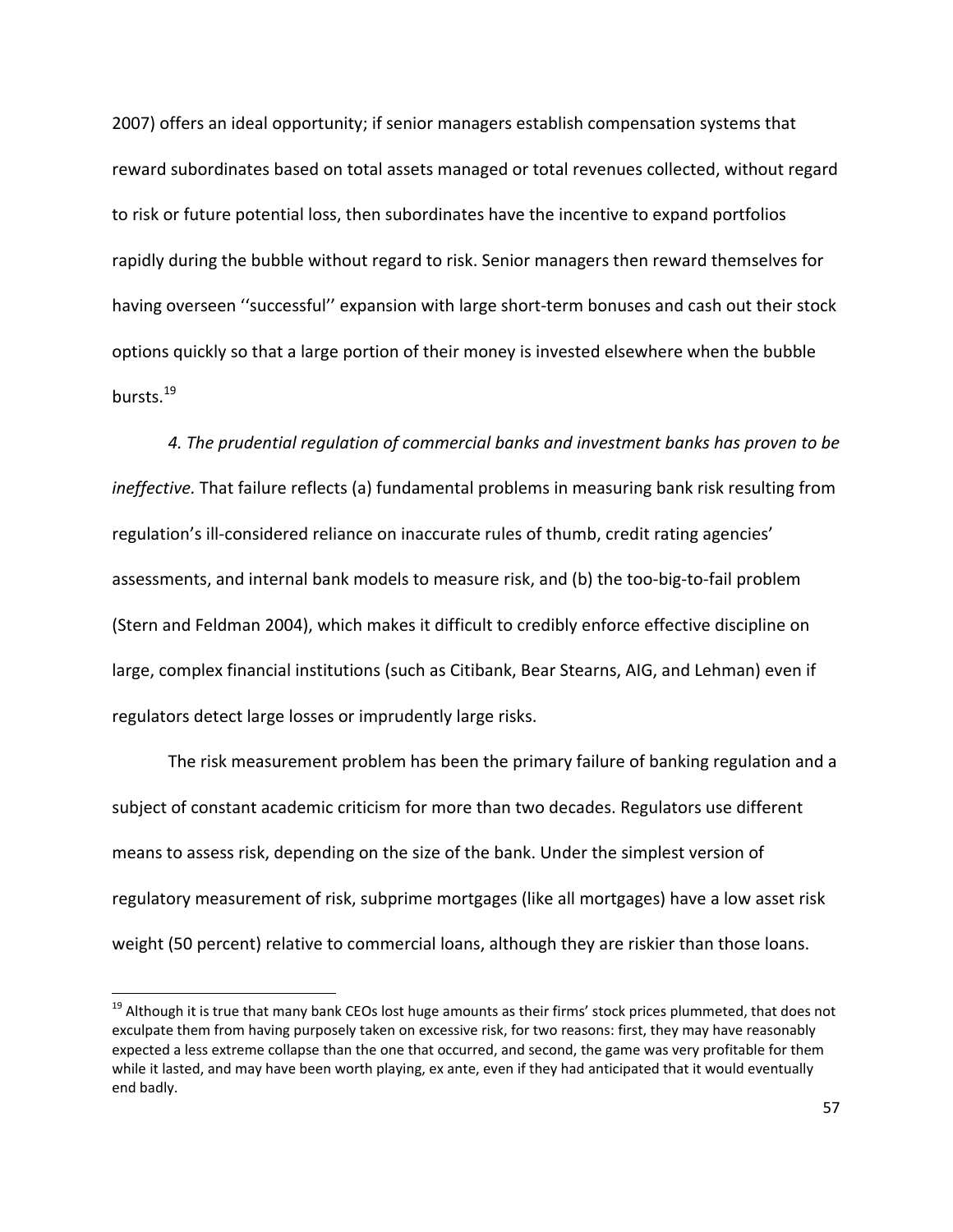More complex measurements of risk (applicable to larger U.S. banks) rely on the opinions of ratings agencies or the internal assessments of banks, neither of which is independent of bank management.

Rating agencies, after all, cater to buy‐side market participants (i.e., banks, pensions, mutual funds, and insurance companies that maintained subprime‐related asset exposures). When ratings are used for regulatory purposes, buy-side participants reward rating agencies for underestimating risk because that helps the buy‐side clients reduce the costs associated with regulation. Many observers wrongly believe that the problem with rating agency inflation of securitized debts is that sellers (sponsors of securitizations) pay for the ratings; on the contrary, the problem is that the buyers of the debts want inflated ratings because of the regulatory benefits they receive from such ratings.

The too‐big‐to‐fail problem involves the lack of credible regulatory discipline for large, complex banks. The prospect of their failing is considered so potentially disruptive that regulators have an incentive to avoid intervention. That ex post ''forbearance'' makes it hard to ensure compliance ex ante. The too-big-to-fail problem magnifies incentives to take excessive risks; banks that expect to be protected by deposit insurance, Fed lending, and Treasury‐Fed bailouts and believe that they are beyond discipline will tend to take on excessive risk because taxpayers share the downside costs.

The too‐big‐to‐fail problem was clearly visible in the behavior of large investment banks in 2008. After Bear Stearns was rescued in March, Lehman, Merrill Lynch, Morgan Stanley, and Goldman Sachs sat on their hands for six months awaiting further developments (i.e., either an improvement in the market environment or a handout from Uncle Sam). In particular, Lehman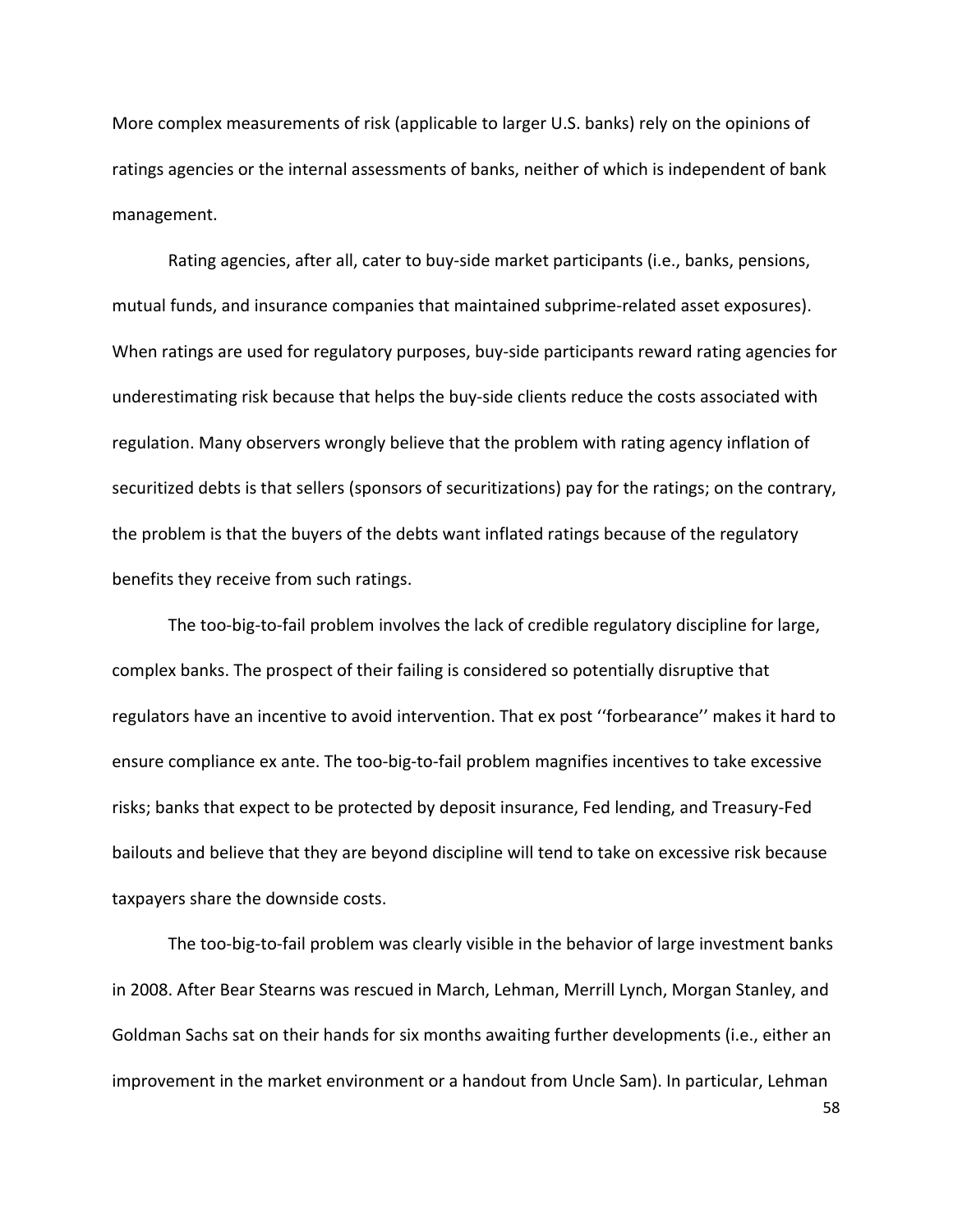did little to raise capital or shore up its position. But when conditions deteriorated and the anticipated bailout failed to materialize for Lehman in September 2008 (showing that there were limits to Treasury‐Fed generosity), the other major investment banks immediately were either acquired or transformed themselves into bank holding companies to increase their access to government support.

# *19th Century Britain Redux?*

The mid-19<sup>th</sup> century British discussions of financial reform share important features with the current debates over prudential reforms in the U.S. Many aspects of the current debate would seem familiar to 19<sup>th</sup> century British observers. Public resentment over the abuse of special privileges by mortgage monopolists, Fannie Mae and Freddie Mac, who fueled the subprime bubble, and whose internal emails (Calomiris 2008) show that they did so largely to preserve the special privileges conferred upon them by the government, is reminiscent of the discussion of the moral hazard produced by the Bank of England. The liquidity risk that arose from the heavy dependence on repo financing by U.S. investment banks in recent years parallels the growth of the discount brokers in London who built up huge liquidity risk in the banking system, which was the primary means of inflating bubbles during the first half of the  $19<sup>th</sup>$  century in Britain. Just as the debate over financial regulation today grapples with the question of whether to impose prudential regulations on non‐banks, Britain struggled with the problem of an ineffectual, narrow approach to defining prudential regulation, which was limited to the Bank Act of 1844's reserve requirement against Bank of England note issues, and did nothing to limit deposit growth or bill discounting by brokers. The concern about the "Greenspan put" and the moral‐hazard consequences of the "too‐big‐to‐fail" doctrine in the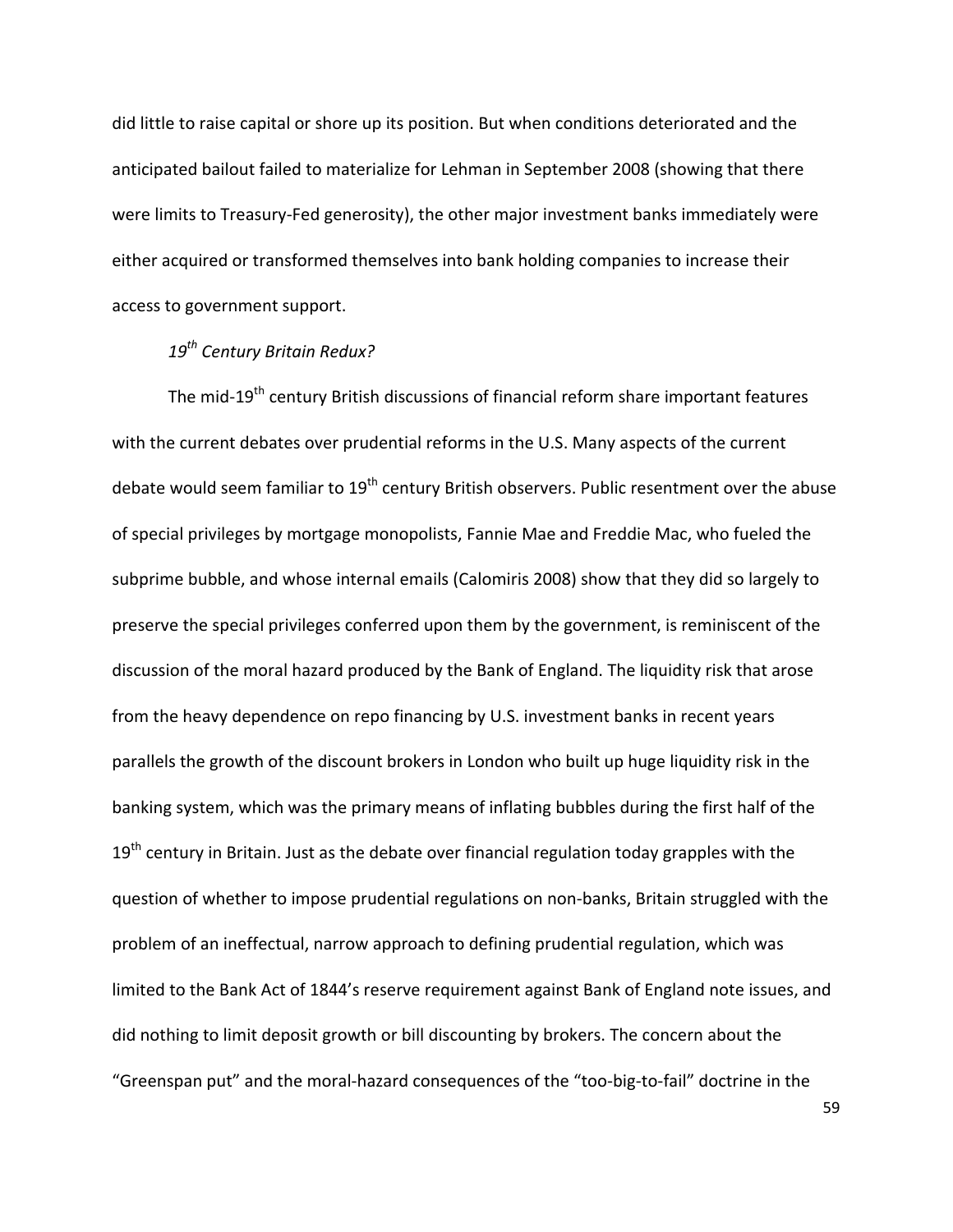wake of the rescue of Bear Stearns, AIG, Citibank, and other large financial institutions is reminiscent of the Bank of England's struggle to cancel its put option in the London market for bills and rein in other institutions' entitlements to unlimited accommodation during crises, a practice that was ended in 1858, and proven in 1866.

This is not the place to explore in detail how to apply the lessons of the successful reform of the British banking system in the  $19<sup>th</sup>$  century to the current environment (for perspectives on the reform agenda, see Calomiris 2009a, 2009b, and 2009c). The important point to emphasize here is a consistent theme of the historical record: the ability to improve the financial system depends on the political environment.

The favorable outcome in Britain in the  $19<sup>th</sup>$  century resulted from a political consensus that created strong political incentives to get reform right in order to stop the boom and bust cycles that had plagued the economy for decades. Reform in reaction to crisis, however, is not always so successful. Despite the advantages of creating a properly constituted central bank with a predictable and well-defined role, and with the tools necessary to execute that role, the U.S. opted to cancel the charters of its first two central banks, the BUS and the SBUS, as the result of their lack of popularity, and in the case of the SBUS that was directly related to exaggerated public perceptions that it had acted badly during the crises of 1819 and 1825. In 1933, in the U.S., public anger over the Depression was channeled by politicians into undesirable and ineffective "reforms" of the banking system, including separation of investment and commercial banking, the limitation of interest payments on deposits, and the creation of deposit insurance (Calomiris 2000, 2009a). Those political decisions had long‐lasting consequences; it took more than five decades of discourse, accumulation of historical evidence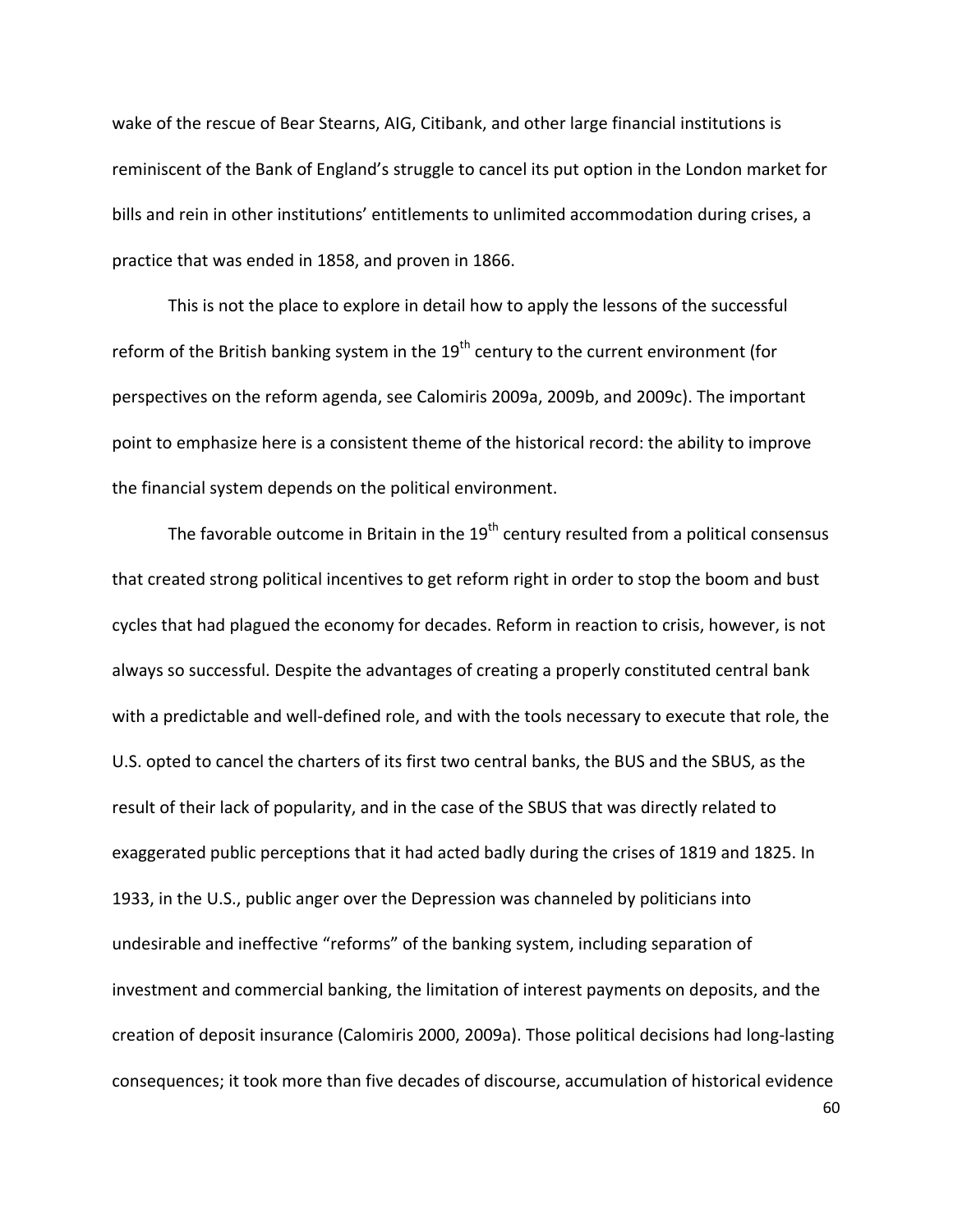and new experience to repeal Regulation Q and the separation of securities underwriting from commercial banking; deposit insurance – the last vestige of New Deal policy, and one that had no intellectual support at the time of its passage – seems destined to remain forever.

### **VI. Conclusion**

Banking crises properly defined consist either of panics or waves of costly bank failures. These phenomena were rare historically compared to the present. A historical analysis of the two phenomena (panics and waves of failures) reveals that they do not always coincide, are not random events, cannot be seen as the inevitable result of human nature or the liquidity transforming structure of bank balance sheets, and do not typically accompany business cycles or monetary policy errors. Rather, risk‐inviting microeconomic rules of the banking game that are established by government have always been the key additional necessary condition to producing a propensity for banking distress, whether in the form of a high propensity for banking panics or a high propensity for waves of bank failures.

Some risk‐inviting rules took the form of visible subsidies for risk taking, as in the historical state-level deposit insurance systems in the U.S., Argentina's government guarantees for mortgages in the 1880s, Australia's government subsidization of real estate development prior to 1893, the Bank of England's discounting of paper at low interest rates prior to 1858, and the expansion of government‐sponsored deposit insurance and other bank safety net programs throughout the world in the past three decades, including the generous government subsidization of subprime mortgage risk taking in the U.S. leading up to the recent crisis.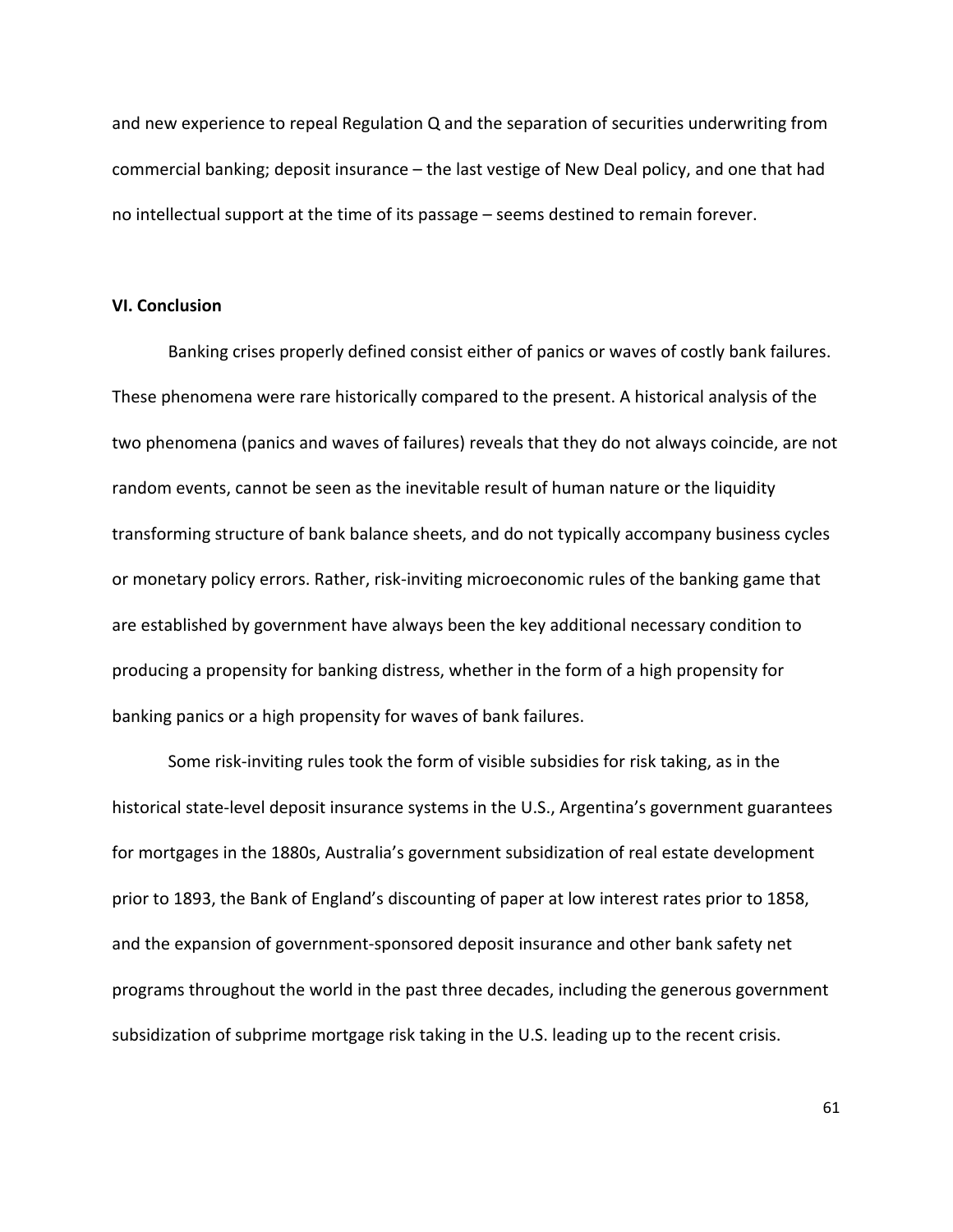Other risk‐inviting rules historically have involved government‐imposed structural constraints on banks, which include entry restrictions like unit banking laws that constrain competition, prevent diversification of risk, and limit the ability to deal with shocks. The most important example of these structural constraints was the U.S. historical system of unit banking, which limited competition and diversification of loan risk by preventing branching, and by effectively preventing collective action by banks in the management of crises once adverse shocks had hit.

Finally, another destabilizing rule of the banking game is the absence of a properly structured central bank to act as a lender of last resort to reduce liquidity risk without spurring moral hazard. That absence contributed to instability in the U.S. prior to 1913.

Panics, whether associated with waves of bank failure or not, have been times of temporary confusion (due to asymmetric information) about the incidence of shocks within the banking system. This asymmetric‐information problem was particularly acute in the U.S. Indeed, in the late nineteenth and early twentieth centuries; system-wide banking panics like those that the U.S. experienced in that period generally did not occur elsewhere. The uniquely panic‐ridden experience of the U.S., particularly during the pre‐World War I era, reflected a combination of the unit banking structure of the U.S. system and the absence of a proper lender of last resort. Panics were generally avoided by other countries in the pre‐World War I era because their banking systems were composed of a much smaller number of banks operating on a national basis (who consequently enjoyed greater diversification, and a greater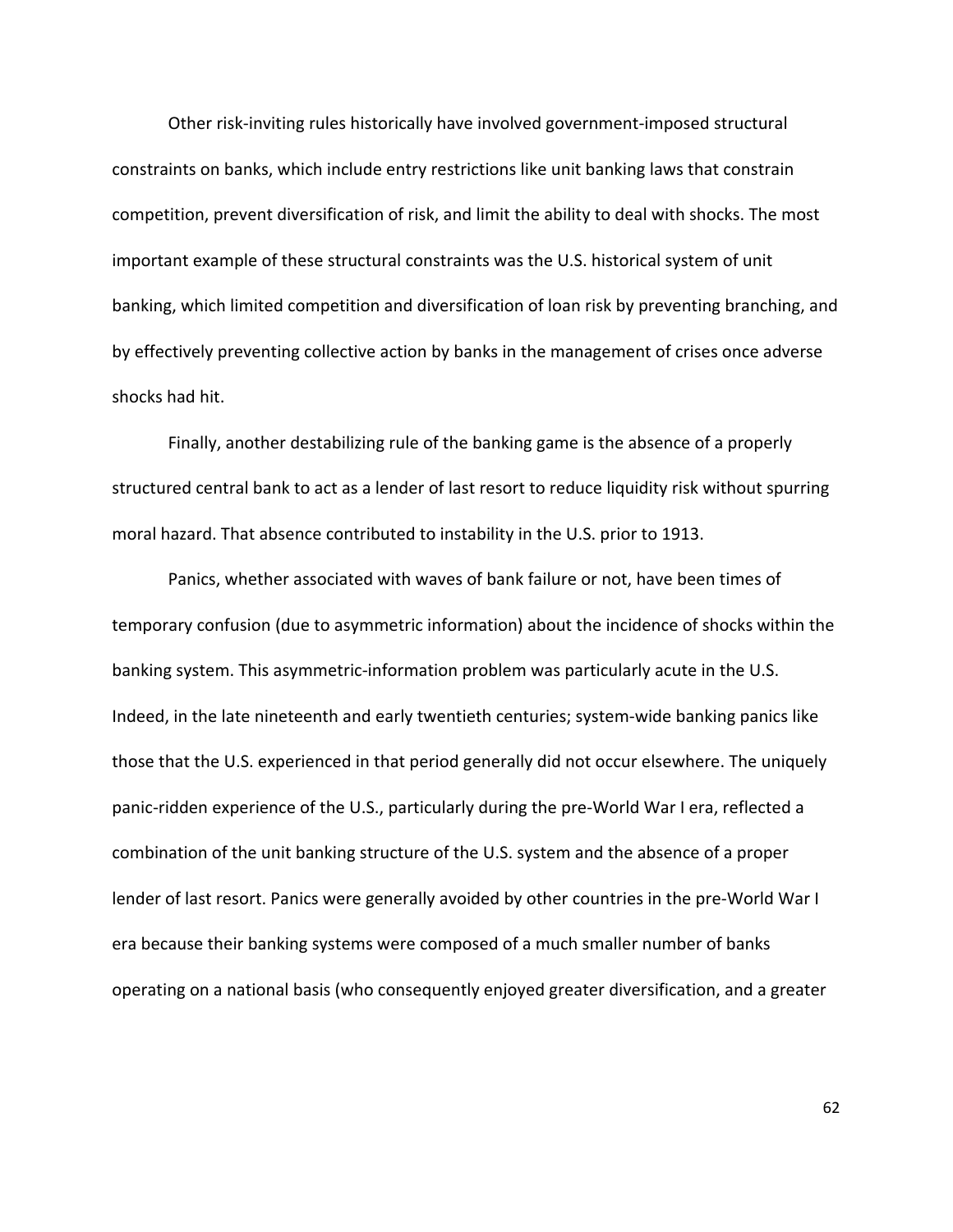ability to coordinate their actions to stem panics ex post), and because they had developed incentive-compatible principles for central bank lending.<sup>20</sup>

The U.S. and other countries also experienced waves of bank failures unrelated to panics (most notably in the U.S. in the 1920s), which reflected the vulnerability of banks to sector-specific shocks (e.g., agricultural price declines) in an undiversified banking system. In the U.S. , waves of bank failures in the 1920s were aggravated not only by the absence of branch banking but by the presence of deposit insurance in various states, which promoted moral hazard in lending and adverse selection in bank entry and which resulted in particularly severe failure experiences. In the U.S. during the antebellum period, particularly in the South, even worse failure outcomes were related to government‐directed credit policies implemented through political control of banks (Schweikart 1987); Australia in 1893 suffered a similar fate.

More recent banking system experience worldwide indicates a dramatic upward shift in the costs of banking system distress – an unprecedented high frequency of banking crises, many bank failures during crises, and large losses by failing banks, sometimes with disastrous consequences for taxpayers who end up footing the bill of bank loss. This pandemic of bank failures has been traced empirically to the expanded role of the government safety net, as well as government involvement in directed credit. Government protection of banks and government direction of credit flows has encouraged excessive risk taking by banks and created greater tolerance for incompetent risk management (as distinct from purposeful increases in

<sup>&</sup>lt;sup>20</sup> Of course, it was possible to have a stable banking system without a central bank, as was the case in the Canadian branch banking system, which did not establish a central bank to act as a lender of last resort until 1935.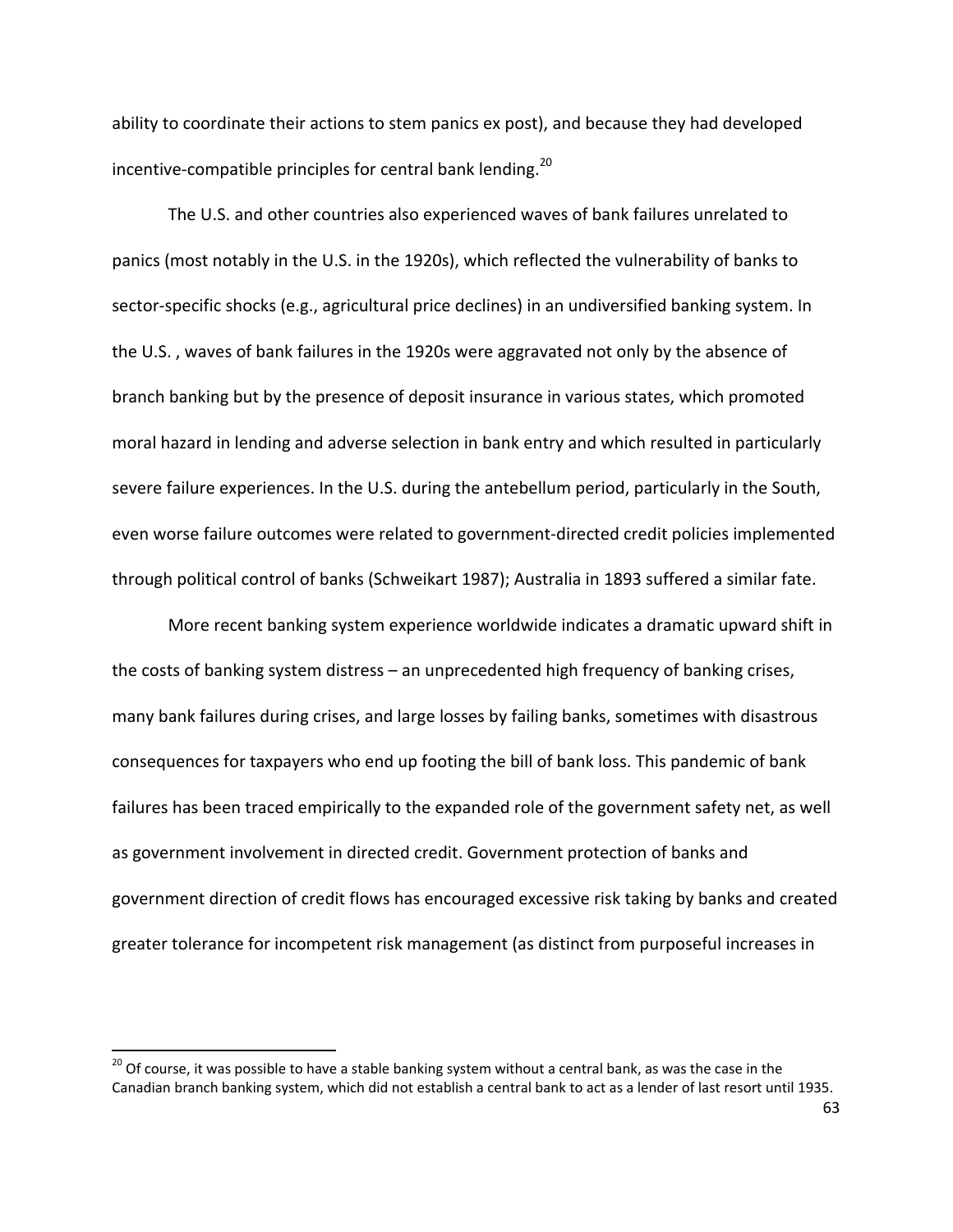risk). The government safety net, which was designed to forestall the (overestimated) risks of contagion, ironically has become the primary source of systemic instability in banking.

The desirable path for reform is best illustrated by the successful adaptation that occurred in the British banking system during the second half of the 19<sup>th</sup> century, when it overcame its legacy of moral hazard and its high propensity for banking crises by dramatically changing the rules of the banking game to eliminate the put option in the London bill market that had been provided by the Bank of England. This transformed the Bank into a instrument of systemic stability, and encouraged greater competition in banking. Those reforms set the stage for the development by the Bank of improved mechanisms for limiting liquidity risk in the system, including Bagehot's rule and other means of incentive-compatible sharing of risk between the Bank and the coalition of private London banks.

The risk‐inviting incentive problems that gave rise to the recent subprime crisis have much in common with prior experiences of unstable banking systems, and the principles for reform are similar. The key question is whether the political equilibrium will encourage favorable reforms, as it did in Britain in the  $19<sup>th</sup>$  century, or unfavorable reforms as the result of populist misapprehension, as in the case of the disappearance of the BUS and SBUS, or the capture of financial reform by special interests, as was the case in the U.S. in 1933.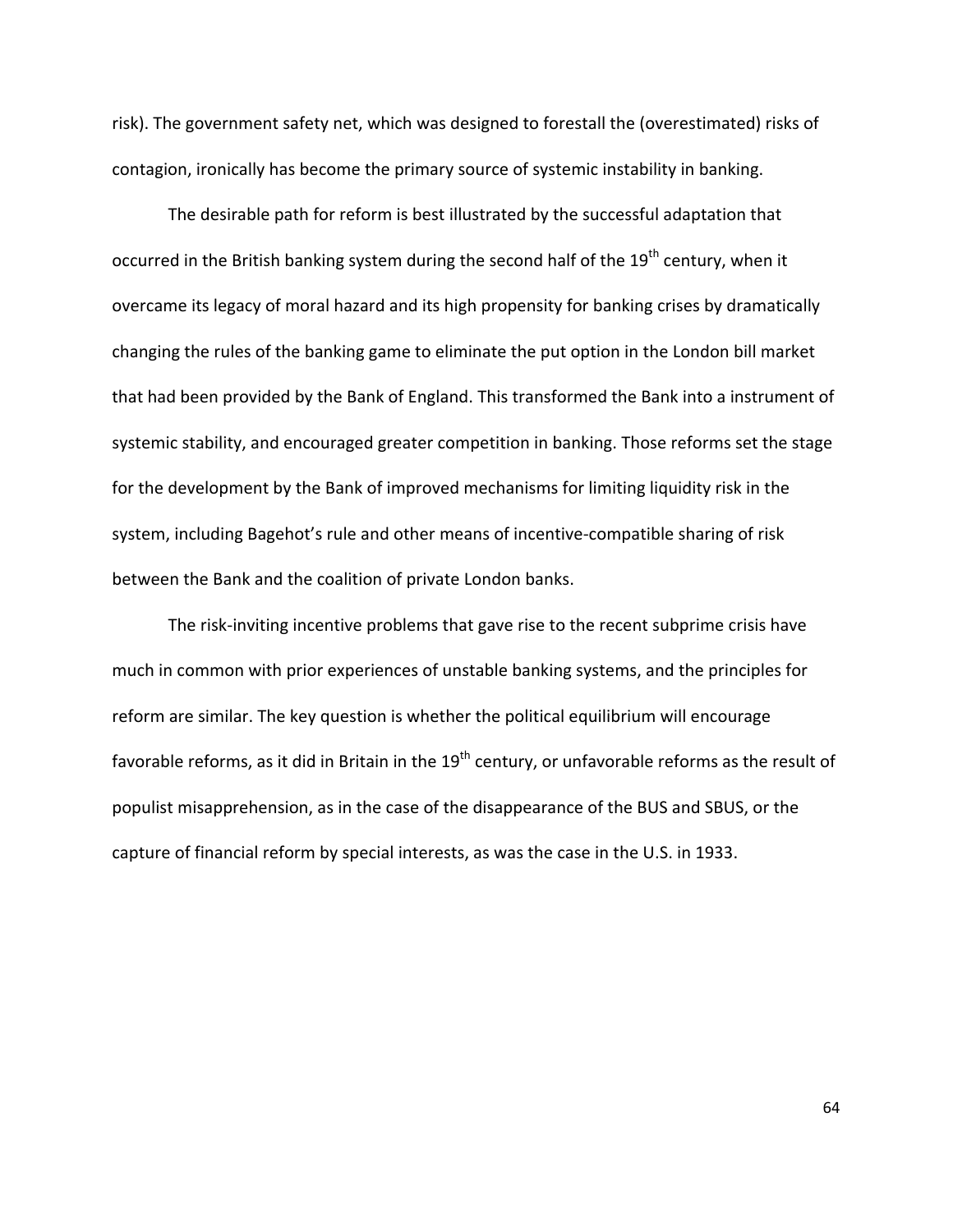## **References**

Alston, Lee J., Wayne A. Grove, and David C. Wheelock (1994). "Why Do Banks Fail? Evidence from the 1920s," *Explorations in Economic History* 30, 409‐31.

Andreades, A. (1966). *History of the Bank of England, 1640 to 1903*, New York: Augustus Kelley.

Bagehot, Walter (1873). Lombard Street: A Description of the Money Market, Reprinted by Richard D. Irwin, Homewood, Illinois, 1962.

Barth, James, Gerard Caprio, Jr., and Ross Levine (2006), *Rethinking Bank Regulation: Till Angels Govern*, Cambridge University Press.

Bernanke, Ben S. (1983). "Nonmonetary Effects of the Financial Crisis in the Propagation of the Great Depression," *American Economic Review* 73, June, 257‐76.

Bernanke, Ben S. and James, Harold (1991). "The Gold Standard, Deflation, and Financial Crisis in the Great Depression: An International Comparison." In R. Glenn Hubbard, ed., *Financial Markets and Financial Crises*. University of Chicago Press, 33‐68.

Bernstein, Asaf, Eric Hughson, and Marc D. Weidenmier (2009a). "Quasi-Central Banking and Liquidity Risk: Lessons from the Second Bank of the US," Working Paper.

Bernstein, Asaf, Eric Hughson, and Marc D. Weidenmier (2009b). "Identifying the Effects of a Lender of Last Resort on Financial Markets: Lessons from the Founding of the Fed," *Journal of Financial Economics*, forthcoming.

Board of Governors of the Federal Reserve System (1999). "Using Subordinated Debt as an Instrument of Market Discipline," Staff Study 172, December.

Bordo, Michael (1985). "The Impact and International Transmission of Financial Crises: Some Historical Evidence, 1870‐1933," *Revista di Storia Economica*, 2d ser., v. 2, 41‐78.

Bordo, Michael D. (2007). "The Crisis of 2007: The Same Old Story, Only the Players Have Changed," Working Paper, Rutgers University.

Bordo, Michael D., and Barry Eichengreen (2003). "Crises Now and Then: What Lessons from the Last Era of Financial Globalization?" in *Monetary History, Exchange Rates and Financial Markets: Essays in Honour of Charles Goodhart*, Volume 2, Edward Elgar, 53‐84.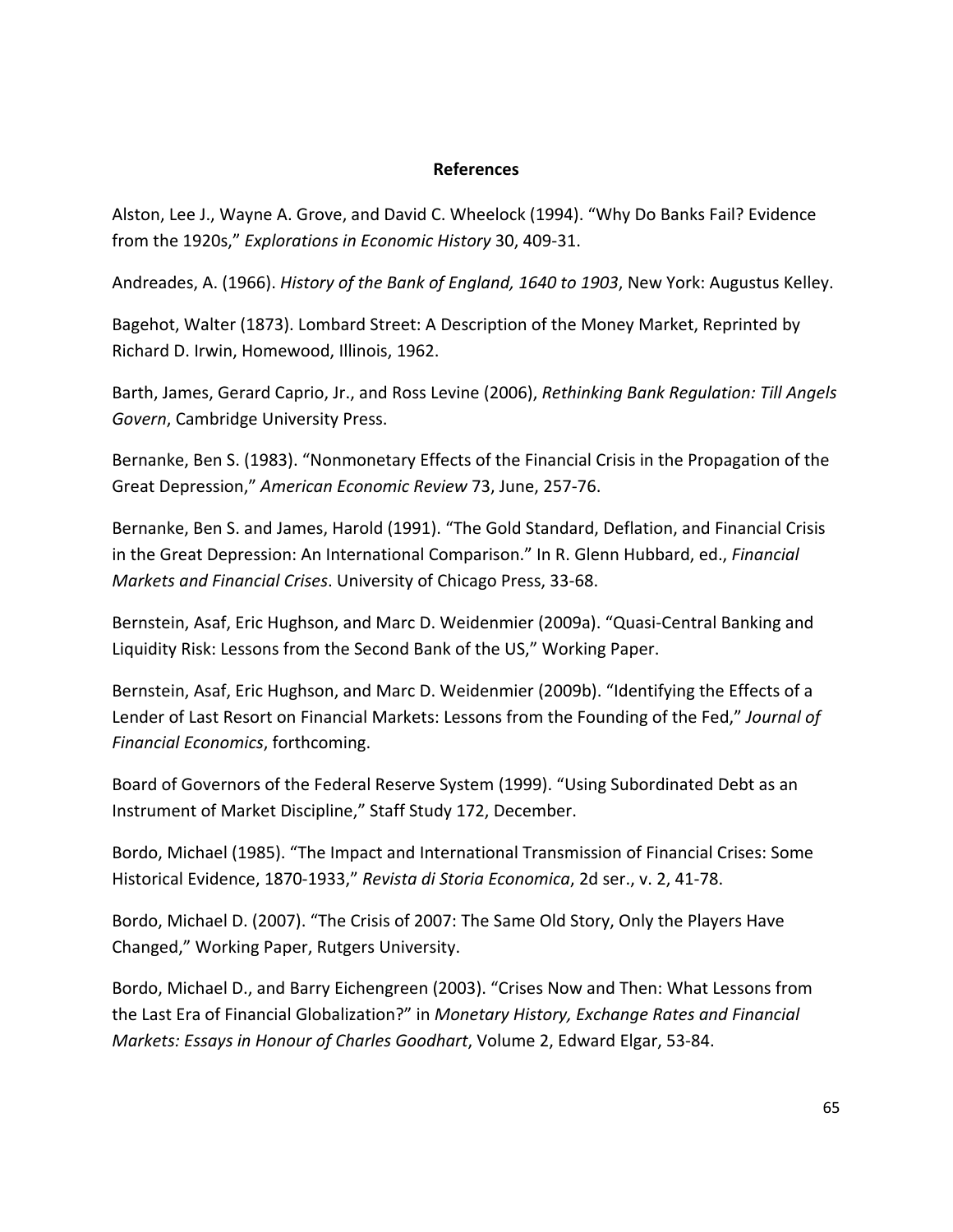Bordo, Michael D., and David Wheelock (2007). "Stock Market Booms and Monetary Policy in the Twentieth Century," *Review*, Federal Reserve Bank of St. Louis, 89 (March/April).

Bordo, Michael D., and David Wheelock (2009). "When Do Stock Market Booms Occur: The Macroeconomic and Policy Environments of 20<sup>th</sup> Century Booms," in Jeremy Atack and Larry Neal, editors, *The Origins and Development of Financial Markets and Institutions*, Cambridge: Cambridge University Press, 416‐49.

Boyd, John, Pedro Gomis, Sungkyu Kwak, and Bruce Smith (2000). "A User's Guide to Banking Crises." Conference Paper, The World Bank.

Bruner, Robert F., and Sean D. Carr (2007). *The Panic of 1907: Lessons Learned from the Market's Perfect Storm*, Wiley.

Brunner, Karl, and Allan H. Meltzer (1968). "What Did We Learn from the Monetary Experience of the United States in the Great Depression?" *Canadian Journal of Economics* 1, May, 334‐48.

Butlin, Matthew W. (1987). "Capital Markets," in *The Australian Economy in the Long Run*, edited by Rodney Maddock and Ian W. Mclean, Cambridge University Press.

Butlin, Noel G. (1964). *Investment in Australian Economic Development, 1861‐1914*, Cambridge: Cambridge University Press.

Butlin, Sydney J. (1961). *Australia and New Zealand Bank: The Bank of Australasia and the Union Bank of Australia Limited, 1828‐1951,* London: Longmans.

Calomiris, Charles W. (1989). "Deposit Insurance: Lessons from the Record," *Economic Perspectives*, Federal Reserve Bank of Chicago, May/June, 10‐30.

Calomiris, Charles W. (1990). "Is Deposit Insurance Necessary? A Historical Perspective," *Journal of Economic History*, 50, 283‐95.

Calomiris, Charles W. (1992). "Do Vulnerable Economies Need Deposit Insurance? Lessons from U.S. Agriculture in the 1920s." In Philip L. Brock, ed., *If Texas Were Chile: A Primer on Bank Regulation*. San Francisco: The Sequoia Institute, 237‐349, 450‐458.

Calomiris, Charles W. (2000). *U.S. Bank Deregulation in Historical Perspective*, Cambridge University Press.

Calomiris, Charles W. (2007). "Victorian Perspectives on the Banking Distress of the Late 20<sup>th</sup> Century," Working paper.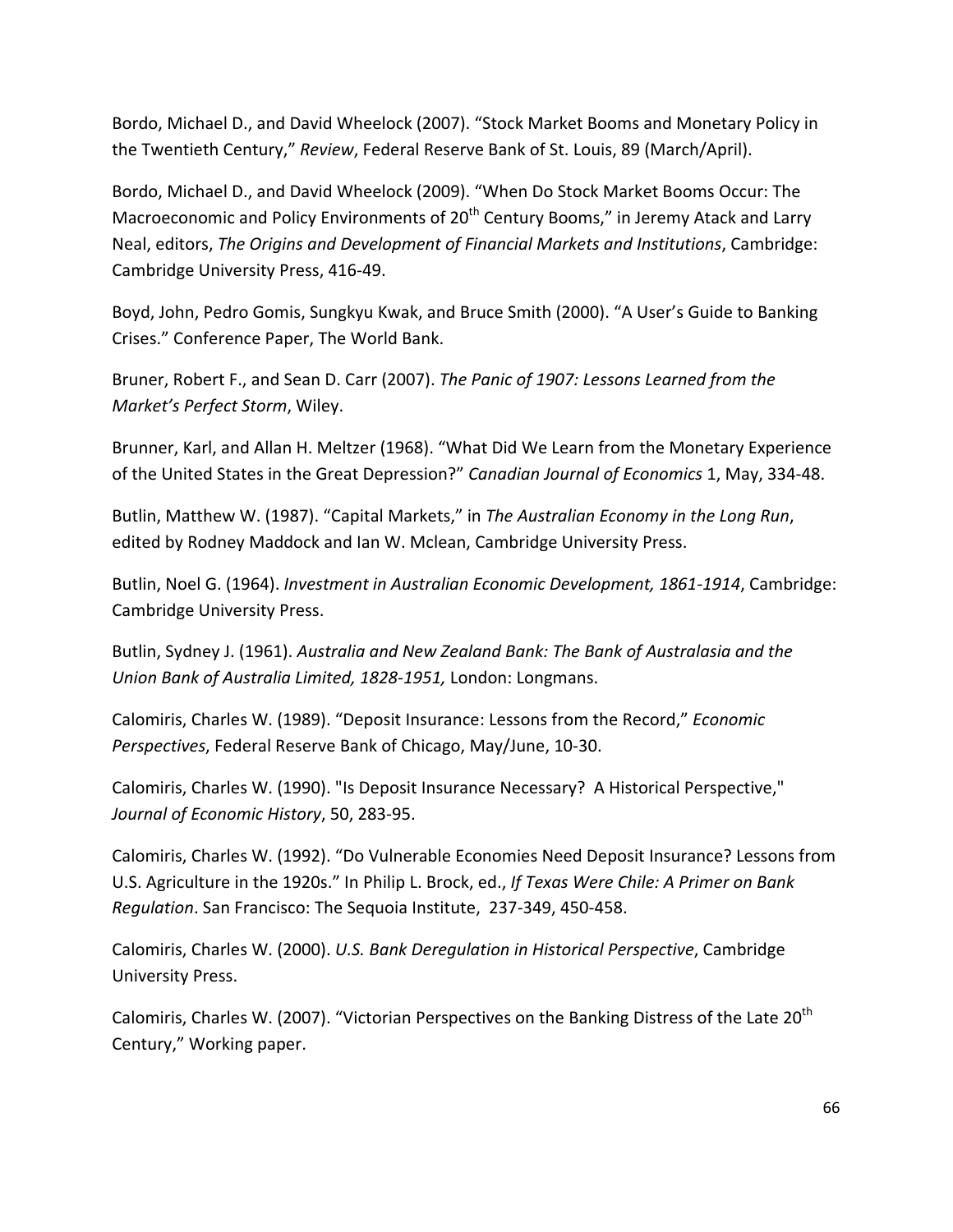Calomiris, Charles W. (2008). ''Statement before the Committee on Oversight and Government Reform, United States House of Representatives,'' December 9.

Calomiris, Charles W. (2009a). ''The Subprime Turmoil: What's Old, What's New, and What's Next,'' *Journal of Structured Finance* 15, Spring, 6‐52.

Calomiris, Charles W. (2009b). ''Financial Innovation, Regulation, and Reform,'' *Cato Journal* 29, Winter, 65‐92.

Calomiris, Charles W. (2009c). "Prudential Bank Regulation: What's Broke and How to Fix It."In Terry L. Anderson and Richard Soussa, eds., *Reacting to the Spending Spree: Policy Changes We Can Afford*. Hoover Institution Press.

Calomiris, Charles W., and Gary Gorton (1991). "The Origins of Banking Panics: Models, Facts, and Bank Regulation," in R. Glenn Hubbard, ed., *Financial Markets and Financial Crises*, University of Chicago, 107‐73.

Calomiris, Charles W., and R. Glenn Hubbard (1989). "Price Flexibility, Credit Availability, and Economic Fluctuations: Evidence from the U.S., 1894‐1909," *Quarterly Journal of Economics*, August, 429‐52.

Calomiris, Charles W., and Charles M. Kahn (1991). "The Role of Demandable Debt in Structuring Optimal Banking Arrangements," *American Economic Review* 81, 497‐513.

Calomiris, Charles W., and Joseph R. Mason (1997). "Contagion and Bank Failures During the Great Depression: The June 1932 Chicago Banking Panic," *American Economic Review* 87, 863‐ 83.

Calomiris, Charles W., and Joseph R. Mason (2003a). "Fundamentals, Panics and Bank Distress During the Depression," (with Joseph Mason) *American Economic Review* 93, 1615‐47.

Calomiris, Charles W., and Joseph R. Mason (2003b). "Consequences of Bank Distress During the Great Depression," *American Economic Review* 93, 937‐47.

Calomiris, Charles W., and Andrew Powell (2001). "Can Emerging Market Bank Regulators Establish Credible Discipline: The Case of Argentina, 1992‐99," in *Prudential Supervision: What Works and What Doesn't*, edited by Frederic S. Mishkin, 147‐96.

Calomiris, Charles W., and Larry Schweikart (1991). "The Panic of 1857: Origins, Transmission, and Containment," *Journal of Economic History*, 51, 807‐34.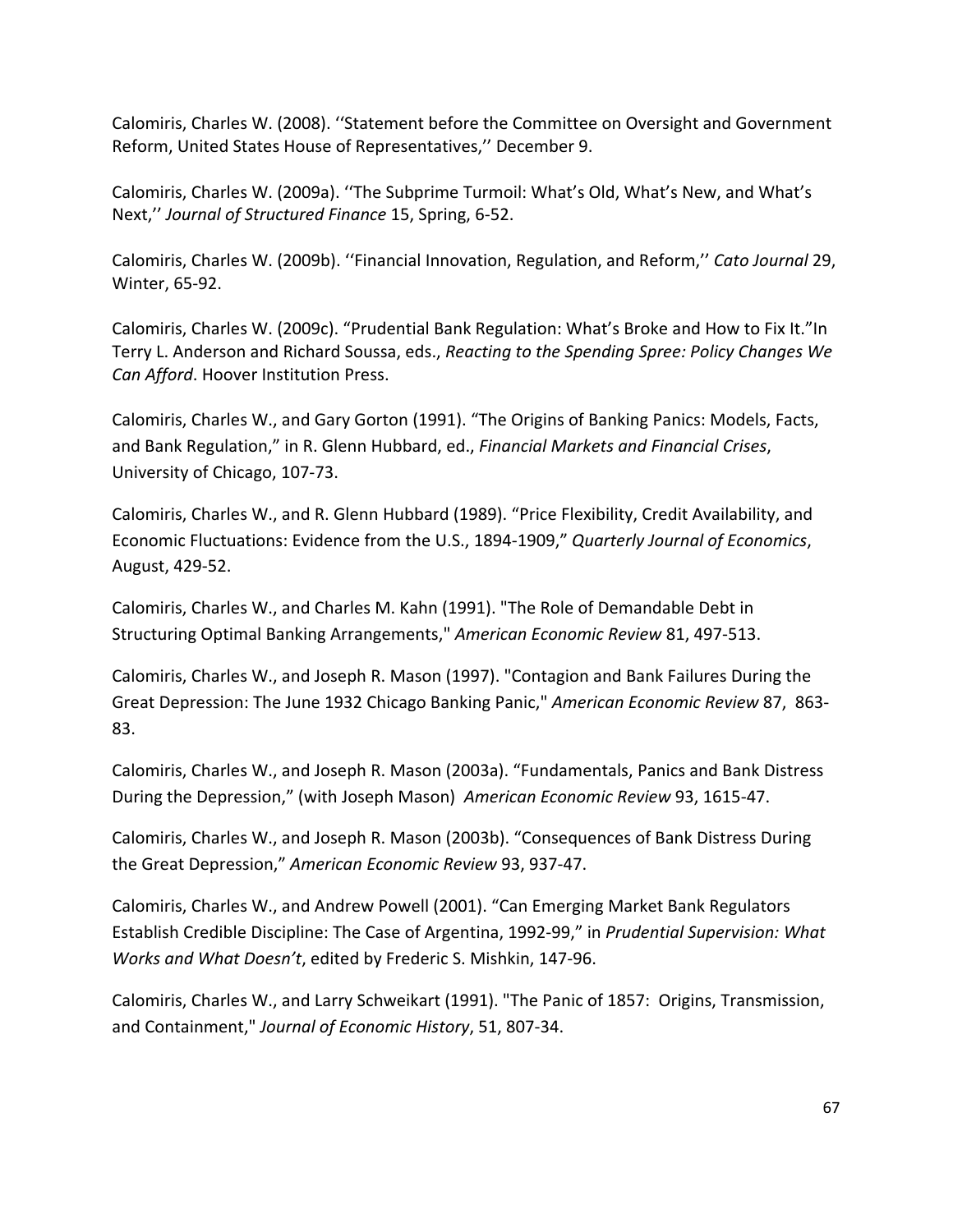Calomiris, Charles W., and Eugene N. White (1994). "The Origins of Federal Deposit Insurance," in Claudia Goldin and Gary Libecap, eds., *The Regulated Economy: A Historical Approach to Political Economy*, University of Chicago, 145‐88.

Calomiris, Charles W., and Berry Wilson (2004). "Bank Capital and Portfolio Management: The 1930s 'Capital Crunch' and Scramble to Shed Risk," *Journal of Business* 77, 421‐55.

Canovai, Tito (1911). *The Banks of Issue in Italy*, National Monetary Commission, U.S. Senate, 61<sup>st</sup> Congress, 2d Session, Document No. 575.

Capie, Forrest (2002). "The Emergence of the Bank of England as a Mature Central Bank. In *The Political Economy of British Historical Experience, 1688‐1914*, Donald Winch and Patrick O'Brien, eds. Oxford: Oxford University Press.

Capie, Forrest (2009). "Financial Crises in England in the Nineteenth and Twentieth Centuries," Working Paper, June.

Capie, Forrest, and Alan Webber (1985). *A Monetary History of the United Kingdom, 1870‐1982*, London: George Allen and Unwin.

Caprio, Gerard, and Daniela Klingebiel (1996). "Bank Insolvencies: Cross Country Experience." Working Paper No. 1620, The World Bank.

Catterall, Ralph C. H. (1902). *The Second Bank of the United States*, Chicago: University of Chicago Press.

Clapham, Sir John (1944). *The Bank of England*. Cambridge: Cambridge University Press.

Conant, Charles Arthur (1910). *The Banking System of Mexico*, Washington D.C.: National Monetary Commission, 61<sup>st</sup> Congress, 2<sup>nd</sup> Session.

Davis, Joseph, Christopher Hanes, and Paul Rhode (2007). "Harvests and Business Cycles in Nineteenth Century America," Working Paper.

Davis, Lance E., and Robert E. Gallman (2001). *Evolving Financial Markets and International Capital Flows: Britain, the Americas, and Australia, 1865‐1914*, Cambridge: Cambridge University Press.

Davis, William Stearns (1910). *The Influence of Wealth in Imperial Rome*, New York: Macmillan.

Demirguc‐Kunt, Asli, and Enrica Detragiache (2000). "Does Deposit Insurance Increase Banking System Stability?" Conference Paper, The World Bank.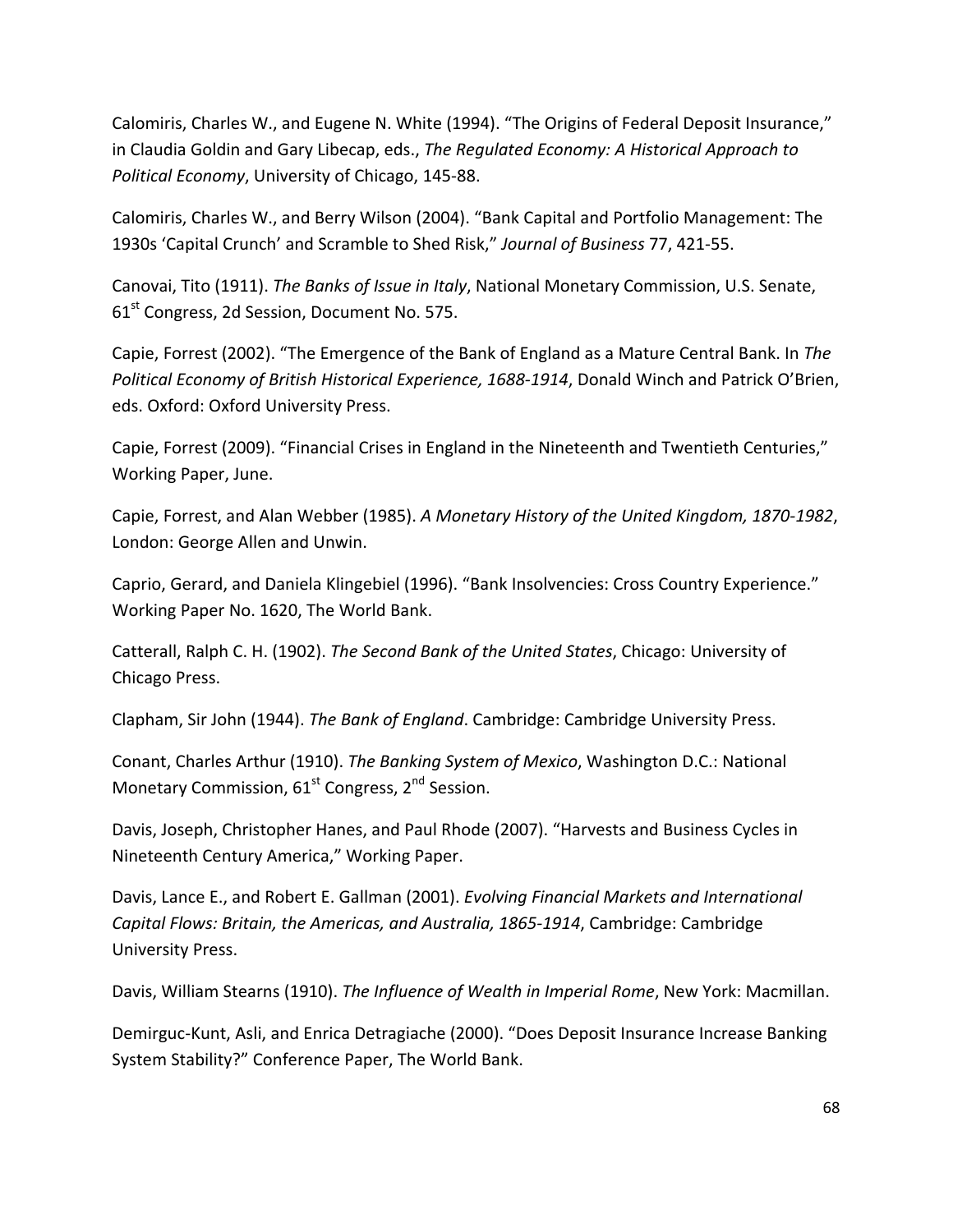Demirguc‐Kunt, Asli, Edward Kane, and Luc Laeven, eds.(2009). *Deposit Insurance Around the World* (Cambridge, Mass.: MIT Press).

Diamond, Douglas, and Philip Dybvig (1983). "Bank Runs, Deposit Insurance, and Liquidity," *Journal of Political Economy* 91, 401‐19.

Friedman, Milton, and Anna J. Schwartz (1963). *A Monetary History of the United States, 1867‐ 1960*, Princeton University Press.

Goodhart, Charles A.E. (1995). *The Evolution of Central Banks*, Cambridge MA: MIT Press.

Gorton, Gary (1985). "Clearing Houses and the Origin of Central Banking in the United States," *Journal of Economic History* 45, 277‐83.

Gouge, William A. (1833). *An Inquiry into the Principles of the American Banking System*, Philadelphia.

Grossman, Richard S. (1994). "The Shoe That Didn't Drop: Explaining Banking Stability During the Great Depression." *Journal of Economic History,* 54, 654‐82.

Hawtrey, R.G. (1932). *The Art of Central Banking*, London: Longmans, Green.

Hawtrey, R.G. (1938). *A Century of Bank Rate*, London: Longmans, Green.

Hilt, Eric (2009). "Wall Street's First Corporate Governance Crisis: The Panic of 1826," NBER Working Paper No. 14892, April.

Hughes, Jonathan R. T. (1960). *Fluctuations in Trade, Industry and Finance: A Study of British Economic Development, 1850‐1860*. Oxford: Oxford University Press.

Kindleberger, Charles P. (1978). *Manias, Panics, and Crashes: A History of Financial Crises*, New York: Basic Books.

King, W. T. C. (1936). *History of the London Discount Market*. London: George Routledge & Sons.

Lucia, Joseph L. (1985). "The Failure of the Bank of United States: A Reappraisal," *Explorations in Economic History* 22, 402‐16.

Mason, Joseph R. (2001). "Do Lender of Last Resort Policies Matter? The Effects of Reconstruction Finance Corporation Assistance to Banks During the Great Depression," *Journal of Financial Services Research*, September 20, 77‐95.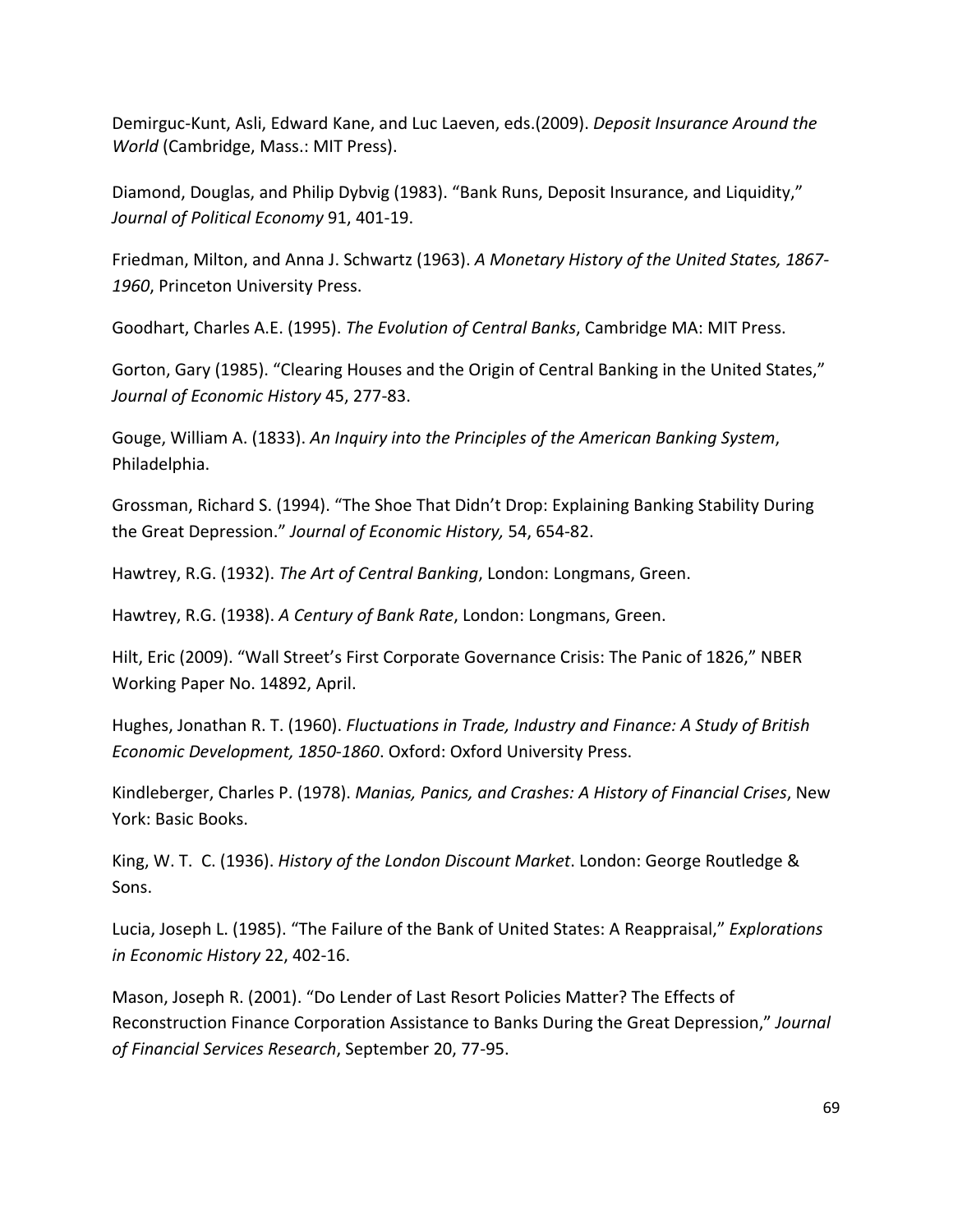Minsky, Hyman P. (1975). *John Maynard Keynes*, Columbia University Press.

Miron, Jeffrey (1986). "Financial Panics, the Seasonality of the Nominal Interest Rate, and the Founding of the Fed," *American Economic Review* 76, 125‐140.

Mishkin, Frederic S., (Editor) (2001). *Prudential Supervision: What Works and What Doesn't,* University of Chicago Press.

Mitchener, Kris James (2005). "Bank Supervision, Regulation, and Instability During the Great Depression," *Journal of Economic History* 65, 152‐85.

Pinto, Edward J. (2008). ''Statement before the Committee on Oversight and Government Reform, United States House of Representatives,'' December 9.

Richardson, Gary, and William Troost (2006). "Monetary Intervention Mitigated Banking Panics During the Great Depression? Quasi‐Experimental Evidence from the Federal Reserve District Border in Mississippi, 1929 to 1933," NBER Working Paper No. 12591.

Rousseau, Peter (2002). "Jacksonian Monetary Policy, Specie Flows, and the Panic of 1837," *Journal of Economic History* 62, 457‐88.

Sayers, R.S. (1976). *The Bank of England, 1891‐1944*, Cambridge: Cambridge University Press.

Schuster, Sir Felix (1923). *The Bank of England and the State*, London: University of Manchester Press.

Schweikart, Larry (1987). *Banking in the American South from the Age of Jackson to Reconstruction*, Baton Rouge: Louisiana State University Press.

Schweikart, Larry (1988). "Jacksonian Ideology, Currency Control, and Central Banking: A Reappraisal," The Historian (November), 78‐102.

Shadow Financial Regulatory Committee (2000). *Reforming Bank Capital Regulation*, American Enterprise Institute, 2000.

Sprague, Oliver M. W. (1910). *History of Crises under the National Banking System*, National Monetary Commission.

Stern, Gary H., and Ron J. Feldman (2004). *Too Big to Fail: The Hazards of Bank Bailouts*, Brookings Institution.